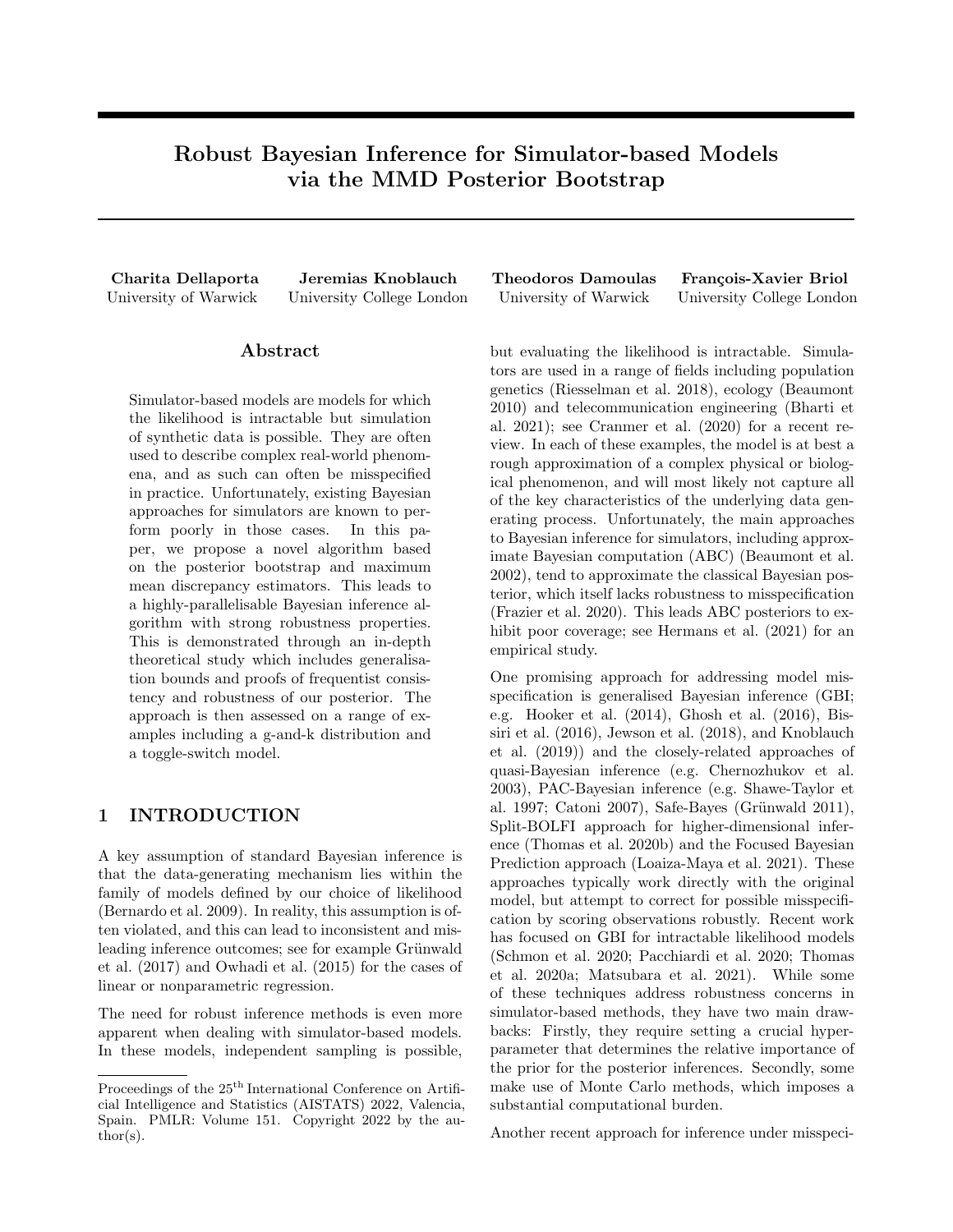fication is Bayesian nonparametric learning (NPL) (see Lyddon et al. 2018; Lyddon et al. 2019; Fong et al. 2019). Unlike GBI, NPL does not address misspecification by robustly scoring the statistical model. Instead, robustness is achieved by obtaining a non-parametric posterior directly on the data-generating process. This posterior then implies a posterior on the parameter of interest through the use of a robust loss function.

Our paper's contribution is the first NPL-based algorithm for simulators. Specifically, we leverage the NPL framework to obtain a posterior belief distribution about the parameters that minimise the maximum mean discrepancy (MMD) (Gretton et al. 2012) between our model and the data-generating mechanism. The MMD is a probability metric that is not only robust, but also easy to approximate through simulation—and therefore suitable for simulators. Further, the MMD has numerous desirable theoretical robustness and generalisation properties (see Briol et al. 2019; Chérief-Abdellatif et al. 2019; Chérief-Abdellatif et al. 2020). One of the main achievements of this paper is to show that these hold for our method whenever we use a bounded kernel. Additionally, unlike ABC or GBI, our approach is computationally efficient: it is trivially parallelisable, and never requires discarding parameter samples or using inherently sequential Monte Carlo methods.

The paper is structured as follows. In Section 2, we recall the details of NPL and introduce MMD estimators. In Section 3, we propose our novel algorithm which combines these concepts to create a scalable approach for robust Bayesian inference with simulators. Then, Section 4 provides theoretical results including consistency and robustness. Finally, Section 5 studies the algorithm on a range of benchmark problems for simulators including the g-and-k distribution, and a toggle-switch model describing the interaction of genes through time.

# 2 BACKGROUND

Let  $X$  denote our data space,  $P$  the space of Borel distributions on  $X$ , and  $P$  2 P the true data-generating mechanism of our data. In Bayesian statistics, given observations  $x_{1:n} = x_1, \ldots, x_n$  id  $\triangleright$ , one chooses a parametric model  $P_{\Theta} = \mathcal{P}_{\theta} : \theta \supseteq \Theta g$  P. Given  $P_{\Theta}$ , the Bayesian now places a prior on the parameter  $\theta$ , and then conditions on  $x_{1:n}$  to obtain a posterior on  $θ$ . For standard Bayesian inference to be wellbehaved, we have to assume that  $P_{\Theta}$  is well-specified; i.e  $\mathcal{H}_0$  2  $\Theta$  such that  $P_{\theta_0} = \mathbb{P}$ . When this assumption is violated, we call the model misspecified.

Misspecification in the Bayesian context has recently

seen increasing interest since the Bayesian posterior does not provide robust parameter inferences (see Grünwald 2012). This has led to GBI and NPL approaches aimed at rectifying the issue. Another approach, albeit not specifically for simulators, is the BayesBag algorithm (Huggins et al. 2019). In this paper, we combine the strengths of GBI and NPL approaches for robust inference with simulators.

### 2.1 Simulator-Based Inference

The problem of simulator-based models is a significant challenge for Bayesians. Consider some  $P_{\theta}$  2  $P_{\Theta}$  with fixed  $\theta \, \partial \Theta$ , whose density is the likelihood  $p(\theta)$  and suppose we have a prior  $\pi(\theta)$  on the parameter. The corresponding posterior density is given by

$$
\pi(\theta \,|\, x_{1:n}) = \frac{\prod_{i=1}^n p(x_i \,|\, \theta) \pi(\theta)}{\int_{\Theta} \prod_{i=1}^n p(x_i \,|\, \theta) \pi(\theta) d\theta} \nearrow \prod_{i=1}^n p(x_i \,|\, \theta) \pi(\theta).
$$

The latter is intractable whenever the likelihood  $p(j\theta)$ cannot be evaluated pointwise. This has led to the development of simulator-based inference methods (sometimes also called likelihood-free inference methods).

In this paper, we focus on simulator-based models (also called generative models), which are parametric families. This means that  $P_{\theta}$  can be represented using a distribution  $\cup$  on a space  $\cup$  and a simulator  $G_{\theta}: U \neq X$  so that a sample  $y \in P_{\theta}$  from the model can be obtained by first sampling  $u \cup$ , and then applying the simulator  $y := G_{\theta}(u) \supseteq X$ .

Approximate Bayesian Computation ABC algorithms are arguably the most popular family of techniques for tackling Bayesian posteriors of simulatorbased models (see Beaumont et al. 2002; Sisson et al. 2018; Beaumont 2019). Most ABC algorithms are a variation of the following steps:

- (i) For  $b = 1, 2, ...B$  and prior  $\pi$ , sample  $\theta_b$ <sup>iid</sup>  $\pi$ ;
- (ii) For each  $\theta_b$ , sample m realisations from  $\mathsf{P}_{\theta_b}$  (i.e. simulate  $u_{1:m}$ <sup>iid</sup>  $\cup$  and set  $y_i^{(b)} = G_{\theta_b}(u_i)$   $\beta i$ ;
- (iii) Compare  $y_{1:m}^{(b)}$  with the true data  $x_{1:n}$  using a discrepancy  $D : P \subset P$  ! R:  $D(P_n, \widehat{P}_{\theta_b})$  where  $P_n = \frac{1}{n} \sum_{i=1}^n \delta_{x_i}$  and  $\widehat{P}_{\theta_b} = \frac{1}{m} \sum_{j=1}^m \delta_{y_j^{(b)}}$ .
- (iv) Weight  $\theta_b$  as an approximate sample from the posterior according to  $D(\mathcal{P}_n, \widehat{\mathcal{P}}_{\theta_b})$ .

The function  $D$  is often chosen to be a discrepancy comparing summary statistics of the two datasets, but could also be a probability metric. For example, Bernton et al. (2019) used the Wasserstein distance, whilst Park et al. (2016) used the MMD. Step (iv) is usually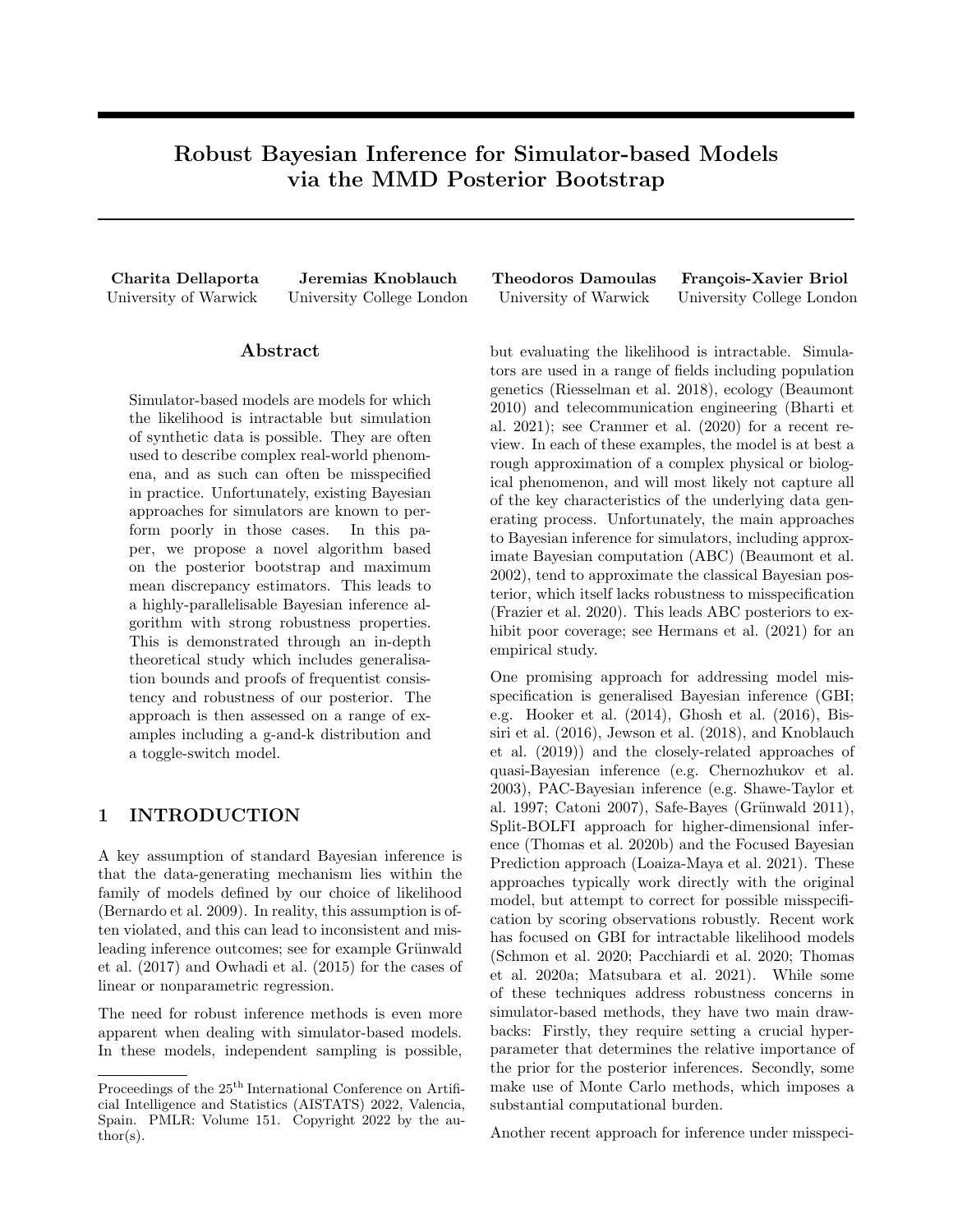implemented by verifying whether the discrepancy is smaller than some threshold  $\varepsilon$ , accepting the sample  $\theta_b$  if so, and rejecting it otherwise. This leads to the following approximation of the standard Bayesian posterior density:

$$
\pi_{\text{ABC}}(\theta \mid x_{1:n}) \nearrow \int_X \cdots \int_X \prod_{j=1}^m 1_{fD(\mathbb{P}_n, (\mathbb{P}_{\theta})_m) < \varepsilon g}(\theta) \np(y_j|\theta) \pi(\theta) dy_1 \dots dy_m.
$$

Smaller values of  $\varepsilon$  imply an increased computational cost since more parameter samples will be rejected. However, as  $\varepsilon$  ! 0, the ABC posterior approaches the standard Bayesian posterior  $\pi(\theta|x_{1:n})$ . The latter is usually seen as a desirable property of ABC, but it can lead to poor performance because the Bayesian posterior itself lacks robustness to misspecification.

Although the prototype ABC algorithm above is parallelisable, it will tend to be inefficient because many samples will be rejected whenever  $\epsilon$  is small. As a result, it is common to use inherently sequential algorithms such as population Monte Carlo (Beaumont et al. 2009) or sequential Monte Carlo with adaptive resampling (Del Moral et al. 2012).

Alternative Approaches There are a number of perhaps less prominent alternative approaches for Bayesian inference for simulators, including Bayesian synthetic likelihoods (Price et al. 2017) and techniques relying on neural density estimation (see e.g. Papamakarios et al. 2016; Papamakarios et al. 2019; Cranmer et al. 2020). Just like ABC, all these approaches are non-robust since they approximate the standard Bayesian posterior.

### 2.2 Generalised Bayesian Inference (GBI)

To address the robustness concern for standard Bayesian inference, GBI approaches have recently been proposed. In GBI,  $l_n : \mathcal{X}^n \quad \Theta \neq \mathbb{R}$  denotes any (empirical) loss function and  $\beta > 0$  a learning rate. Then, the associated GBI posterior's density is

$$
\pi_{\text{GBI}}(\theta \, \text{j} \, x_{1:n}) = \frac{\exp \text{f}}{\int_{\Theta} \exp \text{f}} \frac{\beta l_n(x_{1:n}, \theta) g \pi(\theta)}{\beta l_n(x_{1:n}, \theta) g \pi(\theta) d\theta}.
$$

Here, the loss is typically chosen in relation to the likelihood model  $p(x_{1:n} \mid \theta) = \prod_{i=1}^{n} p(x_i \mid \theta)$ . Indeed, it is easy to see that for the standard Bayesian posterior, one chooses  $l_n(x_{1:n}, \theta) = \log p(x_{1:n}, \theta)$ . From this, it also becomes clear that the Bayes posterior's lack of robustness is intimately related to choosing the loss function  $l_n(x_{1:n}, \theta) = \log p(x_{1:n}, \theta)$ . To address this, a host of generalised posteriors have been derived by choosing a discrepancy D with desirable robustness properties, and then seeking to find a loss so that  $l_n(x_{1:n}, \theta)$  D(P, P<sub> $\theta$ </sub>) (see Jewson et al. 2018).



Figure 1: Sketch of the posterior bootstrap. Samples from the NPL posterior on  $\Theta$  are obtained by mapping realisations of the posterior  $\hat{\nu}$  through the map  $\theta^*$ .

GBI for robustness in simulator-based inference has been studied in Pacchiardi et al. (2021) and Schmon et al. (2020). The main drawback of the proposals in both papers are two-fold: firstly, the uncertainty quantification properties of  $\pi_{\text{GBI}}(\theta \mid x_{1:n})$  depend on  $\beta$ , which can only be chosen based on rough heuristics (see Wu et al. 2020). Furthermore, the methods require techniques that are computationally more cumbersome: Pacchiardi et al. (2021) use an inherently sequential sampling method based on pseudo-marginal MCMC (Andrieu et al. 2009), and Schmon et al. (2020) relies on standard ABC methods.

In this paper, we perform Bayesian inference under model misspecification through a robust discrepancy like in GBI methods—but without relying on computationally burdensome methods like in ABC.

### 2.3 Bayesian Nonparametric Learning (NPL)

While the Bayesian nonparametric learning (NPL) framework of Lyddon et al. (2018) was introduced to deal with misspecification, it also possesses attractive computational properties. NPL defines a nonparametric prior directly on the true data-generating process P , which in turn leads to a nonparametric posterior on P. Any posterior on the parameter space  $\Theta$  of  $P_{\Theta}$ induced by NPL thus derives from this nonparametric posterior on P. Note that this is different, but closely related to, standard Bayesian inference where conditioning occurs at the level of parameters as opposed to the level of the data-generating process.

Following Lyddon et al. (2018) and Fong et al. (2019), we use a Dirichlet Process (DP) prior on the datagenerating process:  $P = DP(\alpha, F)$ . Here,  $\alpha > 0$  is a concentration parameter and  $\overline{F}$  2 P a centering measure. Given  $x_{1:n}$  id  $\rho$ , it follows by conjugacy that

$$
\mathsf{P} \ jx_{1:n} \ \mathsf{DP} \left( \alpha^{\theta}, \mathsf{F}^{\theta} \right),
$$
\n
$$
\alpha^{\theta} = \alpha + n, \qquad \mathsf{F}^{\theta} = \frac{\alpha}{\alpha + n} \mathsf{F} + \frac{n}{\alpha + n} \mathsf{P}_n \tag{1}
$$

where  $P_n := \frac{1}{n} \sum_{i=1}^n \delta_{x_i}$  and  $\delta_x$  is a Dirac measure at  $x \neq 2$  X. The size of  $\alpha$  quantifies our confidence in the quality of the prior centering measure F and regulates the influence of the prior on the posterior. Accordingly, the limiting case of  $\alpha = 0$  corresponds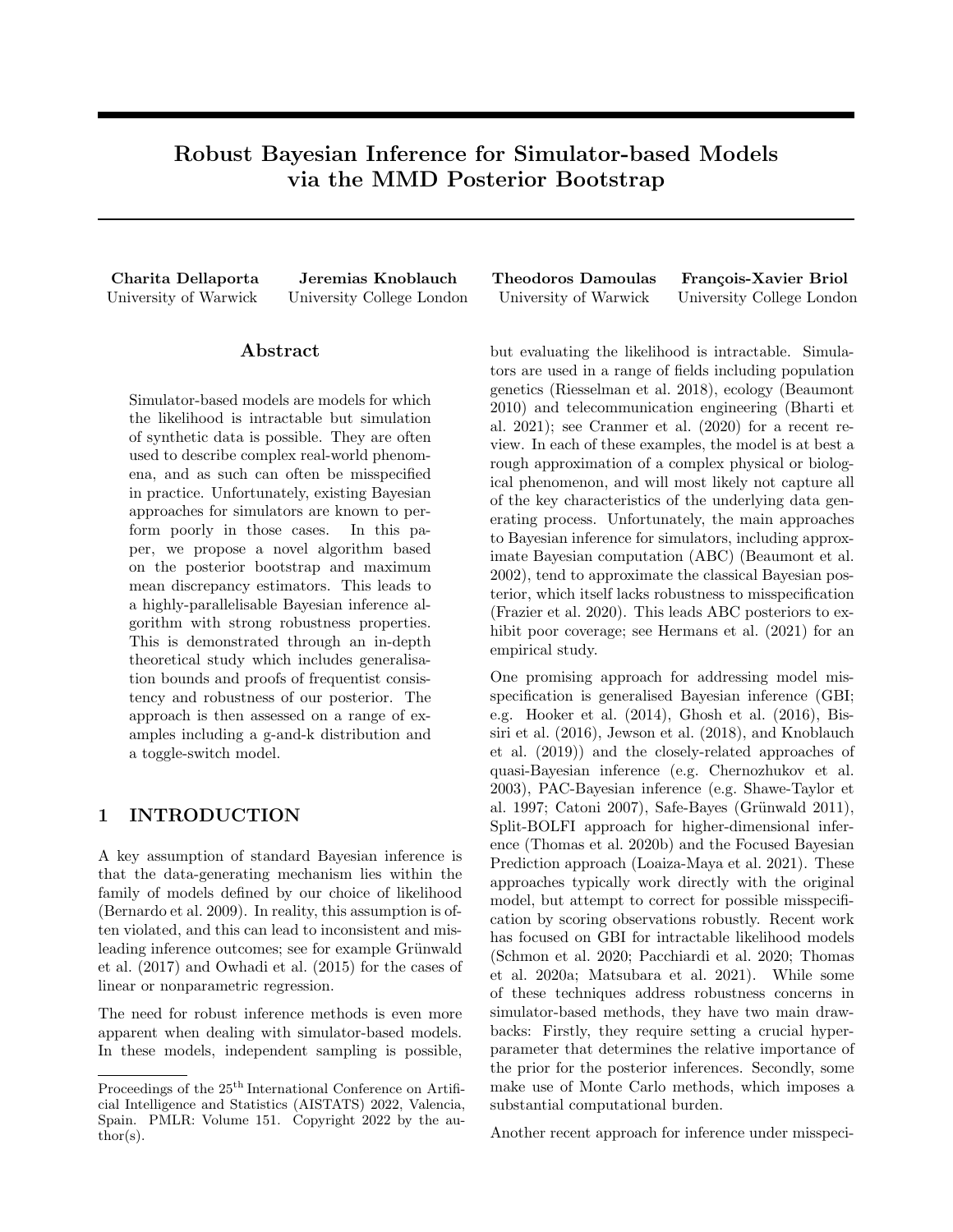to a non-informative prior and results in the posterior DP $(n, P_n)$ . Hence, unlike the hyperparameter  $\beta$ in GBI, the heuristic  $\alpha = 0$  has a clear interpretation and yields reliable uncertainty quantification (see Fong et al. 2019; Knoblauch et al. 2020; Galvani et al. 2021).

The posterior on the data-generating process is readily translated into a posterior on a parameter space Θ. Suppose we know the true data-generating process P and a loss  $l : X \Theta$  / R. Clearly, having access to  $P$  is equivalent to having access to infinitely many data points. Consequently, no Bayesian uncertainty is needed, and one can simply compute

$$
\theta_{l}\left(\mathsf{P}\right):=\arg\inf\nolimits_{\theta\mathcal{Q}\Theta}\mathsf{E}_{X}\;\; \mathsf{P}\;\left[l(X,\theta)\right]. \eqno(2)
$$

In practice, we do *not* know the true data-generating process. However, we have a posterior belief over it, so that the simple push-forward measure  $(\theta_l)_\#(\text{DP}(\alpha^{\ell}, \mathsf{F}^{\ell}))$  gives a posterior on  $\Theta$  denoted by  $\Pi_{\text{NPL}}$ . This is illustrated in Figure 1.

For the reader who is not familiar with pushforward distributions,  $\Pi_{\text{NPL}}$  is best understood through the following sampling mechanism to obtain independent realisations from  $\Pi_{\text{NPL}}$ . At iteration j,

- 1. Sample  $P^{(j)}$  from the posterior DP in (1);
- 2. Compute  $\theta^{(j)} = \theta_l(\mathsf{P}^{(j)})$  using (2).

This procedure is trivially parallelisable and does not discard any samples. It therefore overcomes the computational inefficiencies of ABC-based methods, whose rejection rate for samples is typically quite high especially as  $\varepsilon$  is moved closer to zero.

Exact sampling from a DP as in step 1 above is usually infeasible. The most common approximation is the truncated stick-breaking procedure (Sethuraman 1994). This procedure in turn can be approximated by the Dirichlet approximation of the stick breaking process (Muliere et al. 1996; Ishwaran et al. 2002). In our case, this leads to

$$
\tilde{x}_{1:T}^{(j) \text{ iid}} \text{F}, \quad (w_{1:n}^{(j)}, \tilde{w}_{1:T}^{(j)}) \quad \text{Dir}(1, \dots, 1, \frac{\alpha}{T}, \dots, \frac{\alpha}{T}).
$$
\n
$$
\text{P}^{(j)} \quad \sum_{i=1}^{n} w_i^{(j)} \delta_{x_i} + \sum_{k=1}^{T} \tilde{w}_k^{(j)} \delta_{\tilde{x}_k^{(j)}}. \tag{3}
$$

 $\hat{\nu}$  denotes the probability measure on  $P$  defined by (3), so that  $P = \sum_{i=1}^{n} w^{(j)} \delta_{x_i} + \sum_{k=1}^{T} \tilde{w}_{k}^{(j)}$  $k^{(j)}\delta_{\tilde{x}^{(j)}_k}$  $\hat{\nu}$ .

It is generally not possible to obtain the minimiser in (2) in closed form, and this objective may not even be convex. This necessitates the use of numerical optimisers like stochastic gradient descent, so that step 2 above is typically only performed approximately.

In the current paper, we use the NPL framework with a loss l that corresponds to the Maximum Mean Discrepancy (MMD)—a robust discrepancy popular in GBI

methods (Chérief-Abdellatif et al. 2020; Pacchiardi et al. 2021). This implies that computationally, the second step in our NPL algorithm amounts to minimum distance estimation as introduced in Briol et al. (2019).

### 2.4 Minimum Distance Estimation with Robust Discrepancies

Since NPL depends on a minimisation step, we will revisit a branch of frequentist statistics whose theory and methodology we extensively draw on for our algorithm: Minimum distance estimators (MDEs) (Parr et al. 1980). MDEs are a frequentist approach to parameter estimation. Given a discrepancy  $D : P \quad P \mid R_+$ , the MDE is

$$
\hat{\theta}_n := \arg\inf_{\theta \geq \Theta} D(\mathsf{P}_n, \mathsf{P}_\theta). \tag{4}
$$

MDEs can be robust to model misspecification when the underlying discrepancy is chosen with this property in mind. A common choice of discrepancy D is integral pseudo-probability metrics (Müller 1997):

$$
IPM(P, Q) = \sup_{f \supset F} | \int_X f(x) P(dx) - \int_X f(y) Q(dy) |.
$$

IPMs can be thought of as comparing a family of summary statistics indexed by the class  $\mathcal{F}$ . There are two common IPMs in the context of simulators:

(i) Wasserstein Distance Let  $c : X$  $X$  ! [0, 1] be a metric and let  $p \t 1$ . Furthermore, let  $P_{c,p} =$  $f \in \mathcal{P} \cup \int_{X} c^{p}(x, y) \cdot P(dx) < 1$  8y 2 Xg. Then the Wasserstein distance is a map  $W : P_{c,p}$   $P_{c,p}$  ! R<sub>+</sub> obtained by considering an IPM with  $F_W := ff : X$  ! R j  $\partial x, y \geq X$ , if  $(x)$  f(y)j  $c(x, y)$ g. The Wasserstein distance was used for MDE by Bassetti et al. (2006) and Bernton et al. (2017) and, as previously mentioned, was used for ABC by Bernton et al. (2019).

(ii) Maximum Mean Discrepancy Let  $H_k$  be a reproducing kernel Hilbert space (RKHS) with kernel  $k : X \times I \times R$  and norm  $k k_{H_k}$ . Let  $P_k = rR2$  $P \int \int_X \sqrt{k(x,x)} P(dx) < 1 \text{ g.}$  Then the MMD is a map MMD :  $P_k$   $P_k$  !  $R_+$  obtained by considering an IPM with  $F_{\text{MMD}} := ff : X \mid \mathbb{R} j k f k_{H_k}$ 1g. When the kernel  $k$  is characteristic (Sriperumbudur et al. 2010), the MMD is a probability metric. A common characteristic kernel is the Gaussian kernel  $k(x, x^{\theta}) =$  $\exp(-kx - x^0 k_2^2/(2l^2))$  where  $l > 0$ .

The MMD was first considered for MDE by Briol et al.  $(2019)$  and was further explored in Chérief-Abdellatif et al. (2019), Alquier et al. (2020), and Niu et al. (2021). It is closely related to the use of MMD in generative adversarial networks (Dziugaite et al. 2015; Li et al. 2015), and was used for goodness-of-fit testing with composite hypotheses in Key et al. (2021). As previously mentioned, it has also been used for ABC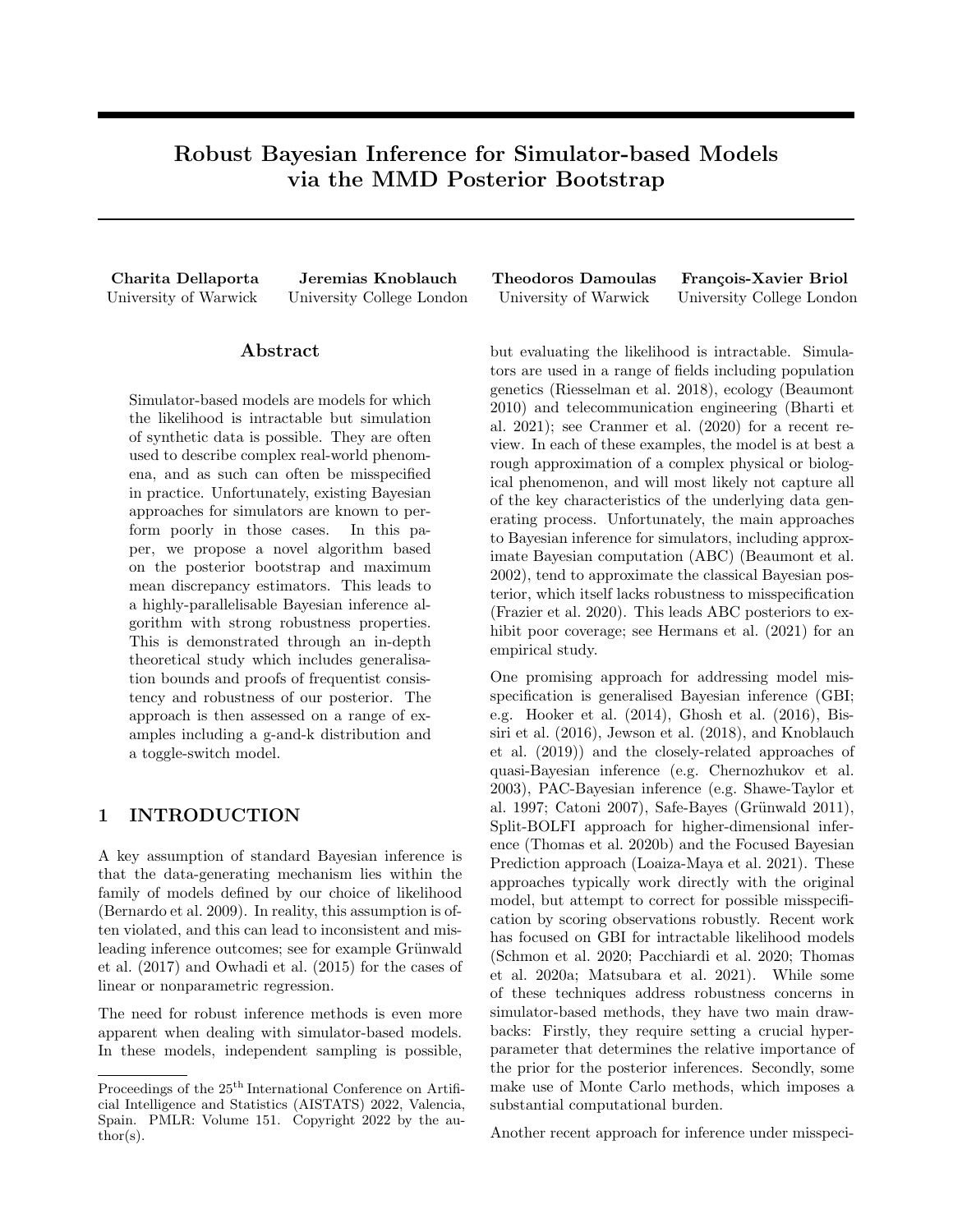$(Park et al. 2016)$  and GBI (Chérief-Abdellatif et al. 2020; Pacchiardi et al. 2021).

The Wasserstein distance and MMD are both popular in the context of simulators because they can both be computed or approximated for empirical measures. One can therefore use the simulator to sample *m* realisations from  $P_{\theta}$ , then use  $D(\widehat{P}_{\theta_b}, P_n)$  as an approximation of  $D(\mathsf{P}_{\theta}, \mathsf{P}_{n})$  in (4). In this context, the MMD has the advantage over the Wasserstein distance in that it is a robust distance (Briol et al. 2019; Chérief-Abdellatif et al. 2019), and can be computed in quadratic, rather than cubic, time in  $n$  and  $m$ .

### 3 METHODOLOGY

Our paper proposes Bayesian nonparametric learning with the MMD for robust and scalable inference in simulator models. Compared to ABC, our method has two main computational advantages: it does not discard any samples, and it is trivially parallelisable. Furthermore, we will show in Section 4 that the approach inherits the robustness properties of both the NPL framework and the MMD; and therefore satisfies a number of desirable properties—including finitesample generalisation bounds, robustness guarantees, and frequentist consistency. Notably, all of these guarantees hold under model misspecification, highlighting the approach's usefulness for simulator models of complex data generating mechanisms.

Assume we have observed data  $x_{1:n}$ <sup>iid</sup> P and are interested in inference with a parametric family  $P_{\Theta}$  of simulator-based models. Our approach is to use the NPL framework with the loss given by the kernel scoring rule  $l_k$  (Eaton 1982; Dawid 2007):

$$
l_k(x, \theta) = k(x, x) \quad 2 \int_X k(x, y) P_{\theta}(dy) + \int_X \chi k(y, z) P_{\theta}(dy) P_{\theta}(dz).
$$

For this loss, the minimiser in (2) becomes the MMD estimator of Briol et al. (2019) given by:

$$
\theta^*(P) := \arg \inf_{\theta \geq \Theta} \text{MMD}^2(P, P_{\theta})
$$
  
= 
$$
\arg \inf_{\theta \geq \Theta} \int_X \chi(k(x, y) P_{\theta}(dx) P_{\theta}(dy)
$$
  

$$
\frac{2}{n} \sum_{i=1}^n \int_X k(x_i, x) P_{\theta}(dx). \tag{5}
$$

This objective can easily be approximated by sampling from both measures and using a U-statistic. The same holds for its gradient, which naturally leads to a stochastic gradient descent algorithm. Full details are provided in Appendix C.

Pseudo code of our approach is given in Algorithm 1, and we call the resulting procedure MMD posterior bootstrap to pay homage to the fact that in the limiting case of  $\alpha$  ! 0, it is computationally similar to

| <b>Algorithm 1:</b> MMD Posterior Bootstrap                     |                                                                                                                       |  |  |
|-----------------------------------------------------------------|-----------------------------------------------------------------------------------------------------------------------|--|--|
| <b>input:</b> $x_{1:n}$ , T, B, $\alpha$ , F, U, $G_{\theta}$ . |                                                                                                                       |  |  |
| 1 for $j \in 1$ to $B$ do                                       |                                                                                                                       |  |  |
|                                                                 | 2 Sample $\tilde{x}_{1:T}^{(j)}$ id F and                                                                             |  |  |
|                                                                 | <b>3</b> $(w_{1:n}^{(j)}, \tilde{w}_{1:T}^{(j)})$ Dir $(1, \ldots, 1, \frac{\alpha}{T}, \ldots, \frac{\alpha}{T}).$   |  |  |
| $\overline{4}$                                                  | Set.                                                                                                                  |  |  |
|                                                                 | $\mathsf{P}^{(j)} = \sum_{i=1}^n w_i^{(j)} \delta_{x_i} + \sum_{k=1}^T \tilde{w}_k^{(j)} \delta_{\tilde{x}_i^{(j)}}.$ |  |  |
|                                                                 | 5   Obtain $\theta^{(j)} = \theta$ (P <sup>(j)</sup> ) using numerical                                                |  |  |
|                                                                 | optimisation.                                                                                                         |  |  |
| 6 end                                                           |                                                                                                                       |  |  |
| $\tau$ return Posterior bootstrap sample $\theta^{(1:B)}$       |                                                                                                                       |  |  |

the Generalised Bayesian Bootstrap of Lyddon et al. (2019). Incorporating prior information in the Posterior Bootstrap has also recently been discussed in Pompe (2021). From a practical standpoint, this limiting case is particularly interesting because it eliminates dependence on the centering measure F. This corresponds to a non-informative prior (see Fong et al. 2019; Knoblauch et al. 2020), and reflects our uncertainty about the model in a misspecified setting.

# 4 THEORY

Before presenting our experiments, we provide a theoretical study for which we impose:

**Standing Assumption 1.**  $ik(x, y)$  | 1  $\partial x, y \partial X$ .

While the kernel is required to be bounded, the choice of upper bound 1 is without loss of generality, since we only consider the minimiser of the MMD, which does not depend on the bound's magnitude. Note that the condition also ensures that F, P , and any element of  $P_{\Theta}$  are in  $P_k$ . While no other assumption on the kernel is needed for our theory, it is desirable for the kernel to be characteristic—as this guarantees that the MMD is a metric on  $P_k$  and hence that P can be recovered in well-specified models.

Since the conjugacy of the DP posterior in the NPL setting relies on the assumption that the data are i.i.d, we also inherit this requirement:

# Standing Assumption 2.  $x_{1:n}$  id  $\rho$  .

Our results provide the first generalisation, robustness, and consistency guarantees for NPL posteriors. Our first result is a generalisation bound in terms of the MMD expected under  $\hat{\nu}$  (Theorem 3). Beyond that, we also prove that consistency in the frequentist sense (Theorem 4), and robustness to outliers (Theorem 5). A particular characteristic is that all of these results hold for the misspecified setting where  $P \otimes P_{\Theta}$ . The well-specified counterparts are Corollaries 12, 13, and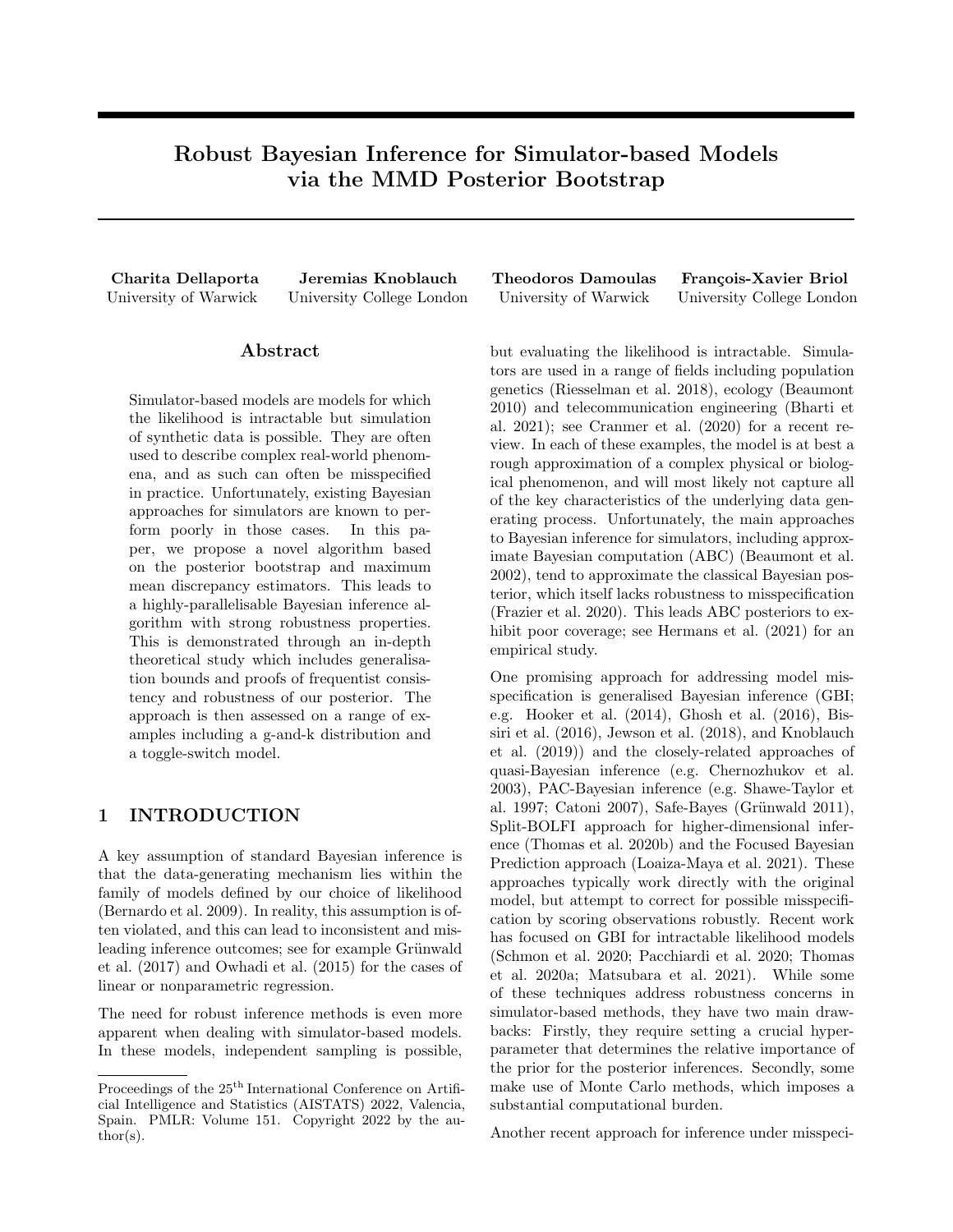15 in Appendix B, and are obtained by noting that in this case  $\inf_{\theta \geq \Theta} \text{MMD}(\mathsf{P}_{\theta}, \mathsf{P}) = 0.$ 

### 4.1 Generalisation Error

First, we bound the generalisation error of our procedure, i.e. the error we expect based on unseen data from the true data-generating mechanism. Here, the notion of error considered is the MMD to be expected under the (approximated) posterior, which is given by  $E_P \hat{\rho}$  [MMD(P,  $P_{\theta}$ (P))]. We therefore bound the expected value of this quantity under unseen data from the data-generating mechanism:

#### Theorem 3.

$$
\begin{aligned} \mathsf{E}_{x_{1:n}} &\text{ia}_{\mathsf{P}} \left[ \mathsf{E}_{\mathsf{P} \ \hat{\nu}} \left[ \text{MMD}(\mathsf{P} \ , \mathsf{P}_{\theta} \ _{(\mathsf{P})}) \right] \right] \\ &\text{inf}_{\theta \geq \Theta} \text{MMD}(\mathsf{P} \ , \mathsf{P}_{\theta}) + \mathcal{P}_{\overline{n}}^2 + \mathcal{P} \frac{4^{\frac{D}{\alpha(1+\alpha)}}}{(\alpha+n)(\alpha+n+1)}. \end{aligned}
$$

Since the expectation over  $E_{P}$   $\hat{\nu}$  [MMD(P,  $P_{\theta}$ <sub>(P)</sub>)] is trivially lower-bounded by  $\inf_{\theta \geq \Theta} \text{MMD}(\mathsf{P}, \mathsf{P}_{\theta})$ , this result tells us that, in expectation, the difference between these two quantities is at most  $2/\sqrt{m} +$  $4\sqrt{\alpha(1+\alpha)}/\sqrt{(\alpha+n)(\alpha+n+1)}$ . Both terms vanish as  $n \neq 1$ , with the overall rate being a  $\sqrt{\overline{n}}$  rate. This is the same rate as for the MMD estimators of Briol et al. (2019) (Theorem 1), as well as the MMDbased GBI of Chérief-Abdellatif et al. (2019) (Theorem 3.1).

### 4.2 Posterior Consistency

To deepen our analysis, we consider consistency in the frequentist sense. This guarantees that the posterior contracts around the optimal value  $\theta$  (P) as  $n$  ! 1. For standard Bayesian inference with posterior measure  $\Pi_n$  (whose density was previously denoted  $\pi(-i x_{1:n})$  defined on  $\Theta$  directly, and where our model is misspecified so that  $9C > 0$  such that  $\inf_{\theta \geq 0} \text{MMD}(\mathcal{P}_{\theta}, \mathcal{P}) = C$ , this would amount to

$$
\Pi_n \left( \theta \, 2\,\Theta : \text{MMD}(\mathsf{P}_{\theta}, \mathsf{P}) \right) > C + \frac{M_n}{n^{1/2}} \right)^{\,n/2} \, 0 \tag{6}
$$

for a sequence  $M_n$  !  $+1$  so that  $M_n n^{-\frac{1}{2}}$  ! 0 as n! 1. In other words, the posterior measure over regions of  $\Theta$  that induces large values for  $MMD(P_{\theta}, P)$  goes to  $C$  as we obtain more data so that it must ultimately concentrate around increasingly small neighbourhoods of optimal MMD-minimising values for  $\theta$ .

In our case, the posterior  $\Pi_{\text{NPL}}$  is defined implicitly: given the function  $\theta$  (P) and the approximate posterior  $\hat{\nu}$  on P constructed via equation (3), our posterior on  $\theta$ is obtained by the push-forward operation. Thus, the equivalent statement for our case concerns  $\hat{\nu}$ :

Theorem 4. Suppose our model is misspeci ed so that for some  $C > 0$  we have  $\inf_{\theta \geq \Theta} \text{MMD}(\mathcal{P}_{\theta}, \mathcal{P}) = C$ . Then, we have that for any  $M_n$  ! +1:

$$
\hat{\nu} \left( \mathsf{P} \ 2 \ \mathsf{P} : \text{MMD}(\mathsf{P}_{\theta}(P), \mathsf{P}) \right) > C + \frac{M_n}{n^{1/2}} \right)^{\frac{n}{l}} \left( \begin{matrix} 1 \\ 0 \end{matrix} \right)
$$

#### 4.3 Robustness to Outliers

To assess robustness against the presence of outliers in the dataset, we consider Huber's contamination model (Huber 1992). In this setting, a proportion  $1 \epsilon$  of the observed data is generated from the distribution of interest  $\tilde{P}$ , and the rest follows a contaminating noise distribution; i.e.  $P = (1 \epsilon)\tilde{P} + \epsilon Q$  for  $\tilde{P}, Q \geq P$  and  $\epsilon$  2 [0, 1]. Here, Q is the contaminant, and so the goal is to place most posterior mass on values of  $\theta$  for which  $P_{\theta}$   $\hat{P}$ , where closeness is measured via the MMD.

**Corollary 5.** Suppose  $P = (1 \epsilon)\tilde{P} + \epsilon Q$ . Then

$$
E_{x_{1:n} \text{ id}_p} \left[ E_{P \hat{\nu}} \left[ \text{MMD} \left( \tilde{P}, P_{\theta} \right. (P) \right) \right] \right]
$$
  

$$
\text{inf}_{\theta \geq \Theta} \text{MMD} \left( \tilde{P}, P_{\theta} \right) + 4\epsilon + \frac{2}{n} + \frac{4}{n} \frac{4}{(\alpha + n)(\alpha + n + 1)}.
$$

Similarly to the generalisation bound discussed above, the rate at which this bound goes to zero is  $\max \{ \hat{n} \mid \frac{1}{2}, \epsilon \}$ . Since there are at most *dene* contaminated data points in a dataset, the maximum number of outliers the dataset can have while maintaining the or outners the dataset  $\frac{\beta_{\text{all}}}{n}$ , which agrees with Chérief-Abdellatif et al. (2019), Corollary 3.4, who studied the frequentist minimum MMD estimator.

### 5 EXPERIMENTS

We now study the performance of our method using three examples. Throughout, we use the Gaussian kernel, which satisfies Standing Assumption 1. We also use a non-informative prior by setting  $\alpha = 0$ . Further experimental details and results are reported in Appendix C. Appendix D provides additional experiments which examine sensitivity to hyperparameters and provide comparison of our method with the MMD-Bayes method in Pacchiardi et al. (2021). We further consider an example of misspecification which is not based in a contamination model by wrongly fitting a Gaussian location model to Cauchy distributed data. The code for all experiments can be found at https: //github.com/haritadell/npl\_mmd\_project.git.

#### 5.1 Gaussian Location Model

We start by considering a toy example, the Gaussian location model. While the likelihood of this model is available, we treat it as a simulator to study the properties of our proposed method. We take  $P_{\theta} =$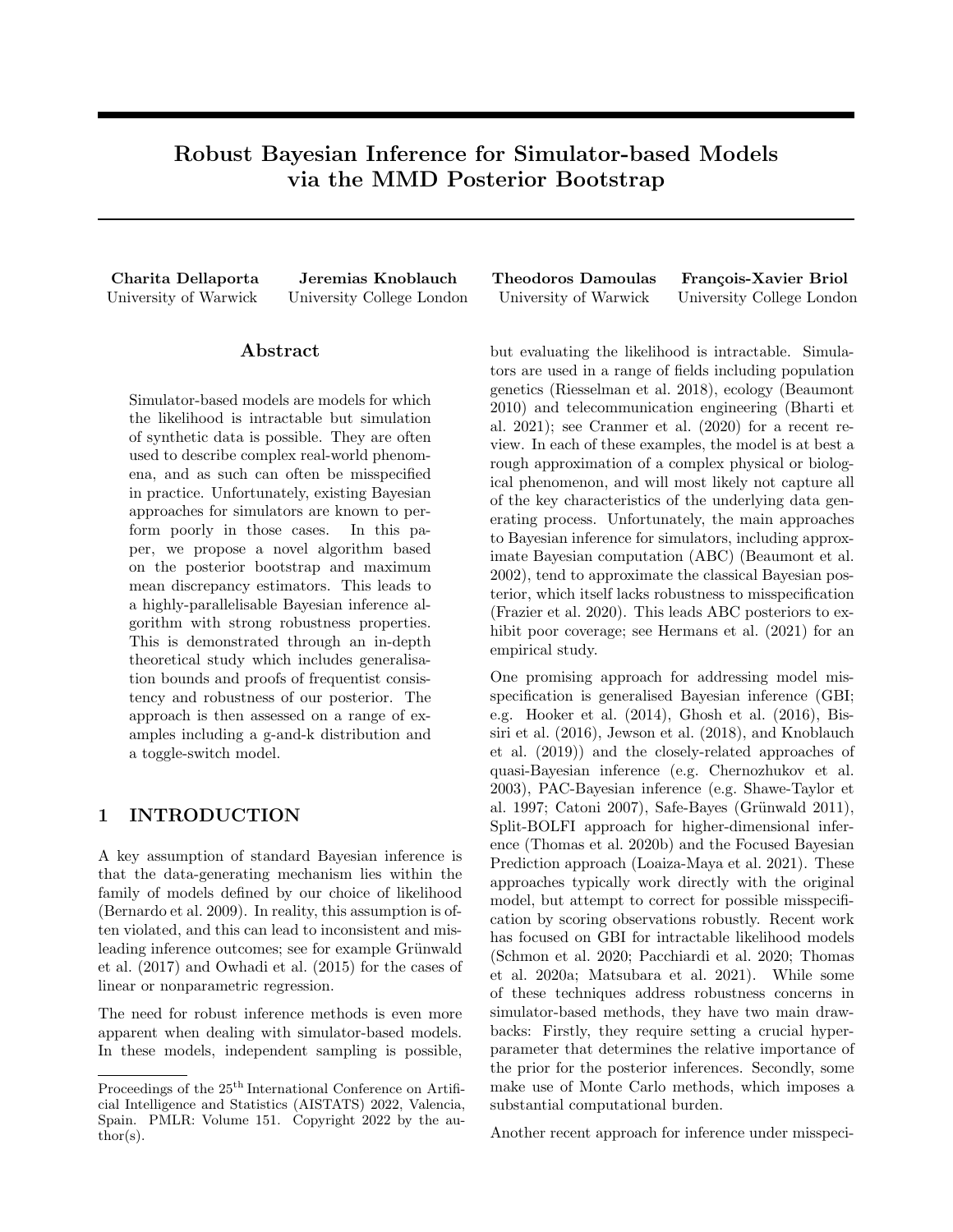

Figure 2: Posterior marginal distributions for the Gaussian location model in  $d = 4$ . The true parameter  $\theta_0$  is indicated by dotted lines. (Left & middle) Comparison against WABC and NPL-WLL methods for the wellspecified case and  $\epsilon = 0.1$ . (Right) Comparison against NPL with the Wasserstein distance for  $\epsilon = 0.1$ . We note that in the low middle panel, the NPL-WLL method is not visible as the samples lie significantly away from  $\theta_0$ .



Figure 3: Marginal densities of the posterior obtained by NPL-MMD and ABC with the MMD for the Gaussian location model in  $d = 4$  for  $\epsilon = 0.1$ . The true parameter  $\theta_0$  is indicated by dotted lines.

 $N(\theta, I_{d-d})$  and use a true data generating process  $P =$  $(1 \epsilon) P_{\theta_0} + \epsilon P_{\theta_0}$ , with  $\theta_0 = (1, \ldots, 1) \mathcal{Q} \mathbb{R}^d$  and  $\theta_0 =$  $(20, \ldots, 20)$   $2 \mathbb{R}^d$  in  $d = 4$ . We assess robustness by considering both the well-specified case  $\epsilon = 0$  and the case  $\epsilon = 0.1$  and  $n = 200$  realisations from P.

Our simulation study will illustrate how robustness is inherited from both the NPL framework, which is more robust to model misspecification than standard Bayes or ABC, and the MMD being more robust than alternative losses such as the Wasserstein distance or negative log-likelihood.

Wasserstein ABC We first compare our method against the Wasserstein ABC (WABC) (Bernton et al. 2019) algorithm, which uses Sequential Monte Carlo (SMC). We compare against WABC since it is a popular algorithm which, unlike standard ABC, does not require hand-crafting of summary statistics. As observed in Figure 2, NPL-MMD outperforms WABC in both the well-specified and misspecified settings. The former is explained by the fact that the Wasserstein distance exhibits poor sample complexity for  $d > 1$ (Fournier et  $\beta$ <sup>1</sup> 2015), whereas the MMD can be estimated at a  $\sqrt{\overline{n}}$  rate. The latter is explained by the fact that the WABC is an approximation of the exact Bayesian posterior, which is not robust.

NPL with Wasserstein distance Secondly, we consider the NPL framework using the Wasserstein distance (NPL-WAS) such that for  $W: \mathbb{P}^2$  / R 0 the 2-Wasserstein distance,  $\theta_W(\mathsf{P}) := \arg \inf_{\theta \geq \Theta} W(\mathsf{P}, \mathsf{P}_{\theta}).$ We use the POT package (Flamary et al. 2021) for approximating the Wasserstein distance and the Powell optimiser from Scipy (Virtanen et al. 2020). We focus specifically on the misspecified setting, and notice that NPL-MMD outperforms the NPL-WAS in that case. This clearly demonstrates the advantage of using a robust loss function, even when using a robust inference framework such as NPL.

NPL with log-likelihood Thirdly, the availability of the likelihood in this toy problem allows for com-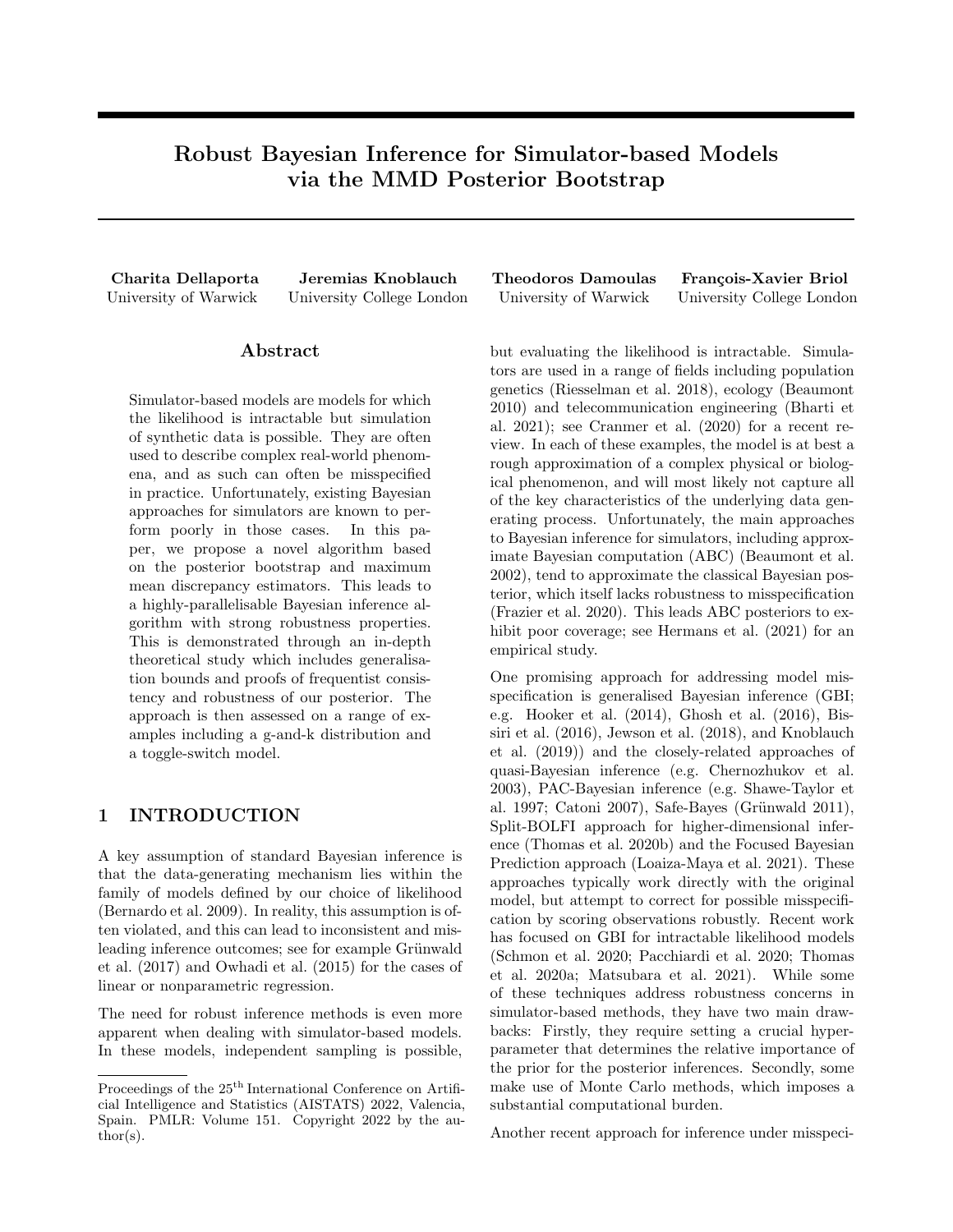

Figure 4: Posterior marginal distributions for  $\theta$  in the univariate g-and-k model for an increasing percentage of outliers present in the dataset. The true parameter  $\theta_0$  is indicated by the dotted lines.

parison with the original NPL posterior bootstrap using  $l(x, \theta) = \frac{\theta^1}{2\pi} \exp\left(-\frac{1}{2}(x - \theta)^2 g\right)$  as in Lyddon et al. (2018), which we call the weighted log-likelihood NPL (NPL-WLL). Figure 2 shows that NPL-WLL and NPL-MMD perform similarly in the well-specified case, but NPL-MMD significantly outperforms NPL-WLL in the misspecified case. This is once again due to the fact that the MMD is a robust loss, whereas the negative log-likelihood is not.

ABC with the MMD Finally, we further explore ABC method with the SMC samplers considered in Bernton et al. (2019), this time using the MMD instead of the Wasserstein distance. The ABC with the MMD has also been previously explored in Park et al. (2016). The posterior marginals are visualised in Figure 3 for  $\epsilon = 0.1$ . This figure clearly demonstrates the advantage of the NPL framework over ABC.

### 5.2 Simulator-based Models

We now consider two more complex numerical examples, for which likelihood-based inference is impossible. We compare solely against the Wasserstein ABC for simplicity by directly using the experimental setup in Bernton et al. (2019).

**G-and-k Distribution Model** First, consider  $G_{\theta}$ :  $[0, 1]^2$  ! R with  $\theta = (a, b, q, k)$  where

$$
G_{\theta}(u) = a + b \left( 1 + 0.8 \frac{1 - \exp(-gz(u))}{1 + \exp(-gz(u))} \right) (1 + z(u)^2)^k z(u),
$$

 $z(u) = \sqrt{2 \log(u_1)} \cos(2\pi u_2)$  and  $\cup = \text{Unif}([0, 1]^2)$ . Parameters  $a, b, g$  and  $k$  control the location, scale, skewness and kurtosis respectively. For computational convenience, we reparametrise the last parameter by setting  $k^{\theta} = \exp(k)$ . Although  $\theta_{\theta}$  is one-dimensional,

it is a popular baseline for simulator-based models (Prangle 2020) because of the challenge of inferring the four parameters simultaneously. It has also been used extensively in applications; for example to model the price of AirBnB rentals (Rodrigues et al. 2020), the air pollution (Rayner et al. 2002) or for non-life insurance modelling (Peters et al. 2016).

Our data consists of  $n = 2^{11}$  realisations from P = (1 –  $\epsilon) \, \mathsf{P}_{\theta_0} + \epsilon \, \mathsf{Q} \,$  where  $\mathsf{P}_{\theta_0}$  denotes the g-and-k with  $\theta_0 = (3, 1, 1, \log(2))$ , and Q is the shifted distribution  $Q = P_{\theta_0}$  50 with an equal number of points shifted to either direction. The resulting posteriors are shown in Figure 4 displayed as bivariate plots. The WABC method appears more sensitive to contamination in the dataset—in contrast to the NPL-MMD, which concentrates significantly closer to the true parameter values for an increasing proportion of outliers. This is particularly the case for the last two parameters g and  $log(k)$  which are well-known to be more challenging to estimate.

Toggle Switch Model Finally, we consider the toggle-switch model arising in Systems Biology (Bonassi et al. 2011; Bonassi et al. 2015). This is a dynamic model used to study cellular networks; more precisely, the network describes the interaction of two genes  $u$  and  $v$  over time. The simulator is too complex to include in the main text, but is given in Appendix C. The data is one-dimensional, but the model has 7 parameters and the latent space is 601-dimensional.

We consider inference on  $\theta$  for  $n = 2000$  data points simulated from the toggle-switch model with true parameter  $\theta_0 = (22, 12, 4, 4.5, 325, 0.25, 0.15)$  in which 10% of the data have some added Cauchy noise of location parameter 0 and scale parameter 10. Such noise can be interpreted as measurement error in the collec-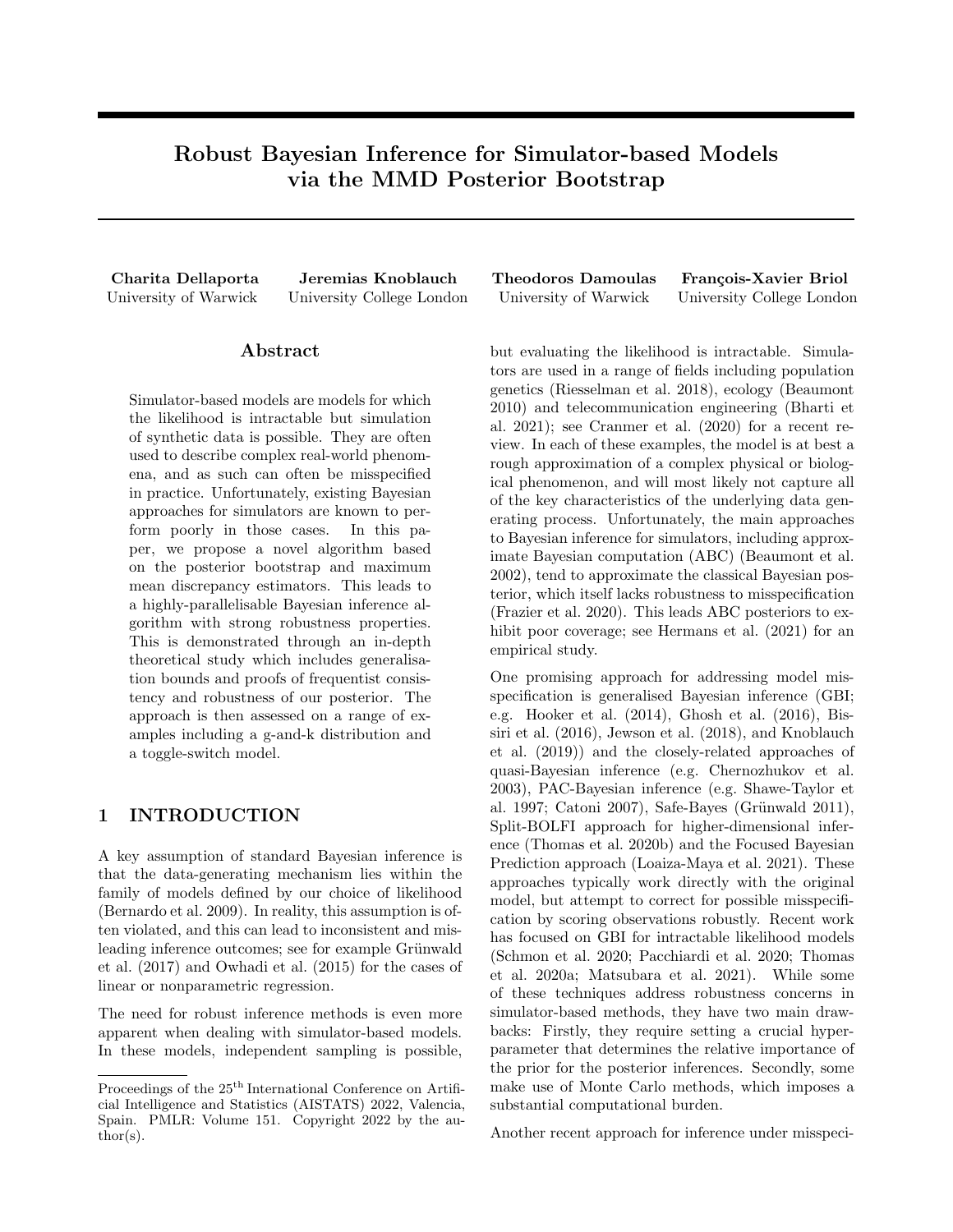

Figure 5: Posterior marginal distributions for  $\theta$  in the toggle switch model with 10% of noisy data in the dataset. Bottom right figure presents 2000 samples from the well-specified toggle switch model.

tion of data. The posterior marginal distributions for  $\theta$  are shown in Figure 5, and indicate that the NPL-MMD method is successful in concentrating around  $\theta_0$ despite the Cauchy noise.

### 5.3 Computational Time

We provide the computational time recorded for each experiment over multiple independent runs. The Gaussian location and G-and-k experiments were repeated 10 times and the Toggle-switch was repeated 5 times due to the higher computational cost. For each run, a new dataset was generated and B posterior samples were obtained for  $\theta$ . The average time for the generation of B samples is recorded for each method. Our method is compatible with the use of GPU so in Table 1 we provide the average time recorded when run in Google Colaboratory Pro.

Table 1: Average Clock Time In Seconds.

|                                                         | Method $\parallel$ Gaussian $\parallel$ G-and-k $\parallel$ Toggle-S       |  |  |  |  |  |
|---------------------------------------------------------|----------------------------------------------------------------------------|--|--|--|--|--|
| NPL-MMD $\parallel$ 1.09 $10^2$   3.02 10   7.42 $10^3$ |                                                                            |  |  |  |  |  |
| <b>WABC</b>                                             | $\parallel$ 3.34 10 <sup>3</sup> 1.05 10 <sup>2</sup> 3.08 10 <sup>4</sup> |  |  |  |  |  |

# 6 CONCLUSION

Our paper proposes the very first posterior bootstrap method in the simulator setting. Unlike ABC, our method does not discard any samples and can run in parallel—leading to a substantially decreased computational burden. Further, the approach is based on MMD estimators, and therefore inherits both the robustness of the NPL framework and that of the MMD. We support this claim with three theoretical results that hold even in the presence of misspecification. The results include a generalisation bound, a robustness guarantee, and a consistency result. We verified the practical utility of our theory through deploying it on three models, which highlighted both robustness and computational advantages of our method.

A particular strength of the method is that no assumption is required on  $X$ . Hence, the results apply directly to any set  $X$  on which one can define kernels (e.g. graphs, strings, or discrete spaces).

In future work, we would like to tackle the challenges posed by the optimisation step. Specifically, since the MMD-objective is usually non-convex, a particularly interesting question would be if the kernel can be used to enforce a more well-behaved objective. Another direction for improvement is the cost of computing the MMD minimiser. While naively, this scales quadratically in the number of observations, it could be reduced to linear time using approaches like in Lemma 14 of Gretton et al. (2012).

### Acknowledgements

CD was funded by EPSRC grant [EP/T51794X/1] as part of the Warwick CDT in Mathematics and Statistics. JK was funded through the Biometrika Fellowship courtesy of the Biometrika Trust. TD acknowledges support from a UKRI Turing AI Fellowship [EP/V02678X/1]. TD and FXB were supported by the Lloyd's Register Foundation Programme on Data-Centric Engineering and The Alan Turing Institute under the EPSRC grant [EP/N510129/1]. The authors thank all reviewers for their useful comments.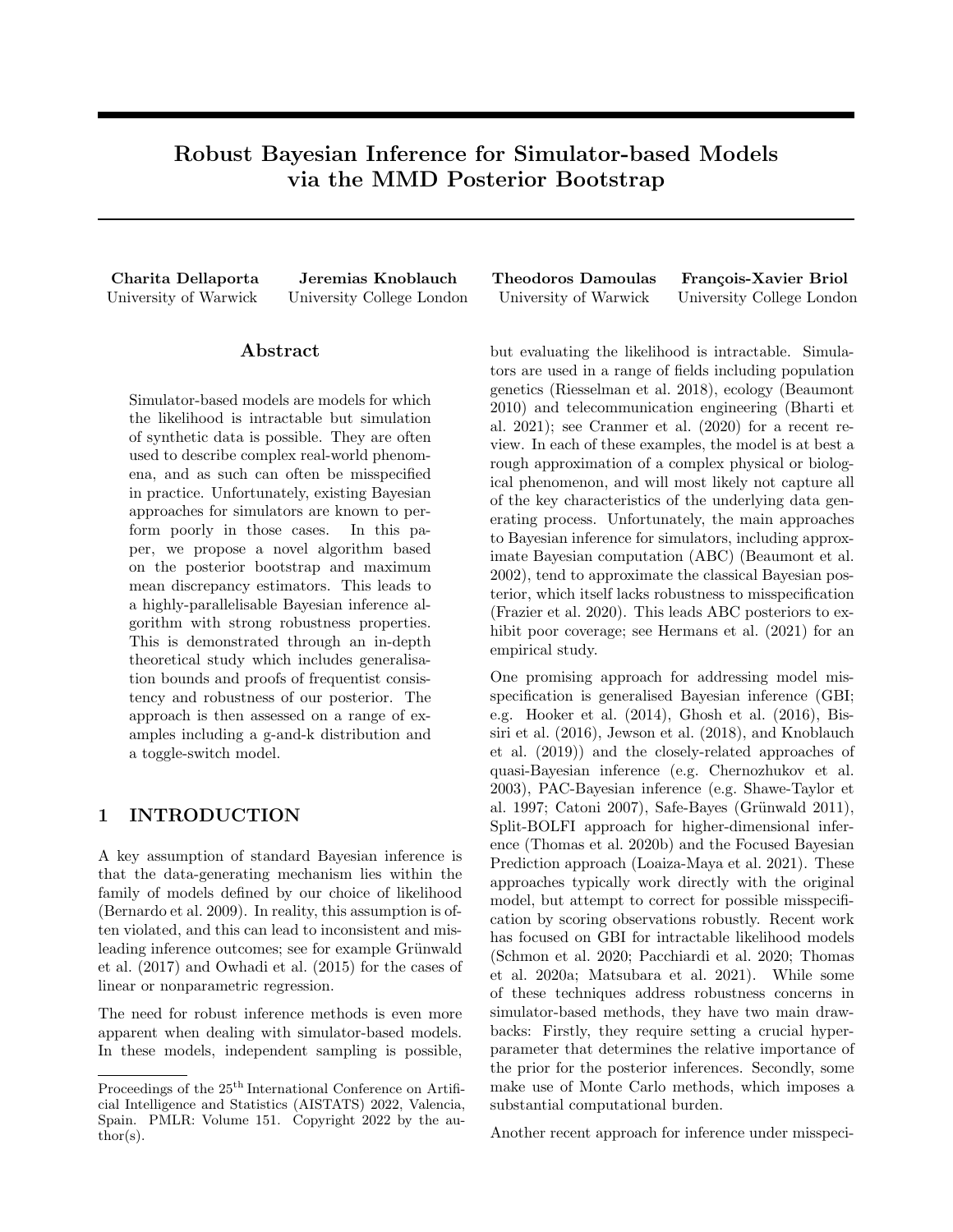### References

- Alquier, P. and Gerber, M. (2020). "Universal robust regression via maximum mean discrepancy". In: Arxiv:2006.00840 1.
- Andrieu, C. and Roberts, G. O. (2009). "The pseudomarginal approach for efficient Monte Carlo computations". In: Annals of statistics 37.2, pp. 697– 725.
- Bassetti, F., Bodini, A., and Regazzini, E. (2006). "On minimum Kantorovich distance estimators". In: Statistics and probability letters 76, pp. 1298– 1302.
- Beaumont, M. A., Cornuet, J.-M., Marin, J.-M., and Robert, C. P. (2009). "Adaptive approximate Bayesian computation". In: Biometrika 96.4, pp. 983–990. issn: 14643510.
- Beaumont, M. A. (2010). "Approximate Bayesian computation in evolution and ecology". In: Annual review of ecology, evolution, and systematics 41, pp. 379–406.
- Beaumont, M. A. (2019). "Approximate Bayesian computation". In: Annual review of statistics and its application 6, pp. 379–403.
- Beaumont, M. A., Zhang, W., and Balding, D. J. (2002). "Approximate Bayesian computation in population genetics". In: Genetics 162.4, pp. 2025– 2035.
- Berlinet, A. and Thomas-Agnan, C. (2011). Reproducing kernel hilbert spaces in probability and statistics. Springer Science & Business Media.
- Bernardo, J. M. and Smith, A. F. (2009). Bayesian theory. Vol. 405. John Wiley & Sons.
- Bernton, E., Jacob, P. E., Gerber, M., and Robert, C. P. (2017). "Inference in generative models using the Wasserstein distance". In: Information and inference: a journal of the ima 8.4, pp. 657–676.
- Bernton, E., Jacob, P. E., Gerber, M., and Robert, C. P. (2019). "Approximate Bayesian computation with the Wasserstein distance". In: Journal of the royal statistical society: series b (statistical methodology) 81.2, pp. 235–269.
- Bharti, A., Briol, F.-X., and Pedersen, T. (2021). "A general method for calibrating stochastic radio channel models with kernels". In: Ieee transactions on antennas and propagation.
- Bissiri, P. G., Holmes, C. C., and Walker, S. G. (2016). "A general framework for updating belief distributions". In: Journal of the royal statistical society. series b, statistical methodology 78.5, p. 1103.
- Bonassi, F. V. and West, M. (2015). "Sequential Monte Carlo with adaptive weights for approximate Bayesian computation". In: Bayesian analysis 10.1, pp. 171–187.
- Bonassi, F. V., You, L., and West, M. (2011). "Bayesian learning from marginal data in bionet-

work models". In: Statistical applications in genetics and molecular biology 10.1.

- Bradbury, J., Frostig, R., Hawkins, P., Johnson, M. J., Leary, C., Maclaurin, D., and Wanderman-Milne, S. (2020). "Jax: composable transformations of python+ numpy programs, 2018". In: Url http://github. com/google/jax 4, p. 16.
- Briol, F.-X., Barp, A., Duncan, A. B., and Girolami, M. (2019). "Statistical inference for generative models with maximum mean discrepancy". In: Arxiv:1906.05944.
- Catoni, O. (2007). "Pac-Bayesian supervised classification: the thermodynamics of statistical learning". In: Institute of mathematical statistics lecture notes | monograph series 56.
- Chérief-Abdellatif, B.-E. and Alquier, P. (2019). "Finite sample properties of parametric mmd estimation: robustness to misspecification and dependence". In: Arxiv preprint arxiv:1912.05737.
- Chérief-Abdellatif, B.-E. and Alquier, P. (2020). "MMD-Bayes: robust Bayesian estimation via maximum mean discrepancy". In: Symposium on advances in approximate bayesian inference. PMLR, pp. 1–21.
- Chernozhukov, V. and Hong, H. (2003). "An MCMC approach to classical estimation". In: Journal of econometrics 115.2, pp. 293–346.
- Cranmer, K., Brehmer, J., and Louppe, G. (2020). "The frontier of simulation-based inference". In: Proceedings of the national academy of sciences of the united states of america 117.48.
- Dawid, A. P. (2007). "The geometry of proper scoring rules". In: Annals of the institute of statistical mathematics 59.1, pp. 77–93.
- Del Moral, P., Doucet, A., and Jasra, A. (2012). "On adaptive resampling strategies for sequential Monte Carlo methods". In: Bernoulli 18.1, pp. 252–278.
- Dziugaite, G. K., Roy, D. M., and Ghahramani, Z. (2015). "Training generative neural networks via maximum mean discrepancy optimization". In: Proceedings of the thirty- rst conference on uncertainty in arti cial intelligence, pp. 258–267.
- Eaton, M. L. (1982). "A method for evaluating improper prior distributions". In: Statistical decision theory and related topics iii, pp. 329–352.
- Flamary, R. et al. (2021). "Pot: python optimal transport". In: Journal of machine learning research 22.78, pp. 1–8.
- Fong, E., Lyddon, S., and Holmes, C. (2019). "Scalable nonparametric sampling from multimodal posteriors with the posterior bootstrap". In: International conference on machine learning. PMLR, pp. 1952– 1962.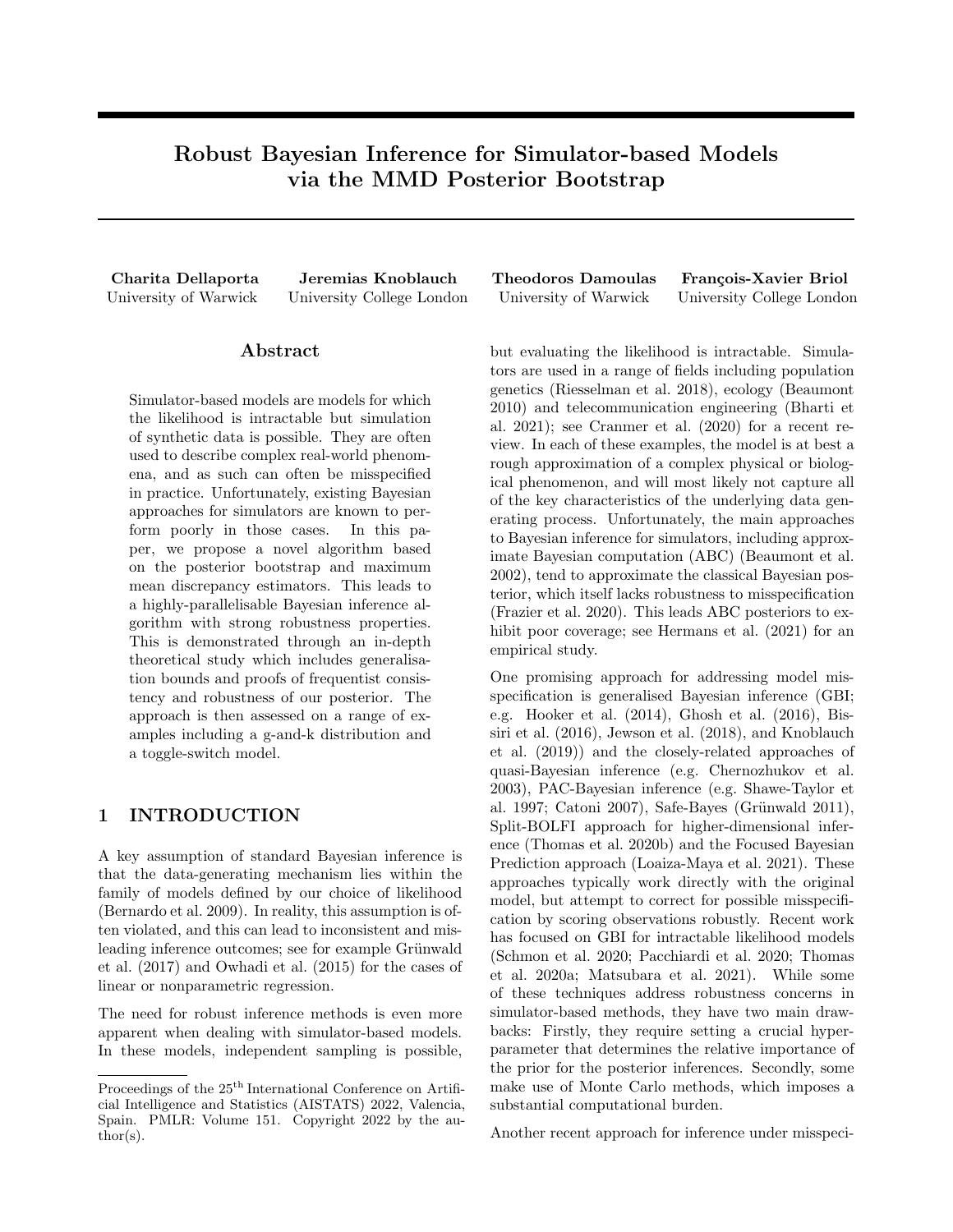- Fournier, N. and Guillin, A. (2015). "On the rate of convergence in wasserstein distance of the empirical measure". In: Probability theory and related elds 162.3-4, pp. 707-738. ISSN: 1432-2064. DOI: 10.1007/s00440-014-0583-7.
- Frazier, D. T., Robert, C. P., and Rousseau, J. (2020). "Model misspecification in ABC: consequences and diagnostics". In: Journal of the royal statistical society b: statistical methodology 82.2, pp. 421–444.
- Galvani, M., Bardelli, C., Figini, S., and Muliere, P. (2021). "A Bayesian nonparametric learning approach to ensemble models using the proper Bayesian bootstrap". In: Algorithms 14.1, p. 11.
- Ghosh, A. and Basu, A. (2016). "Robust bayes estimation using the density power divergence". In: Annals of the institute of statistical mathematics 68.2, pp. 413–437.
- Gretton, A., Borgwardt, K. M., Rasch, M. J., Schölkopf, B., and Smola, A. (2012). "A kernel twosample test". In: The journal of machine learning research 13.1, pp. 723–773.
- Grünwald, P. and Van Ommen, T. (2017). "Inconsistency of bayesian inference for misspecified linear models, and a proposal for repairing it". In: Bayesian analysis 12.4, pp. 1069–1103.
- Grünwald, P. (2011). "Safe learning: bridging the gap between Bayes, MDL and statistical learning theory via empirical convexity". In: Journal of machine learning research 19, pp. 397–419.
- Grünwald, P. (2012). "The safe Bayesian". In: International conference on algorithmic learning theory. Springer, pp. 169–183.
- Hermans, J., Delaunoy, A., Rozet, F., Wehenkel, A., and Louppe, G. (2021). "Averting a crisis in simulation-based inference". In: Arxiv:2110.06581.
- Hooker, G. and Vidyashankar, A. N. (2014). "Bayesian model robustness via disparities". In: Test 23.3, pp. 556–584.
- Huber, P. J. (1992). "Robust estimation of a location parameter". In: Breakthroughs in statistics. Springer, pp. 492–518.
- Huggins, J. H. and Miller, J. W. (2019). "Robust inference and model criticism using bagged posteriors". In: Arxiv preprint arxiv:1912.07104.
- Ishwaran, H. and Zarepour, M. (2002). "Exact and approximate sum representations for the dirichlet process". In: Canadian journal of statistics 30.2, pp. 269–283.
- Jewson, J., Smith, J. Q., and Holmes, C. (2018). "Principled Bayesian minimum divergence inference". In: Entropy 20.6, p. 442.
- Key, O., Fernandez, T., Gretton, A., and Briol, F.-X. (2021). "Composite goodness-of-fit tests with kernels". In: Arxiv:2111.10275.
- Kingma, D. P. and Ba, J. (2014). "Adam: a method for stochastic optimization". In: Arxiv preprint arxiv:1412.6980.
- Knoblauch, J., Jewson, J., and Damoulas, T. (2019). "Generalized variational inference: three arguments for deriving new posteriors". In: Arxiv:1904.02063.
- Knoblauch, J. and Vomfell, L. (2020). "Robust Bayesian inference for discrete outcomes with the total variation distance". In: Arxiv:2010.13456.
- Li, Y., Swersky, K., and Zemel, R. (2015). "Generative moment matching networks". In: International conference on machine learning. PMLR, pp. 1718– 1727.
- Loaiza-Maya, R., Martin, G. M., Frazier, D. T., et al. (2021). "Focused Bayesian prediction". In: Journal of applied econometrics 36.5, pp. 517–543.
- Lyddon, S., Walker, S., and Holmes, C. (2018). "Nonparametric learning from Bayesian models with randomized objective functions". In: Proceedings of the 32nd international conference on neural information processing systems, pp. 2075–2085.
- Lyddon, S., Holmes, C., and Walker, S. (2019). "General Bayesian updating and the loss-likelihood bootstrap". In: Biometrika 106.2, pp. 465–478.
- Matsubara, T., Knoblauch, J., Briol, F.-X., and Oates, C. J. (2021). "Robust generalised Bayesian inference for intractable likelihoods". In: Arxiv:2104.07359.
- Muliere, P. and Secchi, P. (1996). "Bayesian nonparametric predictive inference and bootstrap techniques". In: Annals of the institute of statistical mathematics 48.4, pp. 663–673.
- Müller, A. (1997). "Integral probability metrics and their generating classes of functions". In: Advances in applied probability 29.2, pp. 429–443.
- Niu, Z., Meier, J., and Briol, F.-X. (2021). "Discrepancy-based inference for intractable generative models using quasi-Monte Carlo". In: Arxiv:2106.11561.
- Owhadi, H., Scovel, C., and Sullivan, T. (2015). "Brittleness of Bayesian inference under finite information in a continuous world". In: Electronic journal of statistics 9.1, pp. 1–79.
- Pacchiardi, L. and Dutta, R. (2020). "Score matched conditional exponential families for likelihood-free inference". In: Arxiv:2012.10903.
- Pacchiardi, L. and Dutta, R. (2021). "Generalized Bayesian likelihood-free inference using scoring rules estimators". In: Arxiv:2104.03889.
- Papamakarios, G. and Murray, I. (2016). "Fast  $\varepsilon$ -free inference of simulation models with Bayesian conditional density estimation". In: Advances in neural information processing systems, pp. 1028–1036.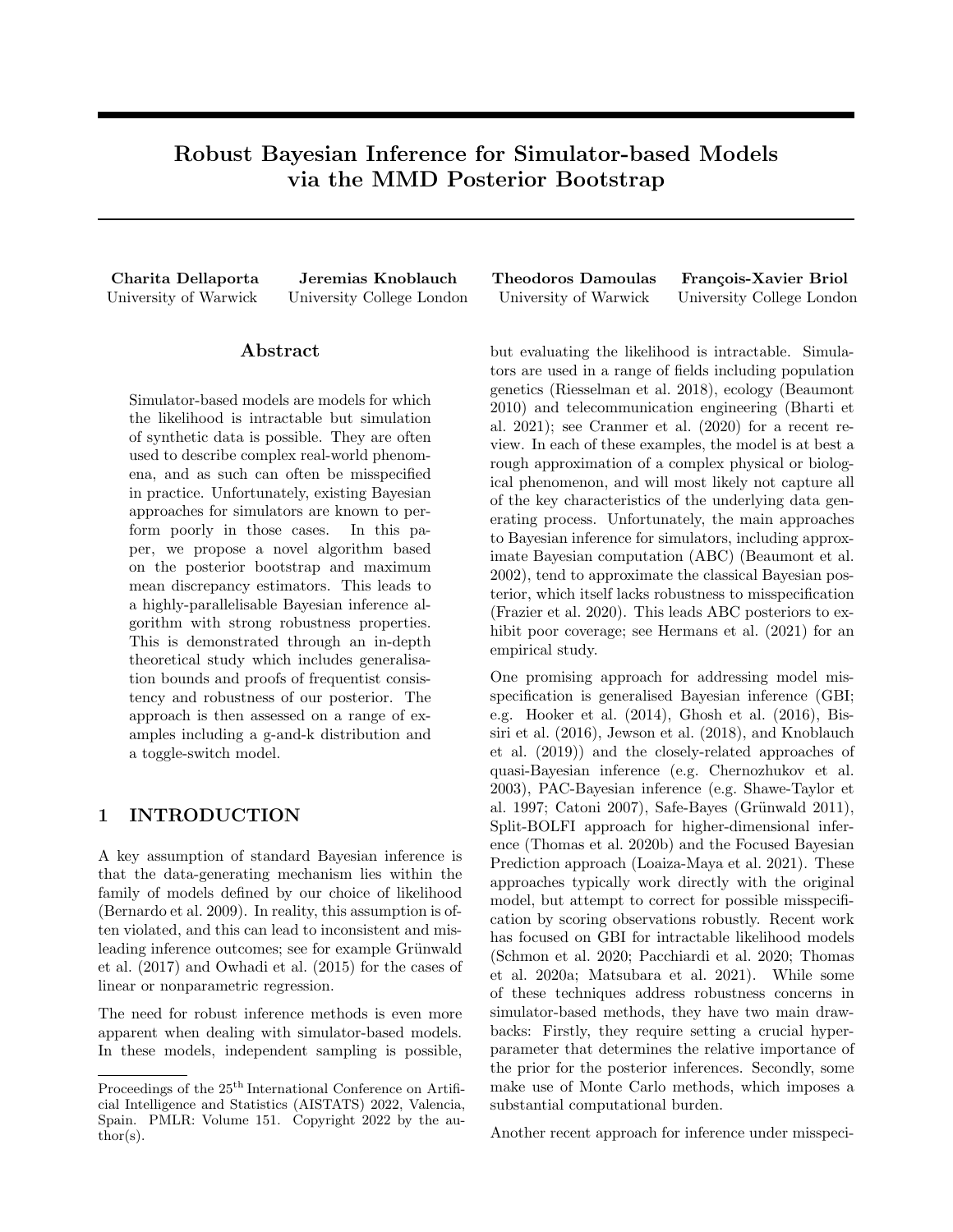- Papamakarios, G., Sterratt, D., and Murray, I. (2019). "Sequential neural likelihood: fast likelihood-free inference with autoregressive flows". In: vol. 89. International Conference on Artificial Intelligence and Statistics, pp. 837–848.
- Park, M., Jitkrittum, W., and Sejdinovic, D. (2016). "K2-ABC: approximate Bayesian computation with kernel embeddings". In: Arti cial intelligence and statistics. PMLR, pp. 398–407.
- Parr, W. C. and Schucany, W. R. (1980). "Minimum distance and robust estimation". In: Journal of the american statistical association 75.371, pp. 616– 624.
- Peters, G., Chen, W., and Gerlach, R. (2016). "Estimating quantile families of loss distributions for non-life insurance modelling via L-moments". In: Risks 4.2, p. 14.
- Pompe, E. (2021). "Introducing prior information in weighted likelihood bootstrap with applications to model misspecification". In: Arxiv preprint arxiv:2103.14445.
- Prangle, D. (2020). "Gk: an r package for the g-and-k and generalised g-and-h distributions". In: The r journal 12.1, pp. 7–20.
- Price, L. F., Drovandi, C. C., Lee, A., and Nott, D. J. (2017). "Bayesian synthetic likelihood". In: Journal of computational and graphical statistics 8600.
- Rayner, G. D. and MacGillivray, H. L. (2002). "Numerical maximum likelihood estimation for the gand-k and generalized g-and-h distributions". In: Statistics and computing 12.1, pp. 57–75.
- Riesselman, A. J., Ingraham, J. B., and Marks, D. S. (2018). "Deep generative models of genetic variation capture the effects of mutations". In: Nature methods 15.10, pp. 816–822.
- Rodrigues, G. S., Nott, D. J., and Sisson, S. A. (2020). "Likelihood-free approximate Gibbs sampling". In: Statistics and computing 30.4, pp. 1057–1073.
- Schmon, S. M., Cannon, P. W., and Knoblauch, J. (2020). "Generalized Posteriors in approximate Bayesian computation". In: Third symposium on advances in approximate bayesian inference.
- Sethuraman, J. (1994). "A constructive definition of dirichlet priors". In: Statistica sinica, pp. 639–650.
- Shawe-Taylor, J. and Williamson, R. C. (1997). "A PAC analysis of a Bayesian estimator". In: Proceedings of the tenth annual conference on computational learning theory. Vol. 6. 09, pp. 2–9.
- Sisson, S. and Fan, Y. (2018). "Abc samplers". In: Handbook of approximate bayesian computation, pp. 87–123.
- Sriperumbudur, B. K., Gretton, A., Fukumizu, K., Schölkopf, B., and Lanckriet, G. R. (2010). "Hilbert space embeddings and metrics on proba-

bility measures". In: The journal of machine learning research 11, pp. 1517–1561.

- Sutherland, D. J., Tung, H.-Y., Strathmann, H., De, S., Ramdas, A., Smola, A. J., and Gretton, A. (2017). "Generative models and model criticism via optimized maximum mean discrepancy". In: International conference on learning representations.
- Thomas, O., Pesonen, H., and Corander, J. (2020a). "Generalised bayes updates with f-divergences through probabilistic classifiers". In: Arxiv preprint arxiv:2007.04358.
- Thomas, O., Pesonen, H., Sá-Leão, R., Lencastre, H. de, Kaski, S., and Corander, J. (2020b). "Splitbolfi for for misspecification-robust likelihood free inference in high dimensions". In: Arxiv preprint arxiv:2002.09377.
- Virtanen, P. et al. (2020). "Scipy 1.0: fundamental algorithms for scientific computing in python". In: Nature methods 17.3, pp. 261–272.
- Wu, P.-S. and Martin, R. (2020). "A comparison of learning rate selection methods in generalized Bayesian inference". In: Arxiv:2012.11349.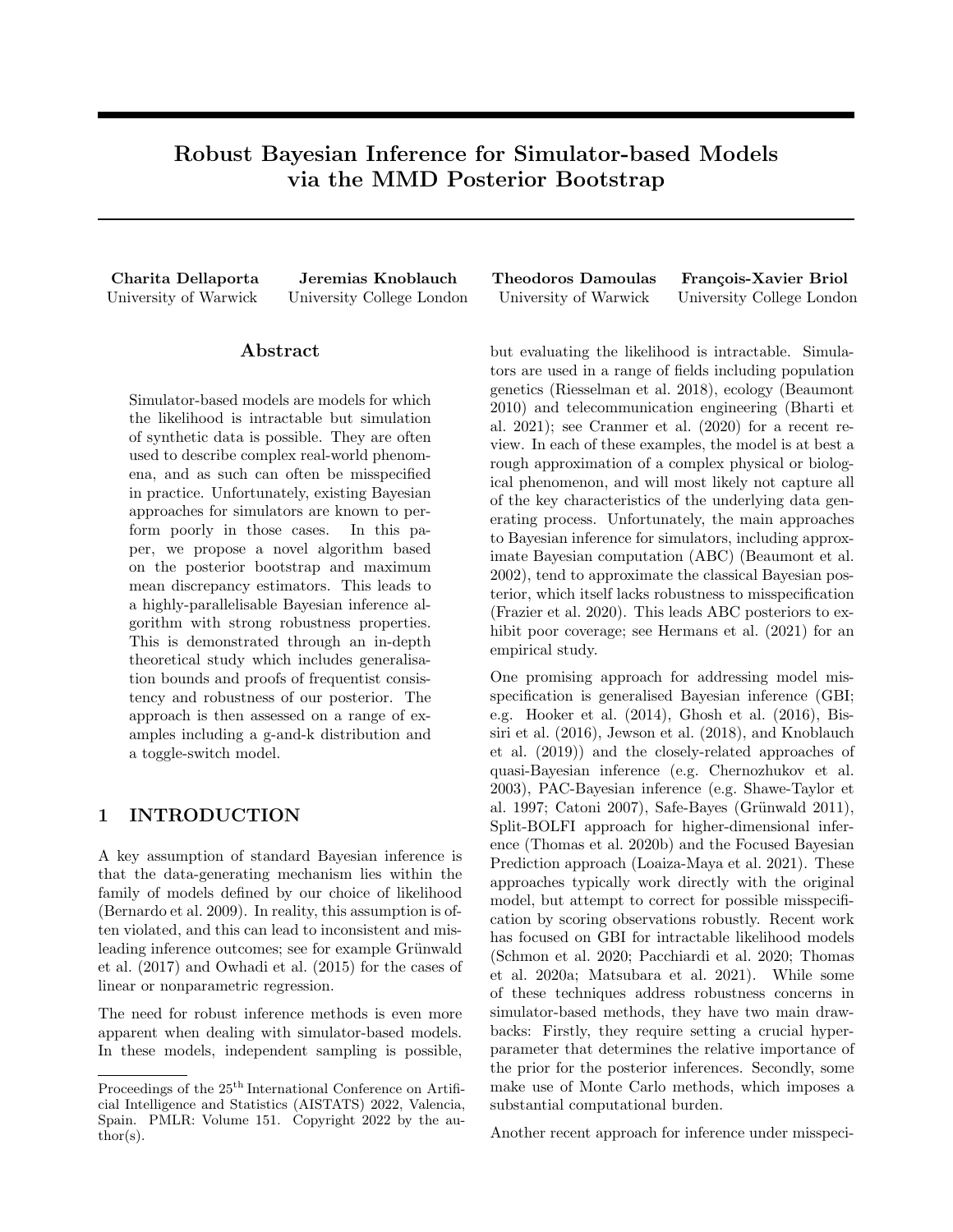# Supplementary Material: Robust Bayesian Inference for Simulator-based Models via the MMD Posterior Bootstrap

In Appendix A we summarise the notation used throughout the paper. In Appendix B we prove all theoretical results. In Appendix C we provide details on the experiments introduced in the main text and in Appendix D we provide some additional experiments.

# A NOTATION

In the following section, we recall the notation used in the paper:

- P True data generating distribution
- $x_{1:n}$  Observations  $x_{1:n}$ <sup>iid</sup> P
- $P_n$  Empirical measure  $P_n = \frac{1}{n} \sum_{i=1}^n \delta_{x_i}$
- F Centering measure of the Dirichlet Process prior  $DP(\alpha, \mathbb{F})$
- $F^{\theta}$  Centering measure of the Dirichlet Process posterior  $DP(\alpha^{\theta}, F^{\theta})$  defined as  $F^{\theta} = \frac{\alpha}{\alpha + n} F + \frac{n}{\alpha + n} P_n$
- $\hat{\nu}$  Probability measure on P defined by the sampling procedure of samples from the Dirichlet approximation of the DP posterior  $DP(\alpha^{\ell}, F^{\ell})$  in (3)
- $\nu$  Probability measure on P defined by the stick-break process representing samples from the exact DP posterior  $P / x_{1:n}$  $^{\ell}$ ,  $\mathsf{F}^{\ell}$ )
- $X$  Data space
- P Space of Borel distributions on X
- $P_{\theta}$  Probability measure  $P_{\theta}$  2 P indexed by parameter  $\theta$
- $P_{\Theta}$  Family of parametric models  $P_{\Theta} = f P_{\theta} : \theta \ge \Theta g$  P
- $\theta_l$  Map  $\theta_l$ : P !  $\Theta$  indexed by loss l which takes as input a probability measure P and returns the value of  $\theta \geq \Theta$  which minimises the expected loss; i.e.  $\theta$ <sub>l</sub> (P) = argin $f_{\theta \geq \Theta} \to_K P[l(X, \theta)]$
- $\theta^*$  Map  $\theta^*: P \perp \Theta$  for the MMD-based loss which takes as input a probability measure P and returns the value of  $\theta$  2  $\Theta$  which minimises the MMD between  $P_{\theta}$  and P; i.e.  $\theta^*(P) = \arg\inf_{\theta \geq \Theta} MMD^2(P, P_{\theta})$

# B PROOFS

We now provide proofs for all theoretical results presented in the main text as well as some additional theory. We start with the necessary background material on the MMD that we use in our proofs. We continue by proving our generalisation error bound both in the case where the DP posterior sample is represented exactly by an infinite sum of the stick-breaking process (Theorem 9) and using the approximation of algorithm 1 (Theorem 3). We also provide the corresponding corollaries for the well-specified case (Corollaries 12 and 10) for reference. We then proceed by proving the general posterior consistency result of Theorem 4; along with the special case of a well-specified model (Corollary 13). Finally, we prove the results in the case of a contaminated data generating process in both the misspecified and well-specified case (Corollaries 5 and 15). Recall that throughout all our theoretical results we impose Standing Assumptions 1 and 2.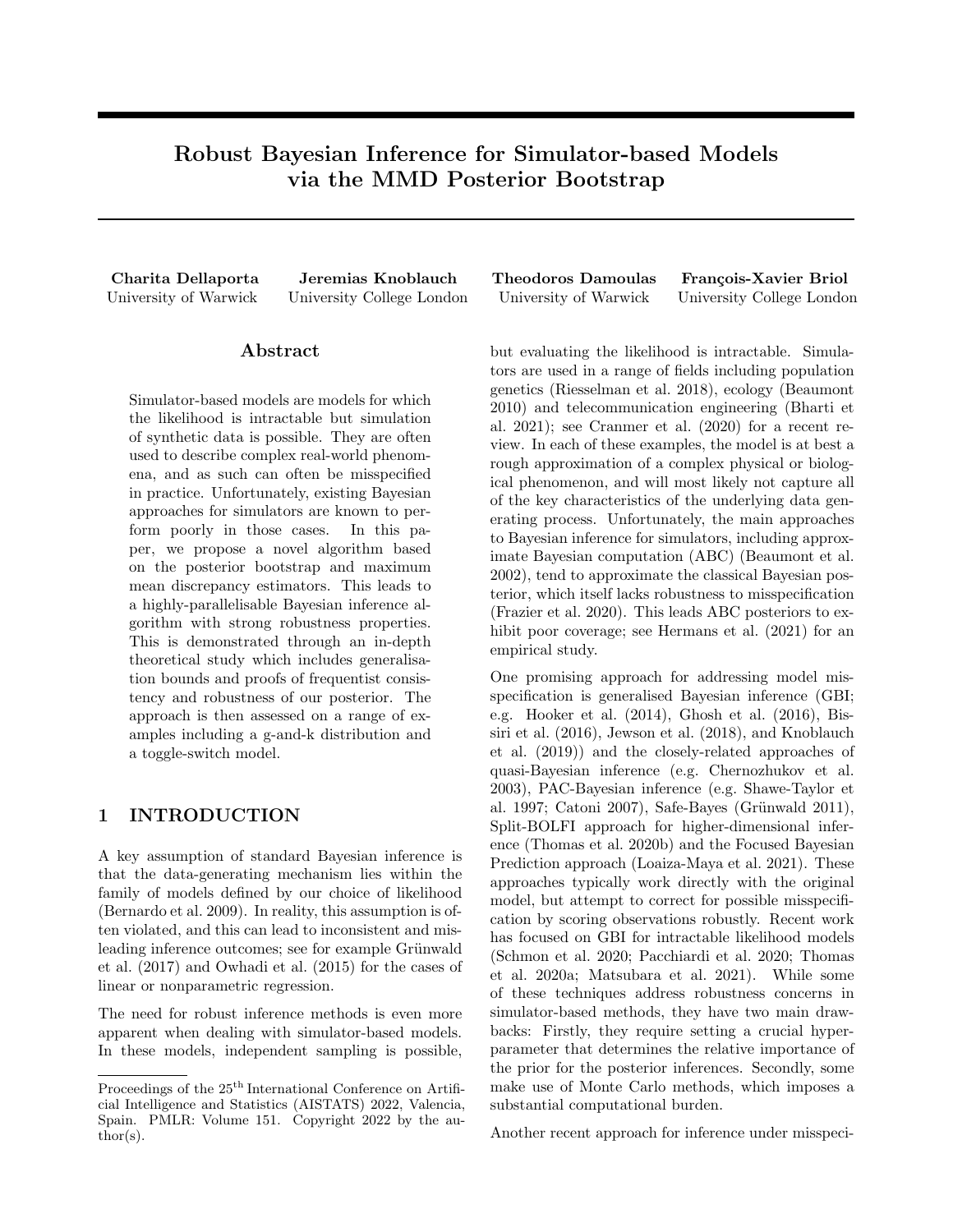#### B.1 MMD Through Kernel Mean Embeddings

In the following proofs we will use an equivalent definition of the MMD through kernel mean embeddings. Consider an RKHS  $H_k$  indexed by a reproducing kernel k. We say k is a reproducing kernel if (i)  $k(x, x) \ge H_k$ ,  $\& x \ge X$ , (ii)  $hf, k( , x) i_{H_k} = f(x)$   $\& x \geq X$  and  $\& f \geq H_k$  (reproducing property); and inner product  $h, i_{H_k}$ ; see Berlinet et al. (2011). For a function  $f \nightharpoonup H_k$  the mean embedding  $\mu_P \nightharpoonup H_k$  with respect to probability measure  $P \nightharpoonup P$  is defined as

$$
\mu_{\mathsf{P}}(\ ) := \mathsf{E}_{X} \ \mathsf{P}[k(X, \ )] \ 2 \mathsf{H}_k
$$

and satisfies

$$
\mathsf{E}_X\;\; \mathsf{P}[f(X)] = \mathit{hf}, \mathit{\mu}_\mathsf{P} \mathit{i}_{H_k}\,.
$$

The MMD between probability measures  $P$  and  $Q$  takes the form (see Gretton et al. 2012, Lemma 4)

$$
\text{MMD}(\mathsf{P}, \mathsf{Q}) = k\mu_{\mathsf{P}} \quad \mu_{\mathsf{Q}} k_{H_k}.
$$

### B.2 Generalisation Error for the Stick-Breaking Process

We start with a bound of the generalisation error for the case where the DP sample is represented exactly—i.e., by the infinite sum obtained from the stick-breaking process. We denote by  $\nu$  the probability measure on  $\mathcal P$ corresponding to the stick-breaking process given as

$$
w_{1:7} \qquad \text{GEM}(\alpha^0), \quad \alpha^0 := \alpha + n,\tag{7}
$$

$$
z_{1:7} \stackrel{\text{iid}}{\rightarrow} \mathsf{F}^{\theta} := \frac{\alpha}{\alpha + n} \mathsf{F} + \frac{n}{n + \alpha} \mathsf{P}_n,\tag{8}
$$

$$
\mathsf{P} = \sum_{i=1}^{7} w_i \delta_{z_i} \quad \nu \,.
$$

Note that instead of writing the expectation directly over  $\nu$ , we instead often use the separate expectations  $\mathsf{E}_{w_{1:7}}$  GEM( $\alpha^0$ ) and  $\mathsf{E}_{z_{1:7}}$   $\beta^0$  induced by  $\nu$  in the proofs below.

Before stating and proving the main result of this section, we provide three lemmas that bound the expected MMD between the true data generating mechanism  $P$  and  $P_n$ , the centering measure of the DP posterior  $F^{\ell}$ and P and lastly  $F^{\theta}$  and  $P_n$ . The reason for this is that the main proof will use a decomposition of the MMD using the triangle inequality; and the following technical Lemmas bound three of the trickier terms arising from said triangle inequality.

Lemma 6. For  $x_{1:n} \overset{\mathrm{iid}}{\mathsf{P}}\,$  we have

$$
\mathsf{E}_{x_{1:n} \text{ iid}_\mathsf{P}} \ [\text{MMD}(\mathsf{P}_n, \mathsf{P}_\mathsf{I})] \quad \not\stackrel{\mathsf{d}}{\mathsf{P}_{\overline{n}}}
$$

where  $P_n$  denotes the empirical measure of the sample data, i.e.  $P_n = \frac{1}{n} \sum_{i=1}^n \delta_{x_i}$ .

Proof. Proof follows directly from the proof of Chérief-Abdellatif et al. (2019), Lemma 7.1 and using the Jensen's inequality to obtain

$$
\mathsf{E}_{x_{1:n} \text{ iid } p} \left[ \text{MMD}(\mathsf{P}_n, \mathsf{P}) \right] \quad \sqrt{\mathsf{E}_{x_{1:n} \text{ iid } p} \left[ \text{MMD}^2(\mathsf{P}_n, \mathsf{P}) \right]} \quad \not\stackrel{\perp}{\not\rightarrow} \frac{\mathsf{P}_n}{\pi}.
$$

**Lemma 7.** Let  $P = \sum_{i=1}^{7} w_i \delta_{z_i}$  v denote a sample from the DP posterior, where  $z_{1:7}$   $^{iid}F^{\emptyset}$  and  $w_{1:7}$  $\operatorname{GEM}(\alpha^\emptyset)$ , then

$$
\mathsf{E}_{w_{1:7}} \quad \text{gem}(\alpha^0) \left[ \mathsf{E}_{z_{1:7}} \quad \mathsf{F}^{\mathsf{0}} \left[ \text{MMD}(\mathsf{P}, \mathsf{F}^{\mathsf{0}}) \right] \right] \quad \mathsf{P}^{\mathsf{1}}_{\overline{\alpha + n + 2}}.
$$

Proof. First note that

$$
\begin{split} \text{MMD}^{2}(\mathsf{P},\mathsf{F}^{\theta}) &= k\mu_{\mathsf{P}} \quad \mu_{\mathsf{F}^{\theta}} k_{H_{k}}^{2} \\ &= k\sum_{i=1}^{7} w_{i}k(z_{i}, \, ) \quad \mu_{\mathsf{F}^{\theta}}k_{H_{k}}^{2} \\ &= k\sum_{i=1}^{7} w_{i} \left[ k(z_{i}, \, ) \quad \mu_{\mathsf{F}^{\theta}} \right] k_{H_{k}}^{2} \\ &= \sum_{i=1}^{7} w_{i}^{2} k k(z_{i}, \, ) \quad \mu_{\mathsf{F}^{\theta}} k_{H_{k}}^{2} + 2\sum_{i \in \mathcal{I}} w_{i} w_{j} \, \hbar k(z_{i}, \, ) \quad \mu_{\mathsf{F}^{\theta}} k(z_{j}, \, ) \quad \mu_{\mathsf{F}^{\theta}} i \end{split}
$$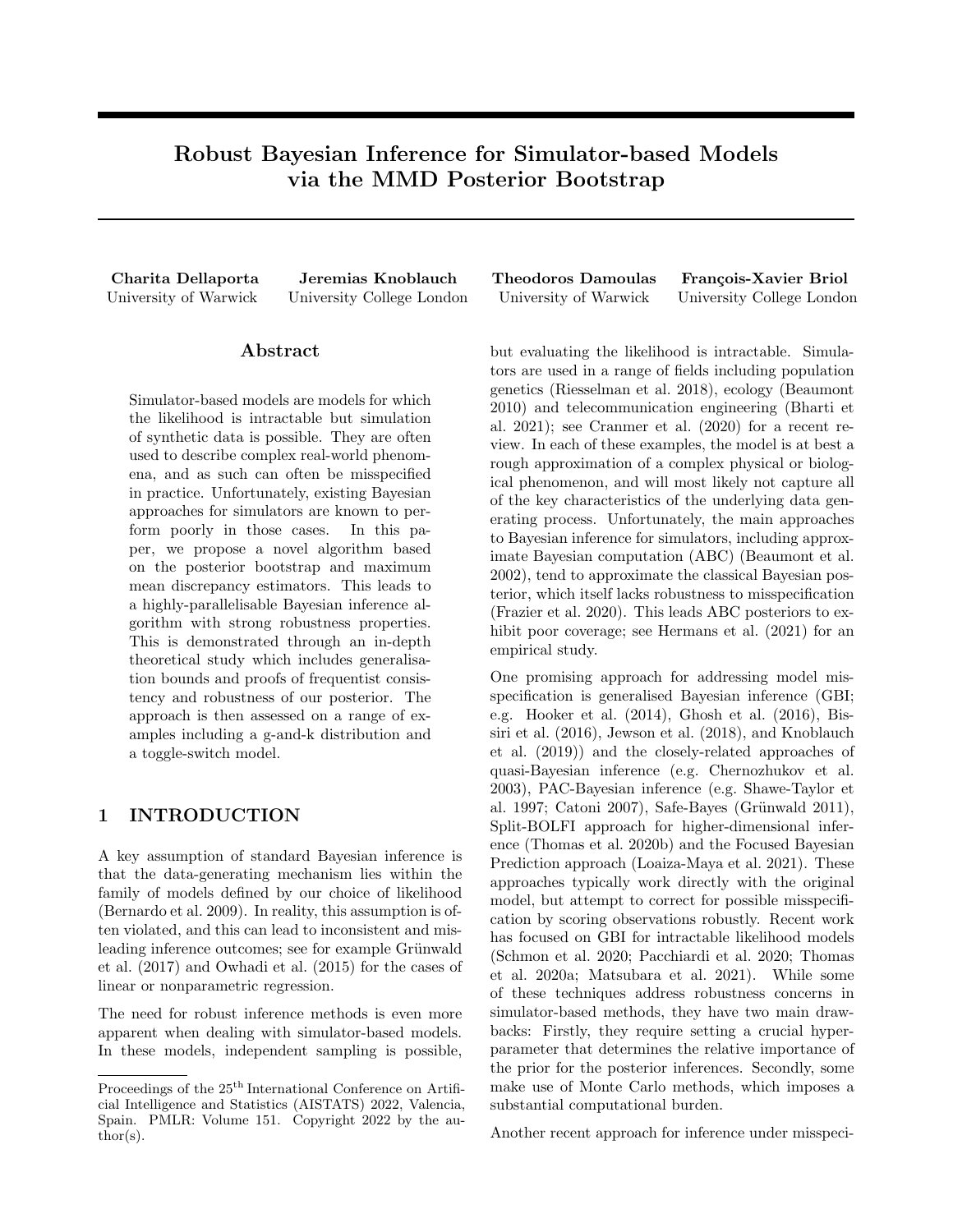Note that since  $z_{1:7}$  <sup>iid</sup>  $\vdash^{\emptyset}$  we have that for any  $i \notin j$ :

$$
E_{z_i, z_j \text{ iid }_{\Gamma^0}}[hk(z_i, ) \mu_{\Gamma^0}, k(z_j, ) \mu_{\Gamma^0}]
$$
\n
$$
= E_{z_i, z_j \text{ iid }_{\Gamma^0}}[\langle k(z_i, ) E_{z_i} \rho[k(z_i, )], k(z_j, ) E_{z_j} \rho[k(z_j, )]]]
$$
\n
$$
= E_{z_i, z_j \text{ iid }_{\Gamma^0}}[k(z_i, z_j)] E_{z_i} \rho[k(z_i, )] E_{z_j} \rho[k(z_j, )]
$$
\n
$$
= E_{z_j} \rho[k(z_j, )] E_{z_i} \rho[k(z_i, )] + E_{z_j} \rho[k(z_j, )] E_{z_i} \rho[k(z_i, )]
$$
\n
$$
= E_{z_i, z_j \text{ iid }_{\Gamma^0}}[k(z_i, z_j)] E_{z_i, z_j \text{ lid }_{\Gamma^0}}[k(z_i, z_j)] E_{z_i, z_j \text{ lid }_{\Gamma^0}}[k(z_i, z_j)] + E_{z_i, z_j \text{ lid }_{\Gamma^0}}[k(z_i, z_j)]
$$
\n
$$
= 0.
$$
\n(9)

Moreover, for any  $i = 1, 2, \ldots$ 

$$
E_{z_i} \ F^{\rho}\left[kk(z_i, ) \ \mu_{F^{\rho}}k_{H_k}^2\right] = E_{z_i} \ F^{\rho}\left[kk(z_i, ) \ E_{z_i} \ F^{\rho}\left[k(z_i, )|k_{H_k}^2\right] \right]
$$
  
\n
$$
= E_{z_i} \ F^{\rho}\left[kk(z_i, )k_{H_k}^2 \ 2 \ h k(z_i, ), E_{z_i} \ F^{\rho}\left[k(z_i, )|I + k E_{z_i} \ F^{\rho}\left[k(z_i, )|k_{H_k}^2\right] \right]
$$
  
\n
$$
= E_{z_i} \ F^{\rho}\left[kk(z_i, )k_{H_k}^2\right] \ 2 \ h E_{z_i} \ F^{\rho}\left[k(z_i, )|, E_{z_i} \ F^{\rho}\left[k(z_i, )|I + k E_{z_i} \ F^{\rho}\left[k(z_i, )|k_{H_k}^2\right] \right]
$$
  
\n
$$
= E_{z_i} \ F^{\rho}\left[kk(z_i, )k_{H_k}^2\right] \ 2k E_{z_i} \ F^{\rho}\left[k(z_i, )|k_{H_k}^2 + k E_{z_i} \ F^{\rho}\left[k(z_i, )|k_{H_k}^2\right] \right]
$$
  
\n
$$
= E_{z_i} \ F^{\rho}\left[kk(z_i, )k_{H_k}^2\right] \ k E_{z_i} \ F^{\rho}\left[k(z_i, )|k_{H_k}^2\right]
$$
  
\n
$$
= E_{z_i} \ F^{\rho}\left[k(z_i, z_i)\right]
$$
  
\n
$$
= E_{z_i} \ F^{\rho}\left[k(z_i, z_i)\right]
$$
  
\n(10)

where the last equality follows from the fact that

$$
kk(z_i, )k_{H_k}^2 = j\hbar k(z_i, ), k( , z_i)i j = jk(z_i, z_i)j
$$

using the reproducing property of the RKHS which says that  $\beta f \, Z \, H_k \, hf, k(x, \,) \, i_{H_k} = f(x)$ . We then obtain:

$$
\begin{aligned}\n\mathsf{E}_{w_{1:7}} \quad &\text{gem}(\alpha^{\theta}) \left[ \mathsf{E}_{z_{1:7}} \quad \mathsf{F}^{\theta} \left[ \text{MMD}^2(\mathsf{P}, \mathsf{F}^{\theta}) \right] \right] \\
&\sum_{i=1}^{7} \mathsf{E}_{w_{1:7}} \quad &\text{gem}(\alpha^{\theta}) [w_i^2] \mathsf{E}_{z_i} \quad \mathsf{F}^{\theta} [kk(z_i, \cdot) \quad \mu_{\mathsf{F}^{\theta}} k_{H_k}^2] + 2 \sum_{i \neq j} 0 \\
&\sum_{i=1}^{7} \mathsf{E}_{w_{1:7}} \quad &\text{gem}(\alpha^{\theta}) [w_i^2] \mathsf{E}_{z_i} \quad &\mathsf{F}^{\theta} [k(z_i, z_i)] \\
&\sum_{i=1}^{7} \mathsf{E}_{w_{1:7}} \quad &\text{gem}(\alpha^{\theta}) [w_i^2].\n\end{aligned}
$$

The first inequality above follows from equation (9), the second inequality follows from equation (10), and the last inequality follows from the boundedness of the kernel in standing assumption 1.

From the properties of the GEM and Beta distributions we have that since  $w_k = \beta_k \prod_{i=1}^{k-1}$  $\beta_i$ ) where  $\beta_{1:7}$ <sup>iid</sup> Beta $(1, \alpha + n)$  then

$$
\mathsf{E}_{w_{1:7}} \quad \text{GEM}(\alpha^0)[w_i] = \frac{(\alpha + n)^{i-1}}{(1 + \alpha + n)^i} \qquad \text{and} \qquad \mathsf{E}_{w_{1:7}} \quad \text{GEM}(\alpha^0)[w_i^2] = \frac{2(\alpha + n)^{i-1}}{(\alpha + n + 2)^i(\alpha + n + 1)}.
$$

Therefore

$$
E_{w_{1:7}} \quad \text{GEM}(\alpha^0) \left[ E_{z_{1:7}} \quad \text{ind}_{F^0} \left[ \text{MMD}^2(\mathsf{P}, \mathsf{F}^{\theta}) \right] \right] \quad \sum_{i=1}^7 E_{w_{1:7}} \quad \text{GEM}(\alpha^0) [w_i^2]
$$

$$
= \frac{2}{(\alpha + n + 2)(\alpha + n + 1)} \sum_{i=1}^7 \left( \frac{\alpha + n}{\alpha + n + 2} \right)^{i-1}
$$

$$
= \frac{2}{(\alpha + n + 2)(\alpha + n + 1)} \frac{1}{1 - \frac{\alpha + n}{\alpha + n + 2}}
$$

$$
= \frac{1}{\alpha + n + 2}
$$

Finally, by Jensen's inequality,

$$
\mathsf{E}_{w_{1:7}} \quad \mathsf{GEM}(\alpha^{\mathsf{0}}) \left[ \mathsf{E}_{z_{1:7}} \operatorname{id}_{\mathsf{F}^{\mathsf{0}}}\left[\text{MMD}(\mathsf{P},\mathsf{F}^{\mathsf{0}})\right]\right] \quad \sqrt{\mathsf{E}_{w_{1:7}} \quad \mathsf{GEM}(\alpha^{\mathsf{0}})} \left[\mathsf{E}_{z_{1:7}} \operatorname{id}_{\mathsf{F}^{\mathsf{0}}}\left[\text{MMD}^2(\mathsf{P},\mathsf{F}^{\mathsf{0}})\right]\right] \quad \mathsf{P}_{\overline{\alpha+n+2}}^{\mathsf{1}}.
$$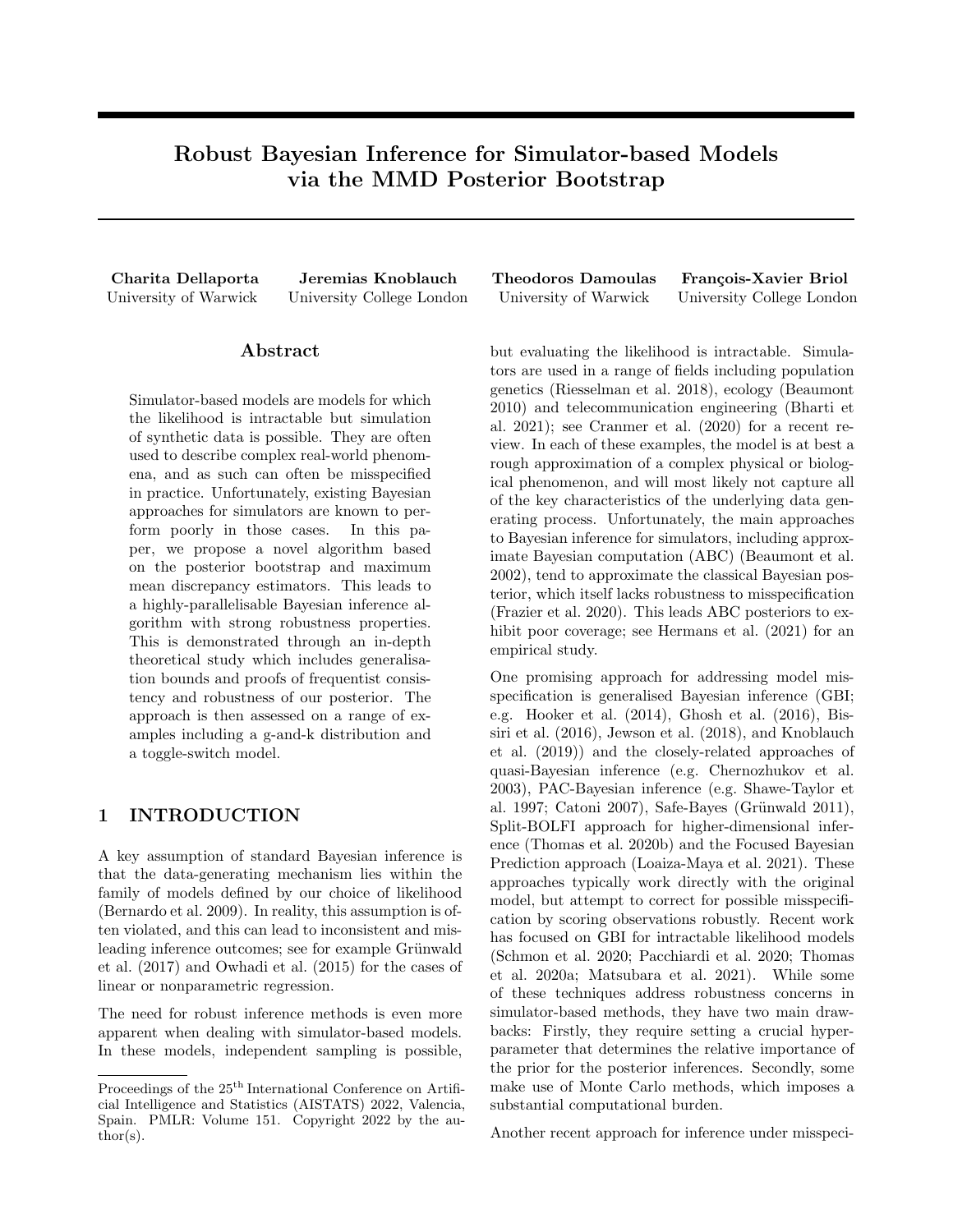**Lemma 8.** Let  $\mathsf{P}_n$  denote the empirical measure  $\mathsf{P}_n = \frac{1}{n} \sum_{i=1}^n \delta_{x_i}$  then

$$
\mathsf{E}_{x_{1:n} \text{ iid } \mathsf{p}} \left[ \mathsf{E}_{z_{1:7} \text{ iid } \mathsf{f}^{\mathsf{0}}}\left[\text{MMD}(\mathsf{P}_n, \mathsf{F}^{\mathsf{0}})\right]\right] \quad \frac{2\alpha}{\alpha+n}.
$$

*Proof.* By definition of  $F^{\theta}$  and linearity of expectations, it follows that  $E_{F^{\theta}}[ ] = \frac{\alpha}{\alpha + n} E_{F}[ ] + \frac{n}{n + \alpha} E_{P_n}[ ]$  and hence

$$
\mu_{\mathsf{F}^0} = \mathsf{E}_{\mathsf{F}^0}[k(z, \cdot)] = \frac{\alpha}{\alpha + n} \mathsf{E}_{\mathsf{F}}[k(z, \cdot)] + \frac{n}{n + \alpha} \mathsf{E}_{\mathsf{P}_n}[k(z, \cdot)] = \frac{\alpha}{\alpha + n} \mu_{\mathsf{F}} + \frac{n}{n + \alpha} \mu_{\mathsf{P}_n}.
$$
\n(11)

Therefore,

$$
E_{x_{1:n}}{}^{i}_{\text{id }p} \left[ E_{z_{1:n}}{}^{i}_{\text{id }p} \left[ \mathbf{MMD}^{2}(\mathbf{P}_{n}, \mathbf{F}^{\theta}) \right] \right]
$$
\n
$$
= E_{x_{1:n}}{}^{i}_{\text{id }p} \left[ E_{z_{1:n}}{}^{i}_{\text{id }p} \left[ \mathbf{K}\mu_{\mathbf{P}_{n}}{}_{\mu_{\mathbf{F}}\phi} \mathbf{K}\mu_{\mathbf{P}_{n}} \mu_{\mathbf{F}} \phi_{\mathbf{P}_{n}}^{2} \right] \right]
$$
\n
$$
= E_{x_{1:n}}{}^{i}_{\text{id }p} \left[ E_{z_{1:n}}{}^{i}_{\text{id }p} \left[ \left\| \mu_{\mathbf{P}_{n}}{}_{\alpha}{}_{\alpha}{}_{\alpha}{}_{\mu}{}_{\mu}{}_{\mu}{}_{\mu}{}_{\mu}{}_{\mu} \right\|_{\mathbf{P}_{n}}^{2} \right] \right]
$$
\n
$$
= \frac{\alpha^{2}}{(\alpha+n)^{2}} E_{x_{1:n}}{}^{i}_{\text{id }p} \left[ E_{z_{1:n}}{}^{i}_{\text{id }p} \left[ \left\| \mu_{\mathbf{P}_{n}}{}_{\alpha}{}_{\mu}{}_{\mu}{}_{\mu}{}_{\mu}{}_{\mu}{}_{\mu} \right\| \right] \right]
$$
\n
$$
= \frac{\alpha^{2}}{(\alpha+n)^{2}} E_{x_{1:n}}{}^{i}_{\text{id }p} \left[ E_{z_{1:n}}{}^{i}_{\text{id }p} \left[ \left\| \frac{1}{n} \sum_{i=1}^{n} k(x_{i},) \right\|_{\mathbf{P}_{k}}^{2} \frac{2}{n} \sum_{i=1}^{n} \hbar k(x_{i},), E_{z} \left[ k(z,)\right] / + k\mu_{\mathbf{F}} k_{\mathbf{P}_{n}}^{2} \right] \right]
$$
\n
$$
= \frac{\alpha^{2}}{(\alpha+n)^{2}} E_{x_{1:n}}{}^{i}_{\text{id }p} \left[ E_{z_{1:n}}{}^{i}_{\text{id }p} \left[ \frac{1}{n^{2}} \sum_{i=1}^{n} k(x_{i}, x_{i}) + \frac{2}{n^{2}} \sum_{i \in j} k(x
$$

The first three equalities above follow from the definition of the MMD in terms of the kernel mean embeddings and equation (11). The following three equalities use the definition of the kernel mean embedding as well as the characteristic property which ensures that

$$
k \mathsf{E}_{z} \mathsf{F}[k(z,)]k_{H_k}^2 = \hbar \mathsf{E}_{z} \mathsf{F}k(z,), \mathsf{E}_{z} \mathsf{F}k(z,)i_{H_k}
$$
  
\n
$$
= \hbar \mathsf{E}_{z} \mathsf{F}k(z,), \mathsf{E}_{z^0} \mathsf{F}k(z, z^0)i_{H_k}
$$
  
\n
$$
= \mathsf{E}_{z,z^0} \mathsf{F}h k(z,), k(z^0)i_{H_k}
$$
  
\n
$$
= \mathsf{E}_{z,z^0} \mathsf{F}[k(z, z^0)].
$$

For the inequality above we used again the standing assumption 1 about the boundedness of the kernel. To conclude, by Jensen's inequality we have

$$
\mathsf{E}_{x_{1:n} \text{ iid } \mathsf{P}} \left[ \mathsf{E}_{z_{1:7}} \quad \mathsf{F}^{\mathsf{O}} \left[ \text{MMD}(\mathsf{P}_n, \mathsf{F}^{\mathsf{O}}) \right] \right] \quad \sqrt{\mathsf{E}_{x_{1:n} \text{ iid } \mathsf{P}} \left[ \mathsf{E}_{z_{1:7}} \quad \mathsf{F}^{\mathsf{O}} \left[ \text{MMD}^2(\mathsf{P}_n, \mathsf{F}^{\mathsf{O}}) \right] \right]} \quad \frac{2\alpha}{\alpha + n}.
$$

We can now formulate and prove the generalisation error bound below.

**Theorem 9.** Assume  $x_{1:n}$   $\overset{\text{iid}}{\sim} P$  and let P be a sample from the exact DP posterior with law  $\nu$ . Then

 $\mathsf{E}_{x_{1:n}}\mathsf{_{}^{iid}p}\ \, \big[\mathsf{E}_{\mathsf{P}\ \ \nu}\left[\text{MMD}(\mathsf{P}\,\, ,\mathsf{P}_{\theta}\,\,_{(\mathsf{P})})\right]\right]\quad\mathsf{inf}_{\theta\mathsf{2}\Theta}\mathsf{MMD}(\mathsf{P}_{\theta},\mathsf{P}\,\,)+\mathsf{P}_{\overline{n}}^{\mathsf{2}}+\mathsf{P}_{\overline{\alpha+n+2}}^{\mathsf{2}}+\tfrac{4\alpha}{\alpha+n}.\nonumber$ 

*Proof.* Using the triangle inequality we have that for any  $\theta \neq 0$ :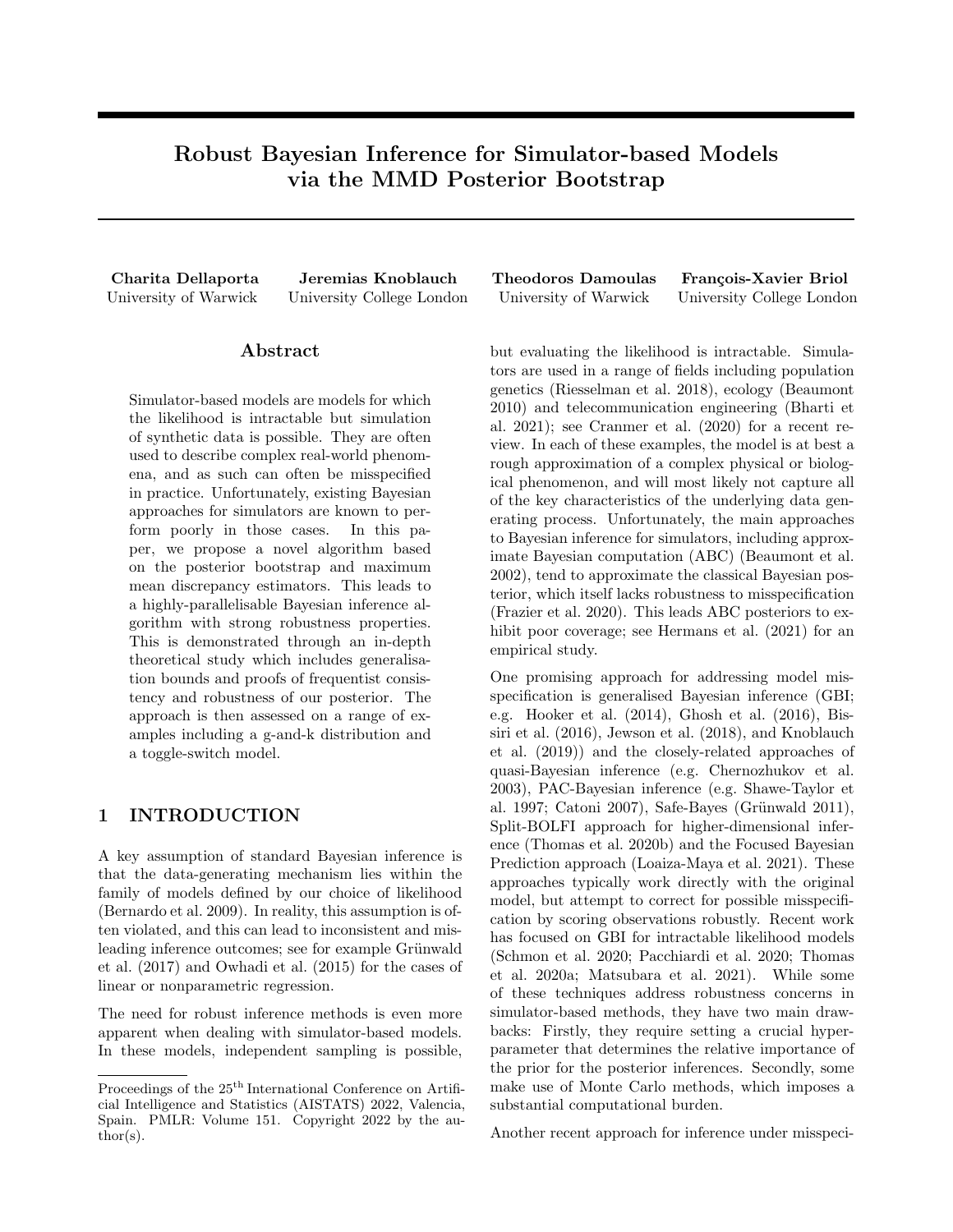$$
\begin{array}{ll}\n\text{MMD}(P, P_{\theta (P)}) & \text{MMD}(P_{\theta (P)}, P) + \text{MMD}(P, P) \\
& \text{MMD}(P_{\theta}, P) + \text{MMD}(P, P) \\
& \text{MMD}(P_{\theta}, P) + 2 \text{MMD}(P, P) \\
& \text{MMD}(P_{\theta}, P) + 2 \text{MMD}(P_n, P) + 2 \text{MMD}(P, P_n) \\
& \text{MMD}(P_{\theta}, P) + 2 \text{MMD}(P_n, P) + 2 \text{MMD}(P, F^{\theta}) + 2 \text{MMD}(P_n, F^{\theta}).\n\end{array}
$$

For the first step above we used the triangle inequality and for the second we used the fact that since  $\theta =$  $\arg \inf_{\theta \geq \Theta} \text{MMD}(\mathsf{P}, \mathsf{P}_{\theta})$  it follows that  $\text{MMD}(\mathsf{P}_{\theta}(\mathsf{P}), \mathsf{P})$  MMD $(\mathsf{P}_{\theta}, \mathsf{P})$  for any  $\theta \geq \Theta$ . The remaining inequalities are obtained by reapplying the triangle inequality on  $MMD(P_{\theta}, P)$ ,  $MMD(P, P_n)$  and  $MMD(P, P_n)$  respectively. Since the above is true for any  $\theta \, \mathcal{2} \, \Theta$  it follows that

$$
\text{MMD}(\mathsf{P}, \mathsf{P}_{\theta(\mathsf{P})}) \quad \text{inf}_{\theta \geq \Theta} \text{MMD}(\mathsf{P}_{\theta}, \mathsf{P}) + 2 \text{MMD}(\mathsf{P}_{n}, \mathsf{P}) + 2 \text{MMD}(\mathsf{P}, \mathsf{F}^{\theta}) + 2 \text{MMD}(\mathsf{P}_{n}, \mathsf{F}^{\theta}).
$$

Taking expectations on both sides we obtain

$$
\begin{aligned}\n\mathsf{E}_{x_{1:n}} &\text{ind}_{\mathsf{P}} \left[ \mathsf{E}_{w_{1:7}} \mathsf{GEM}(\alpha^{\theta}) \left[ \mathsf{E}_{z_{1:7}} \mathsf{iid}_{\mathsf{F}^{\theta}} \left[ \text{MMD}(\mathsf{P}, \mathsf{P}_{\theta} \right] \mathsf{P}) \right] \right] &\quad \text{inf}_{\theta \geq \Theta} \text{MMD}(\mathsf{P}_{\theta}, \mathsf{P}) + 2 \, \mathsf{E}_{x_{1:n}} \mathsf{iid}_{\mathsf{P}} \left[ \text{MMD}(\mathsf{P}_{n}, \mathsf{P}) \right] \\
&\quad + 2 \, \mathsf{E}_{w_{1:7}} \mathsf{GEM}(\alpha^{\theta}) \left[ \mathsf{E}_{z_{1:7}} \mathsf{iid}_{\mathsf{F}^{\theta}} \left[ \text{MMD}(\mathsf{P}, \mathsf{F}^{\theta}) \right] \right] \\
&\quad + 2 \, \mathsf{E}_{x_{1:n}} \mathsf{iid}_{\mathsf{P}} \left[ \mathsf{E}_{z_{1:7}} \mathsf{iid}_{\mathsf{F}^{\theta}} \left[ \text{MMD}(\mathsf{P}_{n}, \mathsf{F}^{\theta}) \right] \right].\n\end{aligned}
$$

The result now follows by Lemmas 6, 7 and 8.

The well-specified case is an immediate consequence of the Theorem:

**Corollary 10.** Suppose that the model is well-speci ed, i.e.  $\inf_{\theta \ge 0} \text{MMD}(P_{\theta}, P_{\theta}) = 0$  then

$$
\mathsf{E}_{x_{1:n}\text{-}\mathrm{iid}\, \mathsf{p}}\ \left[\mathsf{E}_{\mathsf{P}\ \nu}\left[\text{MMD}(\mathsf{P}\ , \mathsf{P}_{\theta\ ( \mathsf{P})})\right]\right]\quad \ \mathsf{P}_{\overline{n}}^{\!\!2} + \mathsf{P}_{\overline{\alpha + n + 2}}^{\;\;2} + \tfrac{4\alpha}{\alpha + n}.
$$

*Proof.* The corollary follows directly from Theorem 9 by setting  $\inf_{\theta \geq 0} MMD(P_{\theta}, P) = 0$ .

### B.3 Theorem 3

We start with a lemma bounding the expected MMD between the empirical measure and the approximated DP posterior sample. Recall that the probability measure  $\hat{\nu}$  refers to the law on P induced by the sampling process:

$$
(w_{1:n}, \tilde{w}_{n+T}) \quad \text{Dir}\left(1, \ldots, 1, \frac{\alpha}{T}, \ldots, \frac{\alpha}{T}\right) \tag{12}
$$

$$
\tilde{x}_{1:T} \stackrel{\text{iid}}{=} \mathsf{F} \tag{13}
$$

$$
\mathsf{P} := \sum_{i=1}^n w_i \delta_{x_i} + \sum_{k=1}^T \tilde{w}_k \delta_{\tilde{x}_k} \quad \hat{\nu}.
$$

For clarity we use the individual expectations  $\mathsf{E}_{(w_{1:n}, \tilde{w}_{n+T})}$  Dir $(1,...,1,\frac{\alpha}{T},..., \frac{\alpha}{T})$ , which we denote by  $\mathsf{E}_{w}$  Dir, and  $\mathbb{E}_{\tilde{x}_{1:T}^{\text{iid}} \in \mathbb{R}}$  arising from Equations (12)-(13) in the proofs below—rather than a single expectation over  $\hat{\nu}$ .

**Lemma 11.** Let  $P \quad \hat{\nu}$  denote a single draw from the approximated DP posterior, i.e.

$$
\mathsf{P} = \sum_{i=1}^{n} w_i \delta_{x_i} + \sum_{k=1}^{T} \tilde{w}_k \delta_{\tilde{x}_k}.
$$

Then

$$
\mathsf{E}_{x_{1:n}} \mathsf{_{}_{\mathsf{P}}} \left[ \mathsf{E}_{\mathsf{P}} \left[ \mathsf{MMD}(\mathsf{P}, \mathsf{P}_n) \right] \right] \quad 2\sqrt{\frac{\alpha(1+\alpha)}{(\alpha+n)(\alpha+n+1)}}
$$

 $\Box$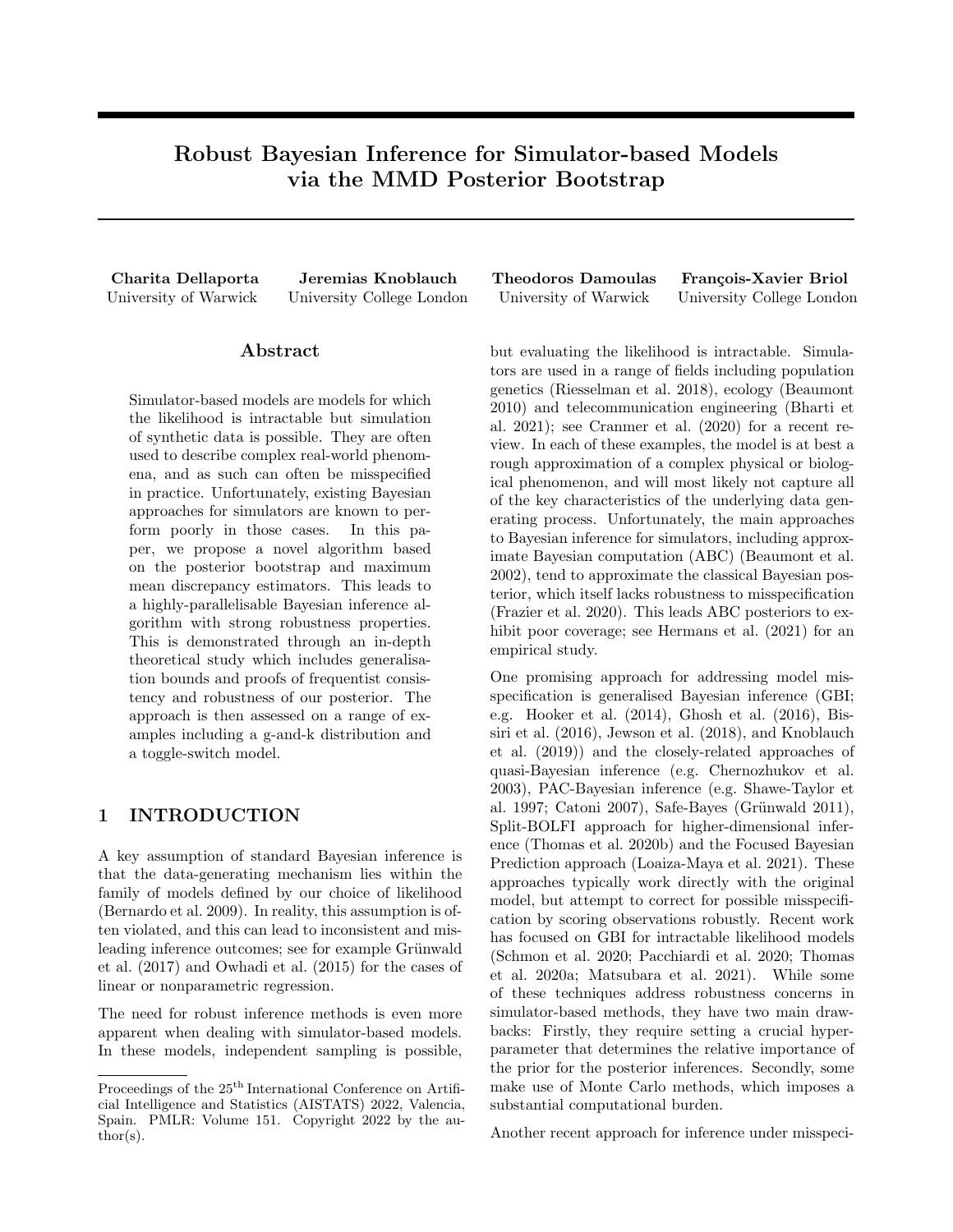*Proof.* The mean embedding for  $P$  is  $\mu_P = \sum_{i=1}^n w_i k(x_i, ) + \sum_{j=1}^T \tilde{w}_j k(\tilde{x}_j, )$ . Hence using the triangle inequality:

MMD (P, P<sub>n</sub>) = 
$$
k\mu_P \mu_{P_n} k_{H_k}
$$
  
\n=  $\left\| \sum_{i=1}^n w_i k(x_i, ) + \sum_{j=1}^T \tilde{w}_j k(\tilde{x}_j, ) \mu_{P_n} \right\|_{H_k}$   
\n $k \sum_{i=1}^n w_i k(x_i, ) \mu_{P_n} k_{H_k} + \left\| \sum_{j=1}^T \tilde{w}_j k(\tilde{x}_j, ) \right\|_{H_k}$ . (14)

To bound  $\mathsf{E}_{x_{1:n}}$  id p  $[\mathsf{E}_{\mathsf{P}} \hat{\rho} \left[ K \sum_{i=1}^n w_i k(x_i, ) \right]$   $\mu_{\mathsf{P}_n} k_{\mathsf{H}_k} ]$ , first we note that from the moments of a Dirichlet distribution we have that for any  $i, j \n\geq f_1, \ldots, n$ *g*:

$$
\mathbb{E}_w \quad \text{Dir}[w_i] = \frac{1}{n+\alpha}, \qquad \mathbb{E}_w \quad \text{Dir}[w_i^2] = \frac{2}{(\alpha+n+1)(\alpha+n)} \qquad \text{and} \qquad \mathbb{E}_w \quad \text{Dir}[w_i w_j] = \frac{1}{(\alpha+n)(\alpha+n+1)}. \tag{15}
$$

Hence

$$
\begin{split}\n& \mathsf{E}_{x_{1:n}}{}_{\text{iid p}} \left[ \mathsf{E}_{\mathsf{P}} \left[ \rho \left[ \left\| \frac{1}{n} \sum_{i=1}^{n} k(x_{i}, ) \sum_{i=1}^{n} w_{i} k(x_{i}, ) \right\|_{H_{k}}^{2} \right] \right] \\
& = \mathsf{E}_{x_{1:n}}{}_{\text{iid p}} \left[ \mathsf{E}_{\mathsf{P}} \left[ \left\| \sum_{i=1}^{n} \left( \frac{1}{n} - w_{i} \right) k(x_{i}, ) \right\|_{H_{k}}^{2} \right] \right] \\
& = \mathsf{E}_{x_{1:n}}{}_{\text{iid p}} \left[ \mathsf{E}_{\mathsf{P}} \left[ \sum_{i=1}^{n} \left( \frac{1}{n} - w_{i} \right)^{2} jk(x_{i}, x_{i}) / + 2 \sum_{1-i < j} \left( \frac{1}{n} - w_{i} \right) \left( \frac{1}{n} - w_{j} \right) jk(x_{i}, x_{j}) \right] \right] \\
& \mathsf{E}_{\mathsf{P}} \left[ \sum_{i=1}^{n} \left( \frac{1}{n} - w_{i} \right)^{2} + 2 \sum_{1-i < j} \left( \frac{1}{n} - w_{i} \right) \left( \frac{1}{n} - w_{j} \right) \right] \\
& = \sum_{i=1}^{n} \left[ \frac{1}{n^{2}} - \frac{2}{n} \sum_{w} \text{Dir}(w_{i}) + \text{E}_{w} \text{ Dir}(w_{i}^{2}) \right] + 2 \sum_{1-i < j} \left( \frac{1}{n^{2}} - \frac{1}{n} \sum_{w} \text{Dir}(w_{i}) - \frac{1}{n} \sum_{w} \text{Dir}(w_{j}) + \text{E}_{w} \text{ Dir}(w_{i}w_{j}) \right] \\
& = \frac{1}{n} - \frac{2n}{n(n+\alpha)} + \frac{2n}{(n+\alpha)(n+\alpha+1)} + \frac{n(n-1)}{n^{2}} - \frac{2(n-1)}{n+\alpha} + \frac{n(n-1)}{(n+\alpha)(n+\alpha+1)} \\
& = \frac{\alpha(\alpha+1)}{(n+\alpha)(n+\alpha+1)}. \n\end{split}
$$

Here the inequality follows again from standing assumption 1 and the result is obtained by using the expectations in (15). Hence, by Jensen's inequality,

$$
\mathsf{E}_{x_{1:n} \text{ iid } p} \left[ \mathsf{E}_{\mathsf{P} \ \hat{\nu}} \left[ \mathcal{K} \sum_{i=1}^{n} w_i k(x_i, \ ) - \mu_{\mathsf{P}_n} \mathcal{K}_{\mathsf{H}_k} \right] \right] - \rho \frac{\mathcal{P}_{\overline{\alpha(\alpha+1)}}}{(n+\alpha)(n+\alpha+1)}.
$$
\n(16)

Similarly due to standing assumption 1, to bound  $\mathbb{E}_{P}$   $_{\hat{\nu}}[k\sum_{j=1}^{T}\tilde{w}_{j}k(\tilde{x}_{j},\cdot)k_{H_{k}}]$ , we note that

$$
\left\| \sum_{j=1}^{T} \tilde{w}_j k(\tilde{x}_j, \cdot) \right\|_{H_k}^2 = \sum_{j=1}^{T} \tilde{w}_j^2 k(\tilde{x}_j, \tilde{x}_j) + 2 \sum_{1} \sum_{j < k} T(\tilde{w}_j \tilde{w}_j k(\tilde{x}_j, \tilde{x}_k))
$$

$$
\sum_{j=1}^{T} \tilde{w}_j^2 + 2 \sum_{1} \sum_{j < k} T(\tilde{w}_j \tilde{w}_k)
$$

hence

$$
\mathsf{E}_{\mathsf{P}\ \hat{\nu}}\left[k\sum_{j=1}^{T}\tilde{w}_{j}k(\tilde{x}_{j},\,)k_{\mathsf{H}_{k}}^{2}\right] \quad \mathsf{E}_{w\ \text{Dir}}\left[\sum_{j=1}^{T}\tilde{w}_{j}^{2}\right]+\mathsf{E}_{w\ \text{Dir}}\left[2\sum_{1\ j
$$

Now from the moments of a Dirichlet distribution we have that for any  $j, k \n\geq f_1, \ldots, Tg$ :

$$
\mathsf{E}_{w \text{ Dir}}[\tilde{w}_j] = \frac{\alpha}{T(n+\alpha)}, \qquad \mathsf{E}_{w \text{ Dir}}[\tilde{w}_j^2] = \frac{\alpha^2 + T\alpha}{T^2(\alpha + n + 1)(\alpha + n)} \qquad \text{and} \qquad \mathsf{E}_{w \text{ Dir}}[\tilde{w}_j \tilde{w}_k] = \frac{\alpha^3 + \alpha^2 n}{T^2(\alpha + n)^2(\alpha + n + 1)}.
$$

Substituting these in equation (17) we obtain

$$
\mathbb{E}_{\mathsf{P}} \left\| \left\| \sum_{j=1}^{T} \tilde{w}_{j} k(\tilde{x}_{j}, \cdot) \right\|_{\mathcal{H}_{k}}^{2} \right\|_{\mathcal{H}_{k}} \frac{\alpha^{2} + T\alpha}{T(\alpha + n + 1)(\alpha + n)} + (T - 1) \frac{\alpha^{3} + \alpha^{2} n}{T(\alpha + n)^{2}(\alpha + n + 1)} \\
= \frac{T(\alpha + n)(\alpha + 1)\alpha}{T(\alpha + n + 1)(\alpha + n)} \\
= \frac{\alpha(1 + \alpha)}{(\alpha + n)(\alpha + n + 1)}.
$$

Hence, by Jensen's inequality

$$
\mathsf{E}_{\mathsf{P} \ \hat{\nu}} \left[ \left\| \sum_{j=1}^{T} \tilde{w}_j k(\tilde{x}_j, \cdot) \right\|_{\mathcal{H}_k} \right] \quad \sqrt{\frac{\alpha(1+\alpha)}{(\alpha+n)(\alpha+n+1)}}
$$
(18)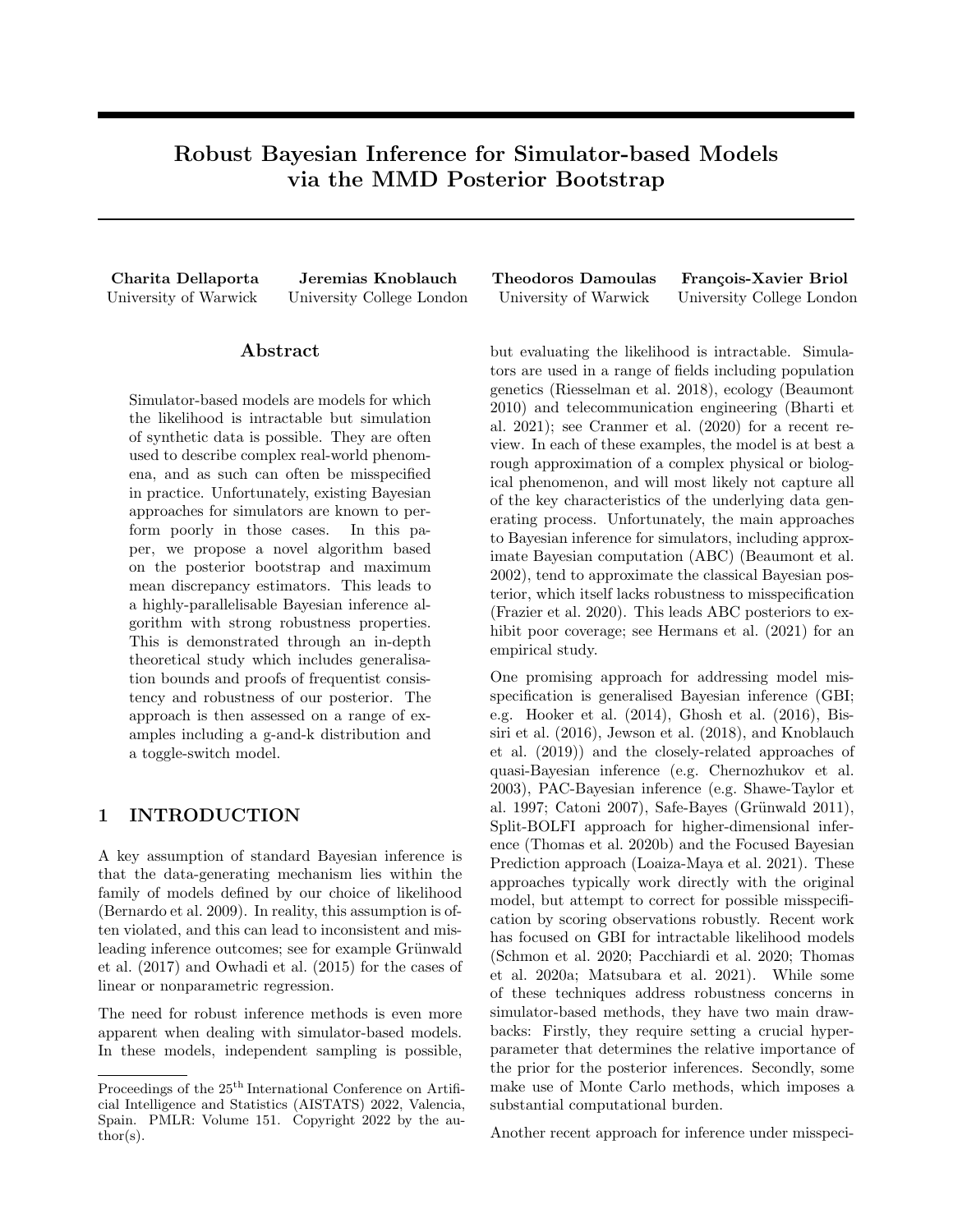for some fixed  $\alpha$ . Therefore, by substituting equations (16) and (18) in equation (14) we obtain the required result:

$$
\mathsf{E}_{x_{1:n} \text{ iid } p} \left[ \mathsf{E}_{\mathsf{P} \ \hat{\nu}} \left[ \text{MMD}(\mathsf{P}, \mathsf{P}_n) \right] \right] \quad \mathsf{E}_{x_{1:n} \text{ iid } p} \left[ k \sum_{i=1}^n w_i k(x_i, \cdot) \quad \mu_{\mathsf{P}_n} k_{H_k} \right] + \mathsf{E}_{\mathsf{P} \ \hat{\nu}} \left[ \left\| \sum_{j=1}^T \tilde{w}_j k(\tilde{x}_j, \cdot) \right\|_{H_k} \right]
$$
\n
$$
2 \sqrt{\frac{\alpha(1+\alpha)}{(\alpha+n)(\alpha+n+1)}}.
$$

We now proceed with the proof of the generalisation error in Theorem 3.

*Proof.* We have that for any  $\theta$  2  $\Theta$ :

MMD(P , P<sup>θ</sup> (P)) MMD(P<sup>θ</sup> (P) , P) + MMD(P , P) MMD(Pθ, P) + MMD(P , P) MMD(Pθ, P ) + 2 MMD(P , P) MMD(Pθ, P ) + 2 MMD(Pn, P ) + 2 MMD(P, Pn)

For the first inequality above we used the triangle inequality and for the second inequality we used the fact that  $\theta$  (P) = arg inf<sub> $\theta$ 2</sub>⊖ MMD(P, P<sub> $\theta$ </sub>). The last two inequalities follow again by repeatedly applying the triangle inequality to  $MMD(P_{\theta}, P)$  and  $MMD(P_{\theta}, P)$ . The above statements hold for any  $\theta \neq 0$  hence we have

$$
\text{MMD}(\mathsf{P}^{\mathsf{P}}, \mathsf{P}_{\theta}^{\mathsf{P}}(\mathsf{P})) = \inf_{\theta \geq \Theta} \text{MMD}(\mathsf{P}_{\theta}, \mathsf{P}^{\mathsf{P}}) + 2 \text{MMD}(\mathsf{P}_{n}, \mathsf{P}^{\mathsf{P}}) + 2 \text{MMD}(\mathsf{P}^{\mathsf{P}}, \mathsf{P}_{n}).
$$

Taking double expectation on both sides we obtain

$$
E_{x_{1:n} \text{ iid } p} \left[ E_{P \ \hat{\nu}} \left[ \text{MMD}(P \ , P_{\theta \ (P)}) \right] \right] \quad \text{inf}_{\theta \geq \Theta} \text{MMD}(P_{\theta}, P \ ) + 2 E_{x_{1:n} \text{ iid } p} \left[ \text{MMD}(P_n, P) \right] + 2 E_{x_{1:n} \text{ iid } p} \left[ E_{P \ \hat{\nu}} \left[ \text{MMD}(P, P_n) \right] \right].
$$

The result then follows from Lemmas 6 and 11.

The well-specified case is an immediate consequence of the Theorem:

**Corollary 12.** Suppose that the model is well-speci ed, i.e.  $\inf_{\theta \ge 0} \text{MMD}(P_{\theta}, P) = 0$  then

$$
\mathsf{E}_{x_{1:n} \text{ iid } \mathsf{p}} \left[ \mathsf{E}_{\mathsf{P} \ \hat{\nu}} \left[ \text{MMD}(\mathsf{P} \ , \mathsf{P}_{\theta \ (P)}) \right] \right] \quad \mathsf{P}_{\overline{n}}^2 + \mathsf{P}_{\overline{(\alpha+n)(\alpha+n+1)}}^{\mathsf{D}_{\overline{\alpha(1+\alpha)}}}.
$$

*Proof.* The corollary follows directly from Theorem 3 by setting  $\inf_{\theta \geq 0} MMD(P_{\theta}, P) = 0$ .

### B.4 Theorem 4

We can prove that the posterior consistency result indeed holds by adapting the arguments in Chérief-Abdellatif et al. (2020) (Theorem 2) from equation (6) to the required statement of Theorem 4.

Proof. Using Proposition 3 and Markov's inequality we have:

$$
\begin{split}\n\mathsf{E}_{x_{1:n}} &\text{iid }_{\mathsf{P}} \left[ \hat{\nu} \left( \text{MMD}(\mathsf{P}_{\theta} \text{ } (\mathsf{P}), \mathsf{P} \text{ } ) \right. \text{ } \text{ inf}_{\theta \geq \Theta} \text{MMD}(\mathsf{P}_{\theta}, \mathsf{P} \text{ } ) > M_n \text{ } n^{-1/2} \right] \\
& \frac{\mathsf{E}_{x_{1:n}}}{x_{1:n}} \mathsf{Id}_{\mathsf{P}} \left[ \mathsf{E}_{\mathsf{P} \backslash \mathsf{P}} \left[ \text{MMD}(\mathsf{P}_{\theta} \text{ } (\mathsf{P}), \mathsf{P} \text{ } ) \right. \right] \\
& \frac{\mathsf{E}_{x_{1:n}}}{M_n} \frac{\mathsf{E}_{\mathsf{P} \backslash \mathsf{P}} \left[ \text{MMD}(\mathsf{P}_{\theta} \text{ } (\mathsf{P}), \mathsf{P} \text{ } ) \right] \right]}{M_n} \\
& \frac{2n^{-1/2}}{M_n} + \frac{A}{M_n} \frac{\mathsf{Var}(1+\alpha)}{(\alpha+n)(\alpha+n+1)} \frac{n!}{n} \frac{1}{n} \quad 0.\n\end{split}
$$

 $\Box$ 

 $\Box$ 

 $\Box$ 

 $\Box$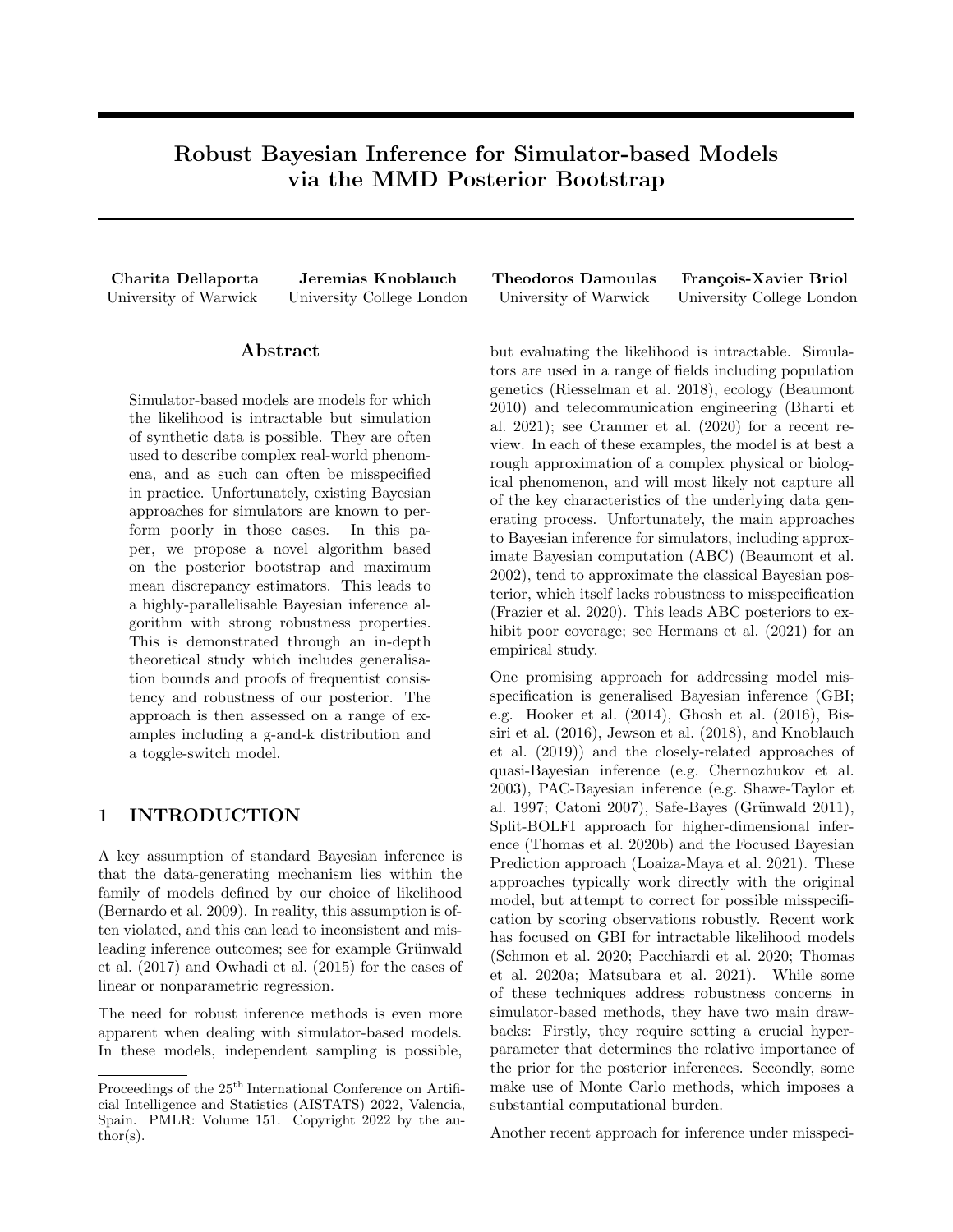Again, the well-specified case is a special case of Theorem 4 for  $C = 0$ .

**Corollary 13.** Suppose we have a well-speci ed model, i.e.  $\inf_{\theta \geq \Theta} \text{MMD}(P_{\theta}, P) = 0$  and let  $P = \sum_{i=1}^{n} w_i \delta_{x_i} +$  $\sum_{k=1}^T \tilde w_k \delta_{\tilde x_k} \quad$   $\hat \nu$  be a sample from the approximate posterior. Then for any  $M_n$  !  $+1$  such that  $M_n$   $n^{-1/2}$  !  $\;$   $0$  $\sum_{k=1}^T \tilde{w}_k \delta_{\tilde{x}_k}$ as  $n$  ! 1

$$
\hat{\nu}\bigg(\mathsf{P}\,\,2\,\mathsf{P}\,\,:\,\mathrm{MMD}(\mathsf{P}\,\,\,,\mathsf{P}_{\theta}\,\,\mathsf{(P)})\,\big) \underset{n^{1/2}}{\xrightarrow{\,M_n}}\bigg)\,^{n\,l}\,\big/\,^{\,7}\ \ 0.
$$

Proof. Using Theorem 3 in the well specified case and Markov's inequality we have that

$$
E_{x_{1:n} \text{ id }p} \left[ \hat{\nu} \left( \text{MMD}(\text{P }, \text{P}_{\theta} \text{ (p)}) \right) > M_n \left( n^{-1/2} \right) \right] = \frac{E_{x_{1:n} \text{ id }p} \left[ E_{\text{P }} \hat{\nu} \left[ \text{MMD}(\text{P }, \text{P}_{\theta} \text{ (p)}) \right] \right]}{M_n \left[ n^{-1/2} \right]} \frac{\sum_{n=1:n}^{\infty} \hat{\nu} \left[ \text{MMD}(\text{P }, \text{P}_{\theta} \text{ (p)}) \right]}{M_n \left[ n^{-1/2} \right]} \left[ \frac{\sum_{n=1:n}^{\infty} \hat{\nu} \left[ \text{MMD}(\text{P }, \text{P}_{\theta} \text{ (p)}) \right]}{M_n \left[ n^{-1/2} \right]} \right]
$$
\n
$$
= \frac{2n^{-1/2}}{M_n \left[ \frac{n}{\alpha + n} \right] \left( \frac{n}{\alpha + n} \right)} \frac{\sum_{n=1:n}^{\infty} \hat{\nu} \left[ \text{MMD}(\text{P }, \text{P}_{\theta} \text{ (p)}) \right]}{\sum_{n=1:n}^{\infty} \hat{\nu} \left[ \text{MMD}(\text{P }, \text{P}_{\theta} \text{ (p)}) \right]} \frac{\sum_{n=1:n}^{\infty} \hat{\nu} \left[ \text{MMD}(\text{P }, \text{P}_{\theta} \text{ (p)}) \right]}{\sum_{n=1:n}^{\infty} \hat{\nu} \left[ \text{MMD}(\text{P }, \text{P}_{\theta} \text{ (p)}) \right]} \frac{\sum_{n=1:n}^{\infty} \hat{\nu} \left[ \text{MMD}(\text{P }, \text{P}_{\theta} \text{ (p)}) \right]}{\sum_{n=1:n}^{\infty} \hat{\nu} \left[ \text{MMD}(\text{P }, \text{P}_{\theta} \text{ (p)}) \right]}
$$

#### B.5 Corollary 5

Before we present the generalisation bound we will use the following lemma from Chérief-Abdellatif et al. (2019) which bounds the absolute difference of the MMD between the parametric model and each of the contaminated and non-contaminated probability measures.

Lemma 14 (Chérief-Abdellatif et al. (2019) Lemma 3.3). For any  $\theta \ge 0$ ,

$$
j\text{MMD}(P_{\theta}, P) \quad \text{MMD}(P_{\theta}, \tilde{P})j \quad 2\epsilon.
$$

Using this lemma and the previously obtained generalisation bounds we can show the required statement of Corollary 5.

*Proof.* From Lemma 14 we have that for any  $\theta \, 2\,\Theta$ :

$$
\text{MMD}(\mathsf{P}_{\theta}, \tilde{\mathsf{P}}) \quad 2\epsilon + \text{MMD}(\mathsf{P}_{\theta}, \mathsf{P}_{0}) \tag{19}
$$

$$
\text{MMD}(\mathsf{P}_{\theta}, \mathsf{P}) \quad 2\epsilon + \text{MMD}(\mathsf{P}_{\theta}, \tilde{\mathsf{P}}) \tag{20}
$$

Hence, using equations 19, 20 and Proposition 3 we have that

$$
E_{x_{1:n} \text{ id } \rho} \left[ E_{\rho \ \hat{\nu}} \left[ \text{MMD}(\tilde{\rho}, P_{\theta \ (P)}) \right] \right] \quad 2\epsilon + E_{x_{1:n} \text{ id } \rho} \left[ E_{\rho \ \hat{\nu}} \left[ \text{MMD}(\rho, P_{\theta \ (P)}) \right] \right]
$$

$$
2\epsilon + \inf_{\theta \ge 0} \text{MMD}(\rho, P_{\theta}) + \frac{2}{n} + \frac{2}{n} \frac{4}{(\alpha + n)(\alpha + n + 1)}}{(\alpha + n)(\alpha + n + 1)}
$$

$$
4\epsilon + \inf_{\theta \ge 0} \text{MMD}(\tilde{\rho}, P_{\theta}) + \frac{2}{n} + \frac{2}{n} \frac{4}{(\alpha + n)(\alpha + n + 1)}
$$

 $\Box$ 

 $\Box$ 

The well-specified case is an immediate consequence:

Corollary 15 (Well-specified Case). Suppose the model is well speci ed in terms of the target  $\tilde{P}$ , i.e.  $9\theta$  2  $\Theta$ such that  $P_{\theta} = \tilde{P}$ . Then

$$
\mathsf{E}_{x_{1:n}\text{-}\mathrm{iid}\, \mathsf{p}}\ \left[\mathsf{E}_{\mathsf{P}\ \hat{\nu}}\left[\mathrm{MMD}(\tilde{\mathsf{P}},\mathsf{P}_{\theta\ ( \mathsf{P})})\right]\right]\quad \, 4\epsilon+\text{$\not\!\#$}\frac{\rho}{\overline{n}}+\text{$\not\!\#$}\frac{\rho_{\overline{\alpha(1+\alpha)}}}{(\alpha+n)(\alpha+n+1)}.
$$

*Proof.* The corollary follows from Corollary 5 noting that in the well-specified case  $\inf_{\theta \geq 0} \text{MMD}(\mathcal{P}_{\theta}, \tilde{\mathcal{P}}) = 0.$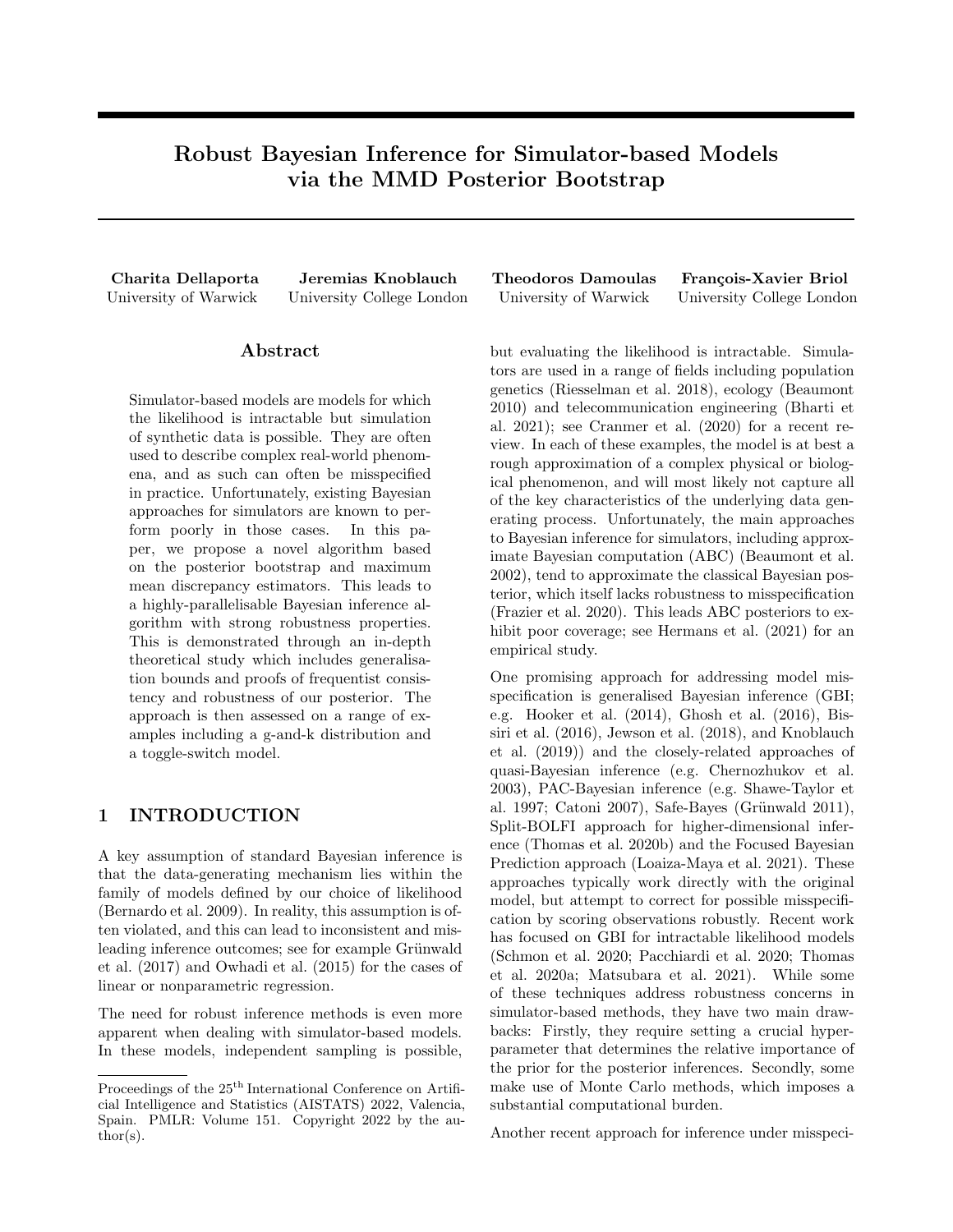### C EXPERIMENTAL DETAILS

We now provide further experimental details of our method. We first explain how gradient-based numerical optimisation can be used to minimise the MMD objective in algorithm 1. Next, we provide the experimental setup necessary for the reproduction of the experiments presented in the main text. We then give some additional details on the G-and-k and Toggle-Switch models. We finally provide results of all experiments over a number of independent runs.

### C.1 Numerical Optimisation for the MMD Objective

We first explain how the MMD objective in equation (5) can be approximated and minimized through gradientbased methods. For two probability measures  $P, Q, Q, P$  recall that the squared MMD is defined as

MMD<sup>2</sup>(P, Q) = 
$$
\int_X \chi k(x, y) P(dx) P(dy) \quad 2 \int_X \chi k(x, y) P(dx) Q(dy)
$$
  
+  $\int_X \chi k(x, y) Q(dx) Q(dy)$ .

Since these integrals are usually intractable we can easily approximate this by sampling  $x_{1:N}$  id  $\Box$   $\Box$ and using the U-statistic:

$$
\text{MMD}^{2}(\mathsf{P}, \mathsf{Q}) = \frac{1}{N(N-1)} \sum_{i \notin i^{0}}^{N} k(x_{i}, x_{i^{0}}) \frac{2}{Nm} \sum_{i=1}^{N} \sum_{j=1}^{m} k(x_{i}, y_{j}) + \frac{1}{m(m-1)} \sum_{j \notin j^{0}}^{N} k(y_{j}, y_{j^{0}}).
$$

In our case we are interested in minimising the MMD between the parametric model  $P_{\theta}$  2  $P_{\Theta}$  defined through the simulator  $G_{\theta}$ : U ! X and an approximated sample from the DP posterior P. Hence, for samples  $y_{1:N}$ <sup>iid</sup> P and  $u_{1:M}$  id U the approximated squared MMD is

$$
\text{MMD}^{2}(\mathsf{P}, \mathsf{P}_{\theta}) = \frac{1}{N(N-1)} \sum_{i \notin i^{\theta}}^{N} k(y_i, y_{i^{\theta}}) \frac{2}{NM} \sum_{j=1}^{M} \sum_{i=1}^{N} k(G_{\theta}(u_j), y_i) + \frac{1}{M(M-1)} \sum_{j \notin j^{\theta}} k(G_{\theta}(u_j), G_{\theta}(u_{j^{\theta}})). \tag{21}
$$

The gradient of equation (21) can also be approximated using a U-statistic as follows: assuming that the generator is differentiable with respect to  $\theta$  with gradient  $r_{\theta}G_{\theta}$  then the U-statistic of the gradient of the squared MMD is

$$
\hat{J}_{\theta}(u_{1:M}, y_{1:N}) := \Gamma_{\theta} \text{MMD}^{2}(\mathsf{P}, \mathsf{P}_{\theta}) = \frac{2}{M(M-1)} \sum_{j \in \mathcal{j}^{\theta}}^{M} \Gamma_{\theta} G_{\theta}(u_{j}) \Gamma_{1} k(G_{\theta}(u_{j}), G_{\theta}(u_{j^{\theta}}))
$$

$$
\frac{2}{NM} \sum_{j=1}^{M} \sum_{i=1}^{N} \Gamma_{\theta} G_{\theta}(u_{j}) \Gamma_{1} k(G_{\theta}(u_{j}), y_{i})
$$

where  $r_1$  denotes the partial derivative with respect to the first argument and by noting that the first term in (21) does not depend on  $\theta$ . This is an unbiased statistic in the sense that

$$
\mathsf{E}_{u_{1:M}^{\text{iid}} \cup} \left[ \mathsf{E}_{y_{1:N}^{\text{ iid}} \cap \theta} \mathsf{MMD}^2(\mathsf{P}, \mathsf{P}_{\theta}) \right] = r_{\theta}^{\theta} \mathsf{MMD}^2(\mathsf{P}, \mathsf{P}_{\theta}).
$$

Using this approximation we can use gradient-based methods to minimise the required objective. For example, one can use stochastic gradient descent as follows; for learning rate  $\eta$ , at each iteration  $k = 1, 2, \ldots$ :

- 1. Sample  $u_{1:M}$  id  $\cup$  and  $y_{1:N}$  id  $\cup$
- 2. Set  $\theta_k = \theta_{k-1} \eta \hat{J}_{\theta_{k-1}}(u_{1:M}, y_{1:N})$

### C.2 Experimental Setup

We provide details on the experimental setup required to produce figures 2, 4 and 5. For the WABC method we make use of the winference R package and the experimental setup provided in Bernton et al. (2019). For all experiments with our method we use JAX (Bradbury et al. 2020) to parallelize the bootstrap sampling and perform the optimisation step.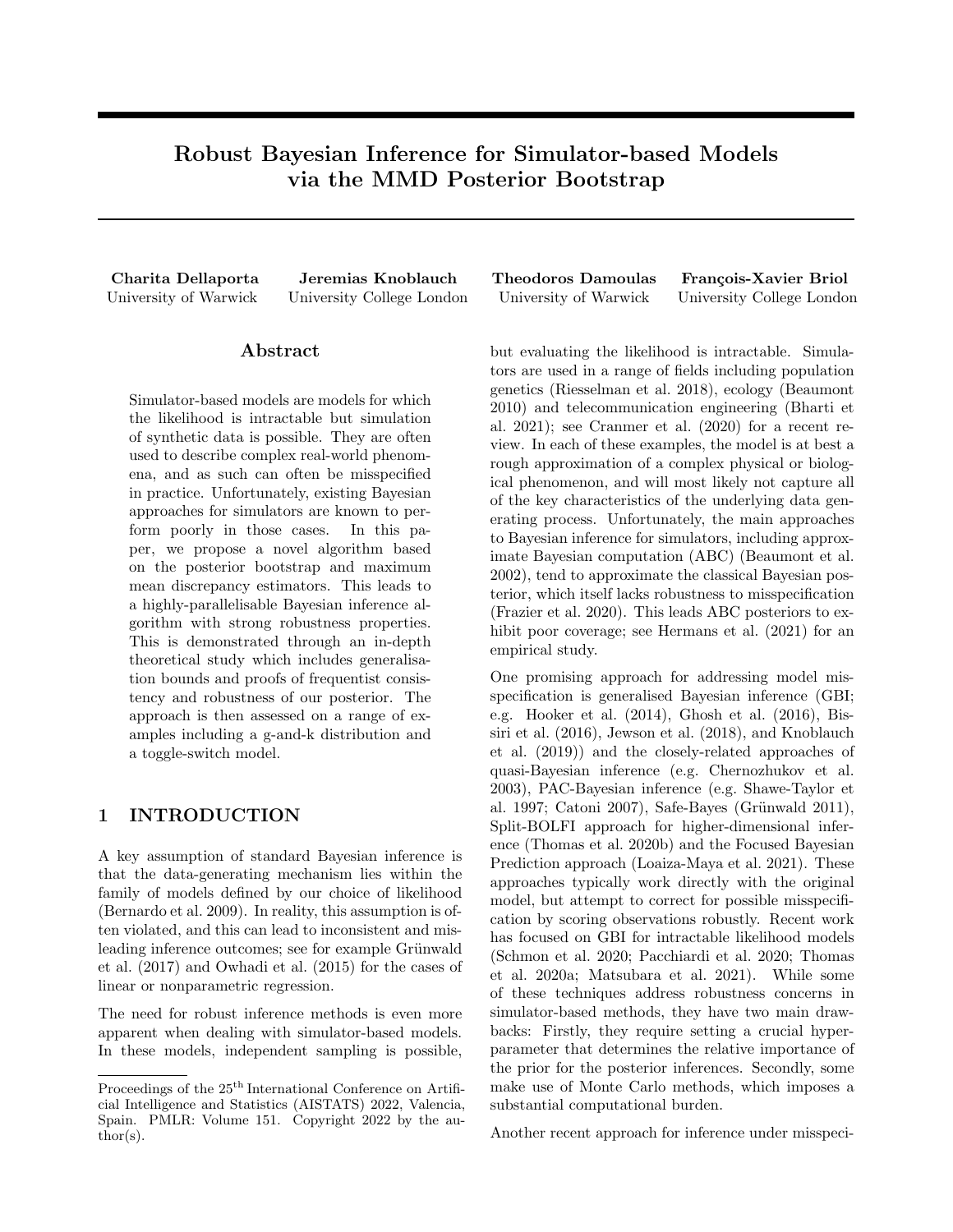

Figure 6: Histogram of 2000 samples from the g-and-k distribution with  $\theta_0 = (3, 1, 1, \log(2))$  (blue) and 2000 samples from the fitted models using the posterior mean (orange) for the NPL-MMD method (above) and the WABC method (below).

For all three experiments we use the Adam optimiser (Kingma et al. 2014) for the minimization of the MMD at each bootstrap estimation. The learning rate is set to  $\eta = 0.1$  for the Gaussian location and g-and-k models and to  $\eta = 0.04$  for the toggle-switch model. To ensure convergence, we perform 2000 optimizations steps in the toggle-switch experiment and 1000 steps for the rest.

The prior distributions set in the WABC method serve as an indication for the initialisation point of the optimization. In the Gaussian location model, a centered normal prior is imposed on the parameter, hence we initialize the optimization step at  $\theta = 0$  at each bootstrap iteration. Similarly, the g-and-k model uses a Uniform prior on  $[0, 10]$  for all parameters so we initialise at the midpoint  $(5, 5, 5, 5)$ . Finally, for the toggle-switch model we employ a random restart method as follows; 500 random values are sampled from the prior uniform distributions set in Bonassi et al. (2015) and Bernton et al. (2019). The approximated MMD loss is computed for all of them and the three initial values with the smallest loss are chosen as initial points. The optimization is performed for all three starting points for each bootstrap iteration and the estimator with the smallest loss is retained.

Finally, the length scale l of the Gaussian kernel is set using the median heuristic  $l = \sqrt{\text{median}_{1-1,j-n}(kx_i - x_jk)}$  $\overline{\frac{2}{2}})$ suggested in Gretton et al. (2012) and Dziugaite et al. (2015) in the Gaussian location example while for the g-and-k model we set  $l = 0.15$ . For the toggle-switch model, we suggest an unweighted mixture of Gaussian kernels discussed in Sutherland et al. (2017), i.e.  $k(x, x^{\theta}) = \sum_{i=1}^{I} \exp(-kx - x^{\theta} k_2^2/(2l_i^2))$  for a range of values  $l_i \n\geq f_1$ , 10, 20, 40, 80, 100, 130, 200, 400, 800, 1000 $q_i$ .

### C.3 The G-and-k Distribution

We visualise the observed data from the G-and-k distribution used in the contaminated model example of section 5 for an increasing number of outliers with  $\theta_0 = (3, 1, 1, \log(2))$ . We further provide the density obtained by generating 2000 samples from the model using the posterior mean  $\theta = \frac{1}{B} \sum_{j=1}^{B} \theta^{(j)}$  for each method. The outliers of the contaminated models are visualised on the histograms of figure 6. The densities of the fitted models show the sensitivity of the two methods to the two degrees of outliers; the densities fitted by the NPL-MMD remain similar and close to  $P_{\theta_0}$  whereas the densities fitted by WABC are affected by the outliers in the misspecifed cases. Figure 7 visualises the densities obtained at each bootstrap iteration of the NPL-MMD method. Here, each density corresponds to 2000 samples from the g-and-k distribution and parameter  $\theta^{(j)}$  for  $j = 1, \ldots, B$ . It is hence clear how each sample  $P^{(j)}$  from the DP posterior is mapped through  $\theta$  () to a value  $\theta^{(j)}$  which gives rise to a different density. As we would expect, there is more variability in the densities for higher contamination levels. Finally, we illustrate the rate obtained in Corollary 5 in the absence of outliers for the G-and-k distribution example. Since we take  $\epsilon = \alpha = 0$ , the Corollary implies that the expected MMD is bounded above by  $\frac{\beta}{\overline{p}}$ . To obtain an approximation of  $E_{x_{1:n}}$  iid  $_P$   $[E_P \hat{p} [MMD^2 (\tilde{P}, P_{\theta (P)})]]$  we perform 10 runs of the algorithm and take the posterior mean  $\hat{\theta} = \frac{1}{B} \sum_{i=1}^{B} \theta^{(i)}$  as the estimate of  $\theta$ . We then sample 15 10<sup>3</sup> instances from  $P = P_{\theta_0}$  and  $P_{\hat{\theta}}$  and estimate the squared MMD using the U-statistic in equation (21). We repeat this experiment for ten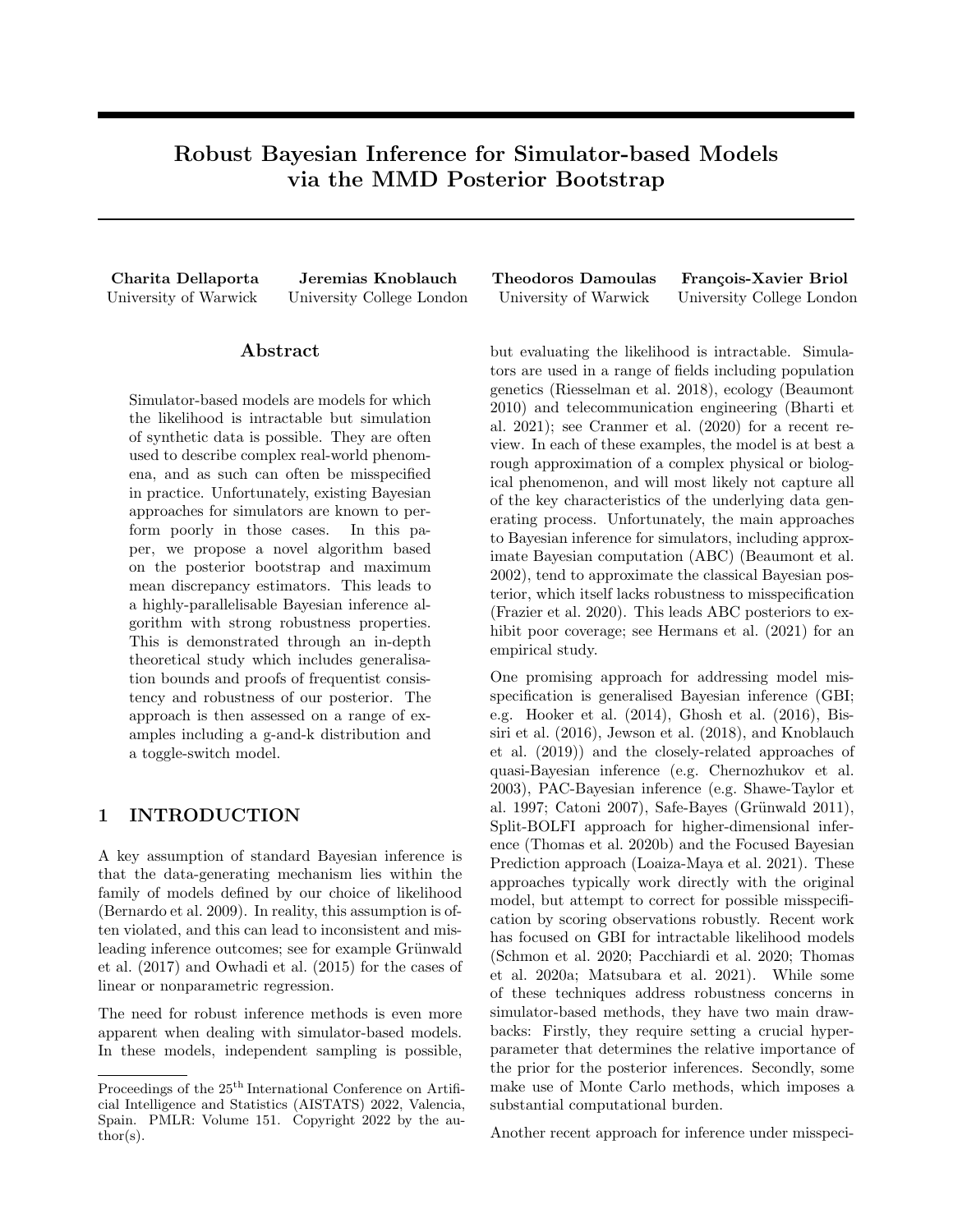

Figure 7: Realisations of the G-and-k distribution with each  $\theta^{(j)}$  where  $j = 1, \ldots, B$  obtained from the bootstrap iteration of the MMD posterior bootstrap algorithm for an increasing degree of contamination in the dataset.

values of sample size  $n \geq [250, 4000]$  and plot  $\sqrt{\mathsf{E}[\text{MMD}^2(\mathsf{P}_{\hat{\theta}}, \mathsf{P}^2)]}$  against  $\mathcal{A}_{\overline{n}}^2$  in figure 8. We observe that the estimate of the square root of the expected squared MMD is bounded above by the curve  $\frac{\partial^2}{\partial n}$  and by Jensen's inequality it is implied that the estimate of the approximate MMD will also be bounded above since:

$$
\mathsf{E}[\text{MMD}(\mathsf{P}_{\hat{\theta}}, \mathsf{P} )] \quad \sqrt{\mathsf{E}[\text{MMD}^2(\mathsf{P}_{\hat{\theta}}, \mathsf{P} )]} \quad \mathsf{P}_{\overline{n}}^2.
$$

### C.4 The Toggle-Switch Model

#### C.4.1 Description of the Simulator

For cell i and unknown parameters  $\theta = (\alpha_1, \alpha_2, \beta_1, \beta_2, \mu, \sigma, \gamma)^>$ , the simulator input is  $u_i =$  $(u_{i,1,1}, u_{i,1,2}, \ldots, u_{i,T,1}, u_{i,T,2}, u_{i,T+1,1})$  Unif([0, 1]<sup>2T+1</sup>). The simulator  $G_{\theta}$  is defined through:

$$
G_{\theta}(u_i) = \Phi^{-1}\left(\Phi\left(\frac{(\mu + v_{i,T})v_{i,T}^{\gamma}}{\mu\sigma}\right) + u_{i,T+1,1}\left(1 - \Phi\left(\frac{(\mu + v_{i,T})v_{i,T}^{\gamma}}{\mu\sigma}\right)\right)\right) \frac{\mu\sigma}{v_{i,T}^{\gamma}} + (\mu + v_{i,T})
$$

where for  $t = 1, \ldots, T$  1, we have

$$
\tilde{v}_{i,t+1} = v_{i,t} + \frac{\alpha_1}{1 + w_{i,t}^{\beta_1}} \quad (1 + 0.03v_{i,t})
$$
\n
$$
\tilde{w}_{i,t+1} = w_{i,t} + \frac{\alpha_2}{1 + v_{i,t}^{\beta_2}} \quad (1 + 0.03w_{i,t})
$$
\n
$$
v_{i,t+1} = \tilde{v}_{i,t+1} + 0.5\Phi^{-1} \left( \Phi(-2\tilde{v}_{i,t+1}) + u_{i,t,1} (1 - \Phi(-2\tilde{v}_{i,t+1})) \right)
$$
\n
$$
w_{i,t+1} = \tilde{w}_{i,t+1} + 0.5\Phi^{-1} \left( \Phi(-2\tilde{w}_{i,t+1}) + u_{i,t,2} (1 - \Phi(-2\tilde{w}_{i,t+1})) \right)
$$

and  $\Phi$  denotes the CDF of the standard Gaussian distribution. We use the initial conditions  $v_{i,0} = 10$ ,  $w_{i,0} = 10$ .

### C.5 Results Over Multiple Independent Runs

We provide results for a number of independent runs of the experiments in section 5. For each run, a new dataset was generated and B posterior samples were obtained for each parameter  $\theta$ . For each such sample, the mean estimator is recorded and the normalized mean squared error between the estimator and the true value of  $\theta$  are presented with their standard deviations in tables 2, 3 and 4 for the Gaussian location, G-and-k and Toggle-Switch models respectively.

# D ADDITIONAL EXPERIMENTS

We provide some additional experiments for our method by considering a type of misspecification other than a contamination model, comparison with MMD-Bayes in Pacchiardi et al. (2021) and exploring sensitivity to the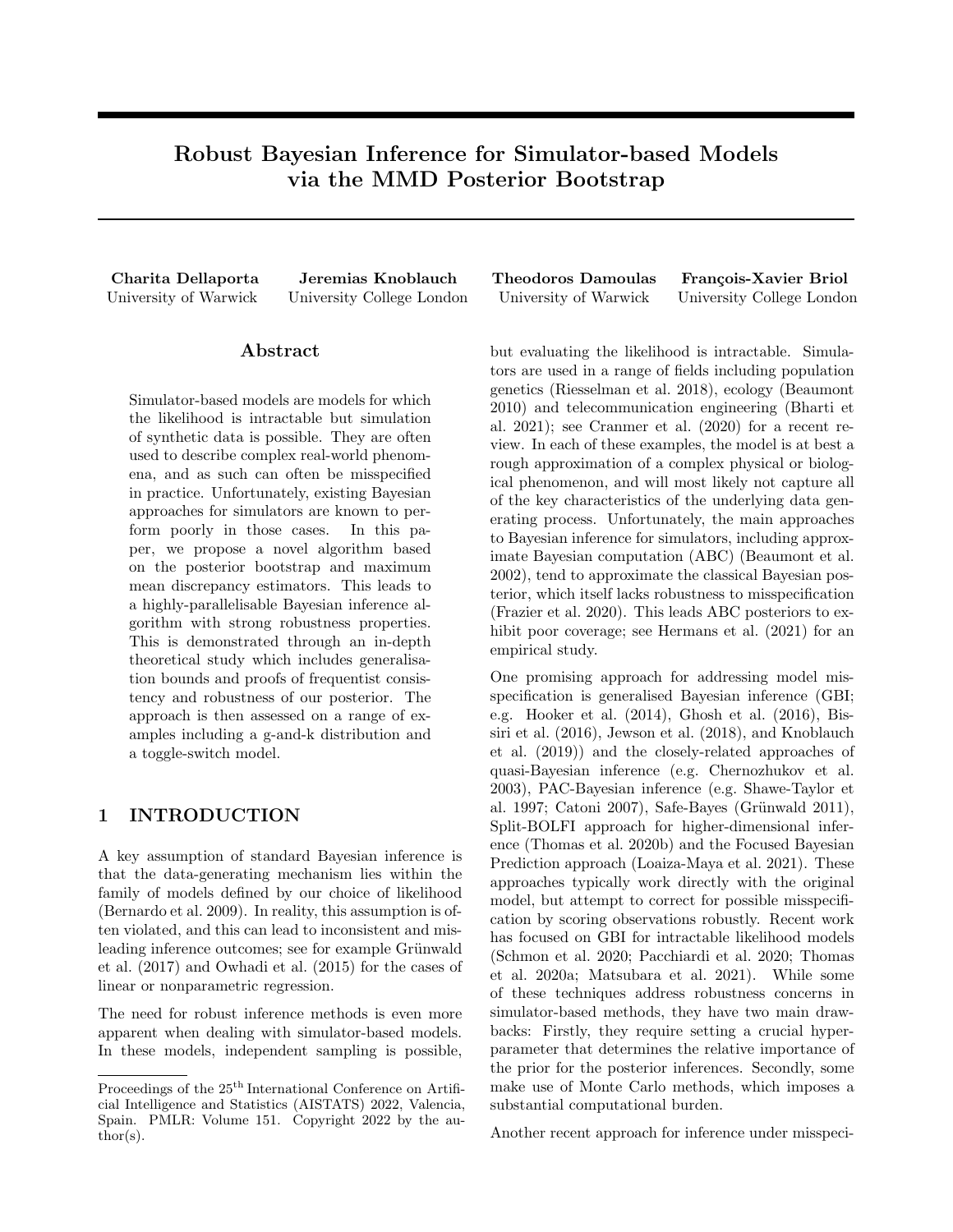

Figure 8: Illustration of the upper bound of the generalisation error in Corollary 5 in the absence of outliers for the G-and-k distribution.

| Method      | NMSE (std)       |                   |                  |  |
|-------------|------------------|-------------------|------------------|--|
|             | $\epsilon = 0$   | $\epsilon = 0.05$ | $\epsilon = 0.1$ |  |
| NPL-MMD     | 0.0107(0.00527)  | 0.00889(0.00699)  | 0.0113(0.00538)  |  |
| <b>WABC</b> | 0.743(0.0358)    | 0.768(0.0624)     | 0.757(0.0242)    |  |
| NPL-WLL     | 0.00510(0.00293) | 0.945(0.0572)     | 3.57(0.0967)     |  |

**NPL-WAS**  $\parallel$  0.00689 (0.00333)  $\parallel$  0.0189 (0.00627)  $\parallel$  0.0397 (0.0129) **MMD-ABC**  $\begin{bmatrix} 0.750 & (0.105) \end{bmatrix}$  0.755 (0.0451) 0.760 (0.0411)

Table 2: Experiment results for the Gaussian model over 10 runs

Table 3: Experiment results for the G-and-k distribution over 10 runs

| Method      | NMSE (std)        |                                     |               |  |
|-------------|-------------------|-------------------------------------|---------------|--|
|             | $\epsilon=0$      | $\epsilon = 0.05$                   |               |  |
| NPL-MMD     | 0.00791(0.00524)  | $0.0128$ (0.0117)   0.0593 (0.0255) |               |  |
| <b>WABC</b> | 0.00142(0.000965) | 0.585(0.0188)                       | 0.532(0.0109) |  |

Table 4: Experiment results for the Toggle Switch model over 5 runs

| Method  | NMSE (std)   |
|---------|--------------|
| NPL-MMD | 0.338(0.277) |
| WA BC   | 13.99(13.8)  |

DP prior (through  $\alpha$  and F), Gaussian kernel length scale l and truncation limit T.

### D.1 Misspecified Gaussian Location Model

So far in our empirical experiments we have considered the contamination model which is canonical for analysing misspecification in robust statistics, mostly because of theoretical convenience. While the model is simple, methods that are robust against contamination models usually fare well for more practically relevant alternatives, too. Figure 9 illustrates this on a new numerical example: We generate Cauchy-distributed data, but wrongly fit a Gaussian to it. The plot shows the posterior marginals for the location parameter, and vertically marks its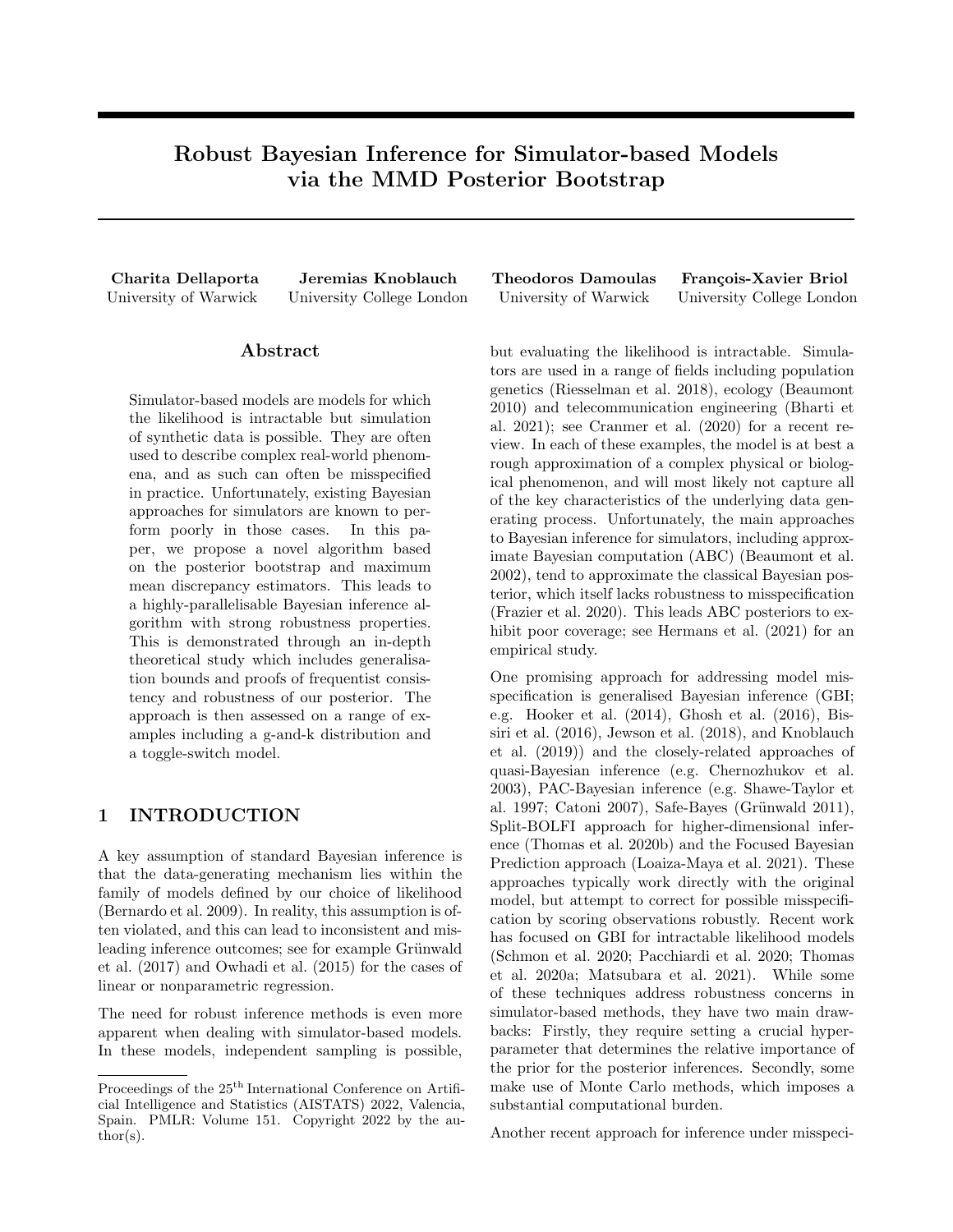

Figure 9: Marginal posterior distribution for mean of Normal location model with Cauchy data.



Figure 10: Contaminated Normal location model.

true location. The MSEs over 20 runs was 0.0289 (NPL-MMD), 48.2 (NPL-WLL) and 28.6 (Standard Bayes).

### D.2 Comparison to MMD-Bayes for the Gaussian Location Model

We further compare our method to MMD-Bayes (Kernel Score) in Pacchiardi et al. (2021) on an  $\varepsilon$ -contaminated Gaussian location model with outliers at location z, where the weight is chosen using the grid search as in Section 4.2 of Pacchiardi et al. (2021). Figure 10 below, shows the marginal posterior distributions for Standard Bayes, Kernel Score and the MMD Posterior bootstrap methods for an increasing number of outliers and location parameter.

### D.3 Sensitivity to Hyperparameters

In this section we empirically examine the sensitivity of the proposed method to several hyperparameters for the G-and-k distribution model.

### D.3.1 Sensitivity to the DP Prior

We first set  $T = n$  in (3) and F to be the Normal distribution with parameters equal to the mean and standard deviation of the observed data. Here we examine the effect of the prior in two ways; first by altering the hyperparameter  $\alpha$  of the DP prior which characterizes how much certainty we impose on  $\epsilon$  and second by choosing an increasingly 'worse' prior F, since a higher proportion of outliers leads to a worse empirical estimates of the mean and standard deviation in the Normal prior.

We generate  $B = 2^9$  bootstrap samples  $\theta_1, \ldots, \theta_B$  for different values of  $\alpha$  ranging in [0.01, 300] and take the mean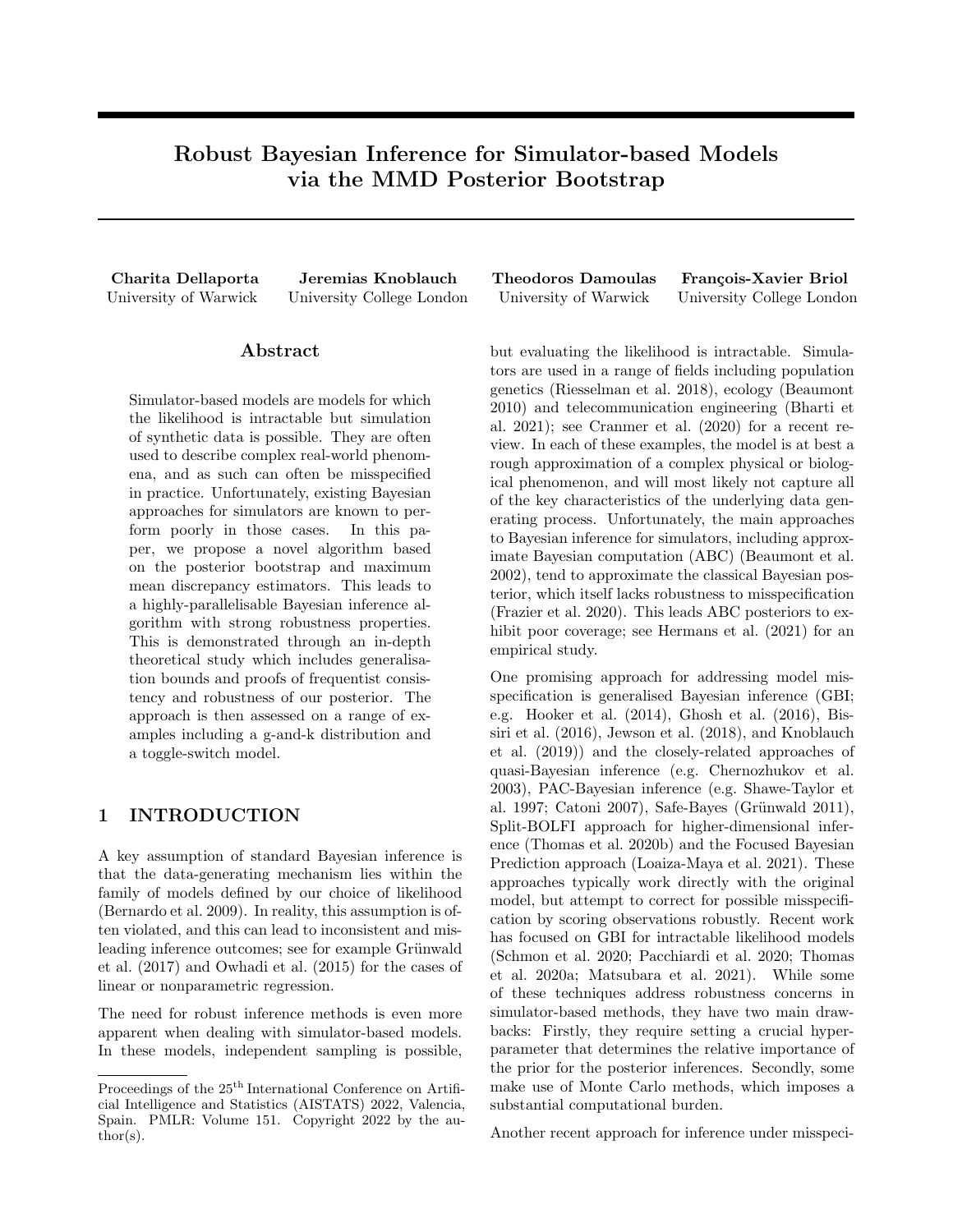

(a) Normalised mean squared error of the obtained estimator for an increasing value of  $\alpha$ , corresponding to a higher confidence in the prior centering measure F.



(b) Generator samples obtained from each estimator  $\hat{\theta}$ . Lighter (resp. darker) curves correspond to a smaller (resp. larger) value of α. The dotted line curve corresponds to the observed dataset in the well-specified case.

Figure 11: Sensitivity to DP prior.

estimator  $\hat{\theta} = \frac{1}{B} \sum_{b=1}^{B} \theta_b$  for each value of  $\alpha$ . In Figure 11, we plot (a) the normalised mean squared error for each estimator  $\hat{\theta}$  for an increasing value of  $\alpha$  and (b) samples from the generator with parameter  $\hat{\theta}$ . We observe that in the well-specified case,  $\alpha$  has no significant effect in inference, however as we would expect, a larger value of  $\alpha$ , in combination with a worse prior centering measure increasingly affects the parameter inference.

### D.3.2 Sensitivity to T

We further illustrate the effect of the truncation limit T in the approximation of the DP posterior measure in (3). We fix  $\alpha = 0.1$  and set F as in section D.3.1. We generate  $B = 2^9$  bootstrap samples  $\theta_1, \ldots, \theta_B$  for different values of T ranging in [10, 5000] and take the mean estimator  $\hat{\theta} = \frac{1}{B} \sum_{b=1}^{B} \theta_b$  for each value of T. Figure 12 shows (a) the normalised mean squared error for each estimator  $\hat{\theta}$  for an increasing value of T and (b) samples from the generator with parameter  $\hat{\theta}$ . We observe that in this example, the method is not significantly sensitive to the choice of  $T$  for all values of  $\epsilon.$ 

### D.3.3 Sensitivity to the Hyperparameter of Gaussian Kernel

We lastly investigate the effect of the length scale l of the Gaussian kernel. We fix  $\alpha = 0.1$ ,  $T = n$  and set F as in D.3.1. We generate  $B = 2^9$  bootstrap samples  $\theta_1, \ldots, \theta_B$  for different values of the length scale l of the Gaussian kernel ranging in [10<sup>-1</sup>, 10<sup>2</sup>] and take the mean estimator  $\hat{\theta} = \frac{1}{B} \sum_{b=1}^{B} \theta_b$  for each value of l. Figure 13 shows (a) the normalised mean squared error for each estimator  $\hat{\theta}$  for an increasing value of l in logarithmic scale and (b) samples from the generator with parameter  $\theta$ .

To get some more intuition we plot the MMD loss as a function of  $\theta_3 = g$  around a neighborhood of the true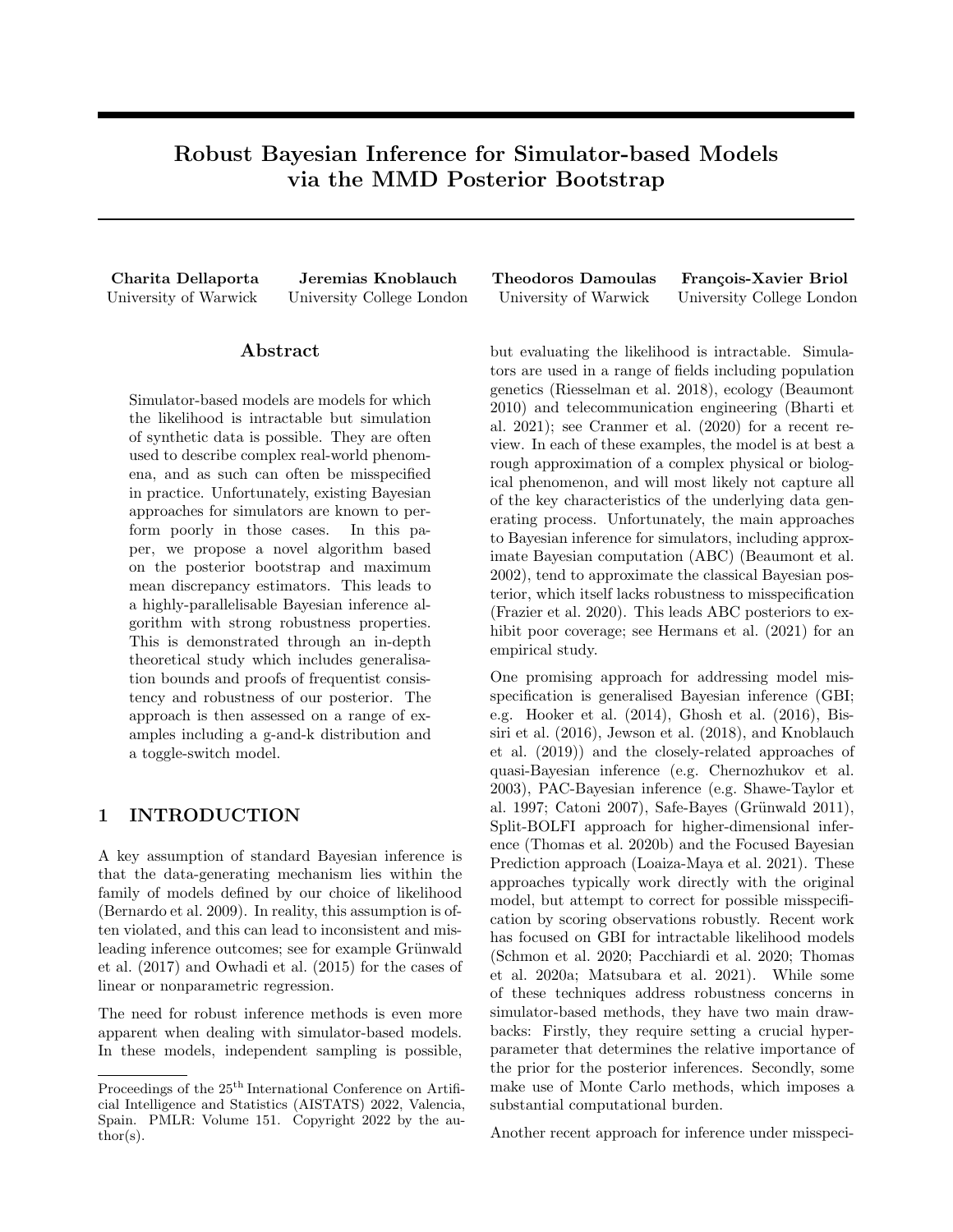

(a) Normalised mean squared error of the obtained estimator for an increasing value of T.



(b) Generator samples obtained from each estimator  $\hat{\theta}$ . Lighter (resp. darker) curves correspond to a smaller (resp. larger) value of T. The dotted line curve corresponds to the observed dataset in the well-specified case.

Figure 12: Sensitivity to parameter  $T$ , the truncation limit of the DP posterior.

parameter value  $\theta_0 = 1$ . Since there is noise in our estimate of the MMD, it is possible that we get a global minimum for some value of  $\theta_3$  far away from one. This is unlikely to happen for  $l < 1$  because there is a much bigger dip near  $\theta_0$  as can be seen in figure 14. Of course, this is just a projection of the loss landscape during optimisation, however it gives some intuition as to why a small choice of length scale in this model leads to better results.